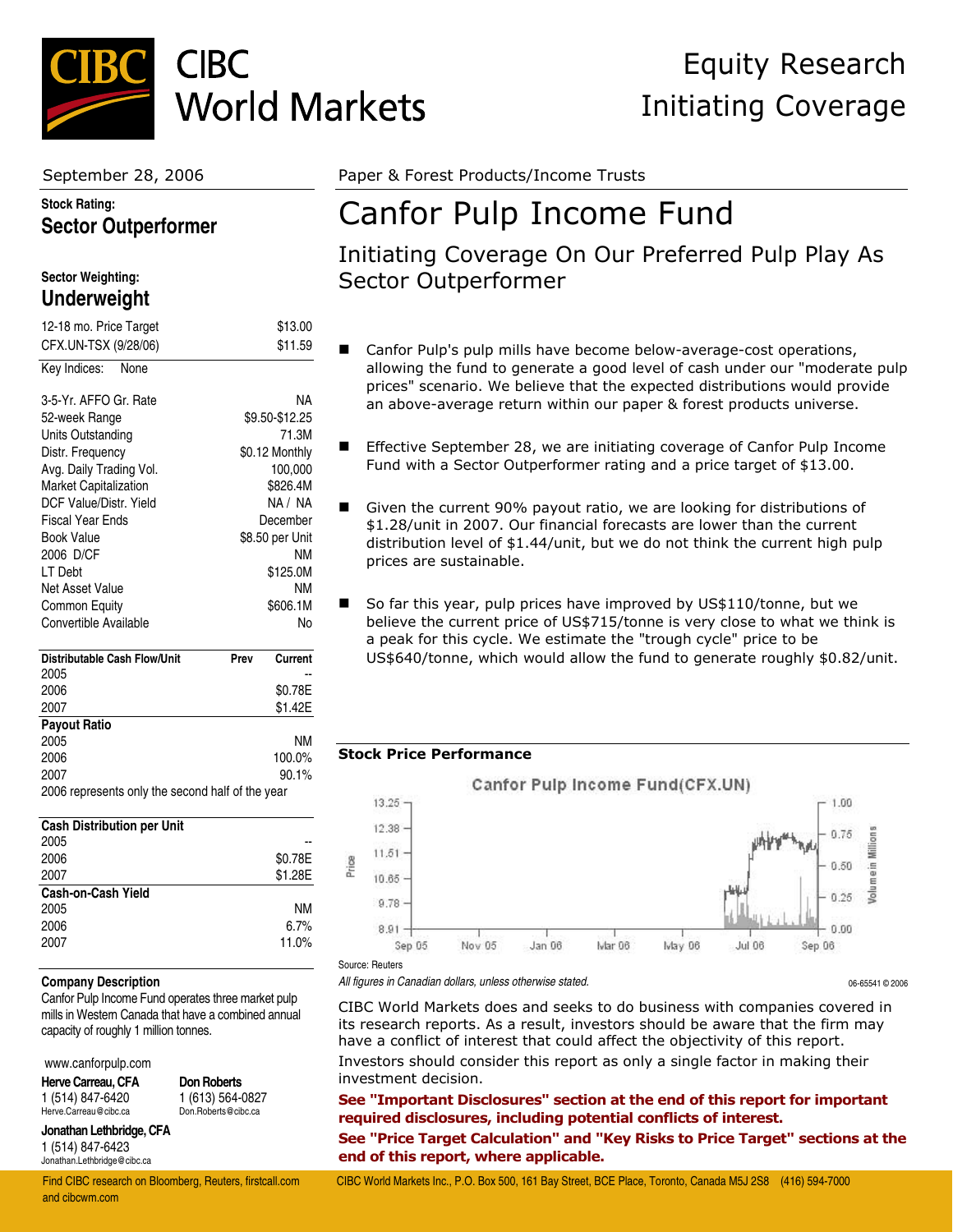# **Introduction**

With a lack of softwood pulp capacity additions and the closure of high-cost mills in North America, we expect an improving supply/demand balance for softwood market pulp and moderate softwood pulp prices over the next two years. At the same time, we expect weakening hardwood pulp prices, resulting from a wall of new capacity coming on stream, mostly in South America. In that context, Canfor Pulp Income Fund (Canfor Pulp) (CFX.UN–SO), as a quasi-pure softwood pulp producer, is an income fund that could provide relatively stable cash flow for the medium term. The objectives of this report are sixfold:

- 1. To offer a description of Canfor Pulp and its strategy;
- 2. To summarize our outlook for pulp prices;
- 3. To provide an analysis of the fund within a SWOT (Strength, Weaknesses, Opportunities, and Threats) framework;
- 4. To assess the distributable cash outlook for Canfor Pulp;
- 5. To estimate the value of the units within a 12- to 18-month horizon;
- 6. To conclude with our recommendation on Canfor Pulp.

Despite the strong Canadian dollar, Canfor's pulp mills have become below-average cost operations on a global basis because of very low wood fiber prices and an increase in energy generation. This low-cost position should allow the fund to generate cash at the bottom of the pulp cycle and mitigates the risk associated with the volatility in pulp prices. In the meantime, moderate pulp prices are allowing the fund to generate a good level of distributable cash. In light of the current unit price, we believe that the expected distributions would provide an above-average return within our paper & forest products universe. Consequently, effective September 28, we are initiating coverage on Canfor Pulp with a Sector Outperformer recommendation and a 12- to 18-month price target of \$13.00.

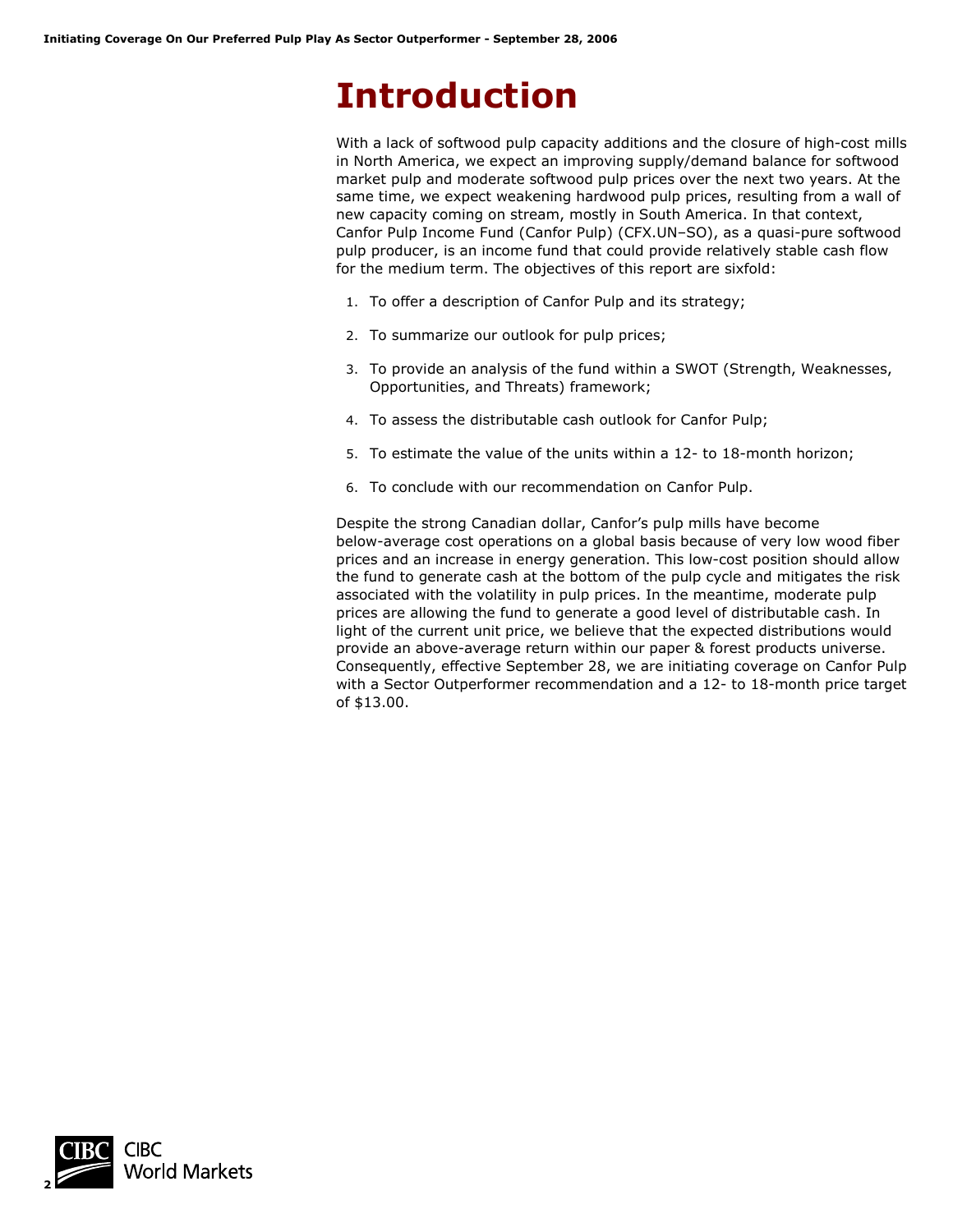# **Company Description And Strategy**

On July 1, Canfor Corporation (CFP–SP) spun off to its shareholders 20% of its chemical pulp business in the form of an income fund. The trust's assets include the Northwood pulp mill, Intercontinental pulp mill and Prince George pulp and paper mill, with associated management and employees. Units of the fund trade under the symbol CFX.UN on the TSX. The fund employs approximately 1,250 people.

The spinout offers the following advantages for Canfor Corporation:

- The income fund structure maximizes the value of the pulp business due to its advantageous tax structure.
- The separation of the building materials business from the pulp business allows Canfor Corp.'s management to focus on its core business and management of the pulp business to focus on operating the mills to produce maximum distributable cash.
- The spinout was a tax-efficient method to return capital to shareholders.
- The separation of the building materials business from the pulp business allows Canfor shareholders to participate either separately or on a combined basis in the growth potential of Canfor's building materials business and in the mature pulp business. It also aligns the risks and returns from each asset class, and provides Canfor Corp. shareholders with the ability to alter their participation in each.
- The separation facilitates future growth of the pulp business by: 1) decreasing the cost of capital (due to the tax advantage); and 2) establishing an unambiguous market value of the assets, which in turn makes relative valuation easier when assessing potential merger opportunities.

Canfor Corp. is entitled to appoint four of the seven directors to the board of the General Partner for as long as it owns not less than 30% of the outstanding units. As long as Canfor Corp. holds not less than a 20% indirect economic interest in the fund, Canfor Corp.'s consent will be required in order to approve certain of the fund's significant transactions.

Canfor Pulp is one of the largest producers of market northern bleached softwood kraft (NBSK) pulp in North America (see Exhibit 1) and among the top five softwood kraft pulp producers in the world.

**Canfor Pulp is one of the largest producers of market northern bleached softwood kraft (NBSK) pulp in North America and among the top five softwood kraft pulp producers in the world.**

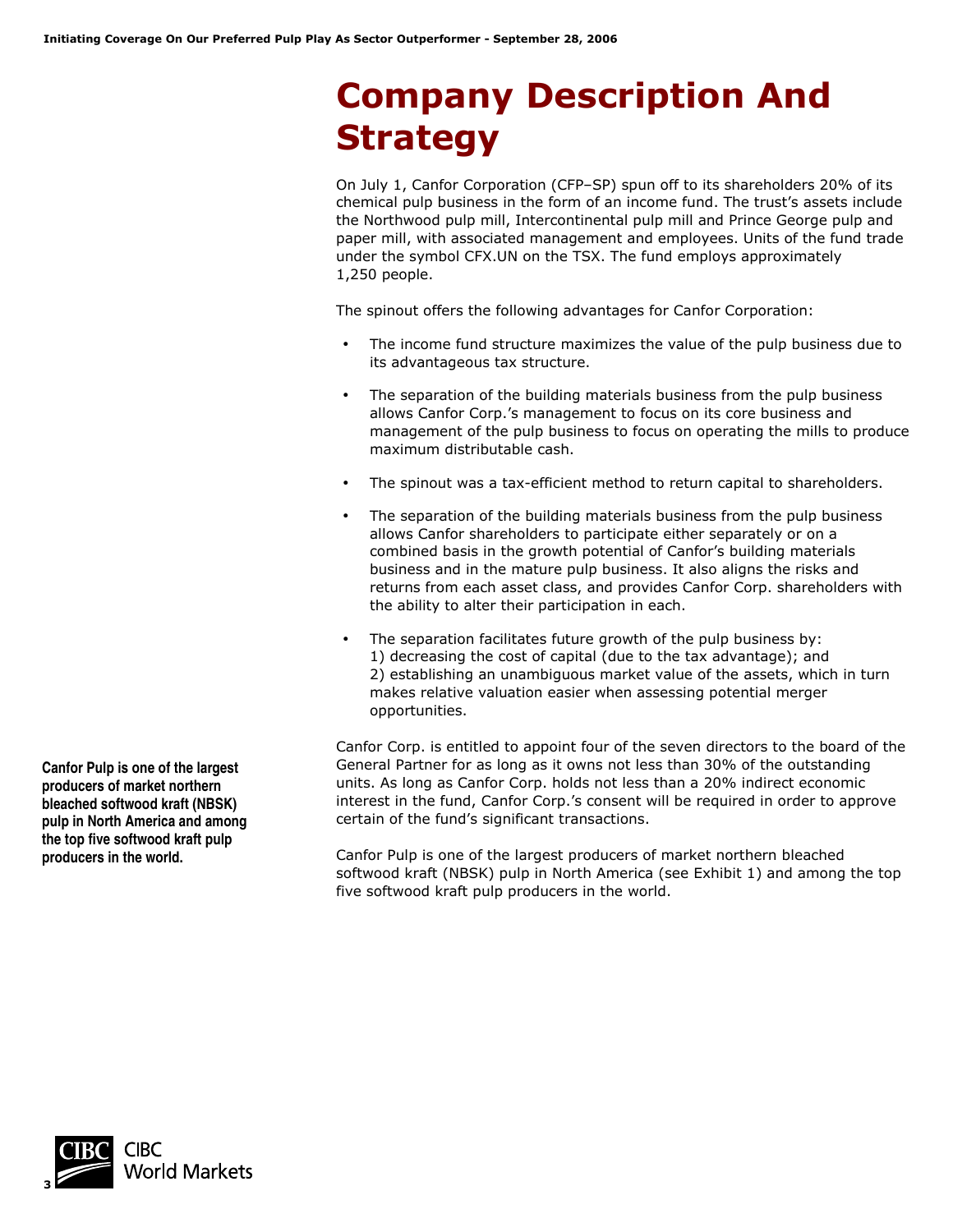| Company                            | Country       | <b>Kraft Softwood</b> | Hardwood     | Other        | Total |
|------------------------------------|---------------|-----------------------|--------------|--------------|-------|
| Aracruz                            | <b>Brazil</b> | 0                     | 2,980        | $\mathbf{0}$ | 2,980 |
| Weyerhaeuser                       | North America | n/a                   | n/a          | n/a          | 2,790 |
| Metsa Botnia <sup>(1)</sup>        | Finland       | 1,809                 | 891          | 0            | 2,700 |
| Tembec                             | Canada        | 825                   | 305          | 1,110        | 2,240 |
| Sodra                              | Sweden        | 1,506                 | 453          | 94           | 2,053 |
| Arauco                             | Chile         | 1,635                 | 405          | 3            | 2,043 |
| April                              | Singapore     | 0                     | 2,000        | 0            | 2,000 |
| <b>Ilim</b>                        | Russia        | n/a                   | n/a          | n/a          | 1,500 |
| IP                                 | U.S.          | n/a                   | n/a          | n/a          | 1,420 |
| Koch Cellulose                     | U.S.          | 0                     | 0            | 1,319        | 1,319 |
| Mercer                             | Germany       | 1,300                 | 0            | 0            | 1,300 |
| <b>CMPC Celulosa</b>               | Chile         | 854                   | 376          | 0            | 1,230 |
| <b>West Fraser</b>                 | Canada        | 585                   | 0            | 555          | 1,140 |
| Bowater <sup>(1)</sup>             | North America | 446                   | 346          | 260          | 1,052 |
| Ence                               | Spain         | 0                     | 1,040        | 0            | 1,040 |
| Canfor Pulp Income Fund (2)        | Canada        | 1,032                 | 0            | 0            | 1,032 |
| <b>VCP</b>                         | <b>Brazil</b> | 0                     | 1,000        | 0            | 1,000 |
| Cenibra                            | <b>Brazil</b> | 0                     | 960          | 0            | 960   |
| Pope & Talbot                      | North America | 819                   | $\mathbf{0}$ | $\mathbf{0}$ | 819   |
| Stora Enso                         | Finland       | 296                   | 287          | 216          | 799   |
| Rottneros                          | Sweden        | 194                   | 149          | 364          | 707   |
| Portucel                           | Portugal      | 0                     | 600          | 0            | 600   |
| <b>SFK Pulp</b>                    | Canada        | 375                   | 0            | 0            | 375   |
| (1) Kraft capacities are estimated |               |                       |              |              |       |

**Exhibit 1. Capacity For Major Producers Of Market Pulp (000 tonnes), 2005** 

(2) 80% owned by Canfor Corp.

Source: Company reports and CIBC World Markets Inc.

Canfor Pulp's three pulp and paper mills are located in the Interior region of British Columbia and have an annual capacity to produce over one million tonnes of northern softwood market kraft pulp (90% of which is bleached to become NBSK pulp) and approximately 135,000 tonnes of kraft paper:

- Northwood: A two-line pulp mill with annual production of approximately 570,000 tonnes of NBSK pulp, making it the largest NBSK pulp facility in North America. Northwood's pulp is used to make a variety of products, including printing and writing paper, and tissue and specialty papers, and they are delivered primarily to customers in North America, Europe and Asia.
- Intercontinental (Intercon): A single-line pulp mill with annual production of approximately 310,000 tonnes of NBSK pulp. Intercontinental's pulp is used to make substantially the same products, and is delivered to the same markets, as Northwood's pulp.
- Prince George Pulp & Paper (PG): An integrated two-line pulp and paper mill with annual market pulp production of approximately 153,000 tonnes and approximately 135,000 tonnes of kraft paper. PG supplies pulp markets in North America, Europe and Asia, as well as its internal paper-making facilities. The paper mill produces a wide range of both bleached and unbleached kraft paper. The mill is the largest producer of its types of bleached kraft paper in North America and primarily supplies North American and European markets.

Being a new company, Canfor Pulp has not communicated a detailed strategy for the future. However, over time we expect the fund to be a growth vehicle in the pulp business. In the meantime, management will focus primarily on optimizing the current operations.

**Over time, we expect the fund will be a growth vehicle in the pulp business. In the meantime, management will focus on optimizing the current operations.**

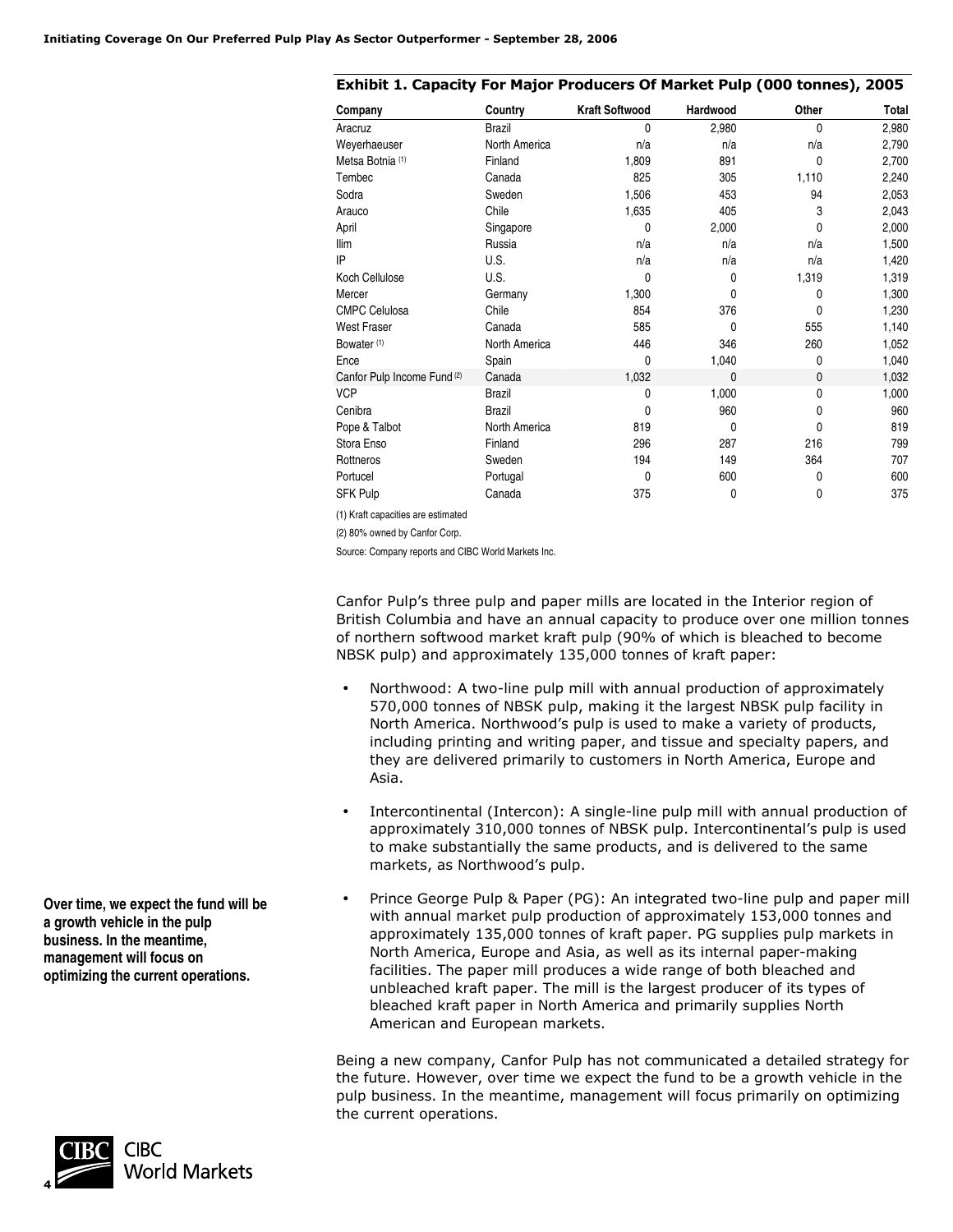# **The Macro Environment: Moderate Pulp Prices Expected**

Market pulp is the most globally traded commodity in the paper & forest products industry and a raw material in the production of paper and tissue products. The most interesting developments in the market for pulp are on the supply side. Over the 2005–2007 period, we forecast the start-up of roughly 8 million tonnes of new capacity. If there were no offsetting closures, global market pulp capacity would increase by 16% over the base at the end of 2004.

The major expansions in the global pulp industry are:

- The ramp-up in 2005 of a 1-million-Tpy hardwood mill in China by Asia Pulp & Paper (APUUY–OTC) and a 900,000-Tpy hardwood mill by Veracell [a joint venture by Aracruz (ARA–NYSE) and Stora Enso (SEO–NYSE) in Brazil].
- The start-up in 2006 of a 900,000-Tpy mill, which is 50/50 hardwood and softwood, by Arauco in Q1/2006 in Chile and a 780,000-Tpy hardwood mill by CMPC (CMPC–CE) in Q3/2006, also in Chile.
- The start-up in 2007 of two 1-million-Tpy hardwood mills, the first by Suzano (SUZB5–SAO) in Brazil and the second by Metsa Botnia in Uruguay. While these mills are expected to start up in 2007, they will not reach full production until well into 2008.
- The start-up in 2008 of a 500,000-Tpy hardwood mill by Ence (ENC–SSE) in Uruguay.

Note that there is currently considerable controversy surrounding the building of the two pulp mills in Uruguay by Botnia and Ence because of anxiety over their environmental and social impact. The Argentinean government is concerned that Botnia's plant, along with Ence's pulp mill, will cause pollution, and it believes that Uruguay should have consulted its neighbor before approving the projects. Both greenfield bleached eucalyptus pulp facilities are under construction near the Uruguay River, which forms part of the western border between the two countries. These two eucalyptus mills represent 1.5 million tonnes of new capacity and would account for a roughly 3% increase in global capacity.

Partly offsetting these expansions is a series of permanent and indefinite mill closures in North America. Of the 1.9 million tonnes of closures already announced since the end of 2005 (i.e., 3% of global capacity), 1.0 million tonnes are permanent and we think an additional 0.5 million tonnes will become permanent. We are expecting a further 1.3 million tonnes of permanent closures to be announced over the next year, mostly in North America. We expect the contraction to be split roughly 50/50 between softwood and hardwood.

**Over the 2005–2007 period, we forecast the start-up of roughly 8 million tonnes of new capacity. If there were no offsetting closures, global market pulp capacity would increase by 16% over the base at the end of 2004.** 

**Partly offsetting these expansions is a series of permanent and indefinite mill closures in North America.** 

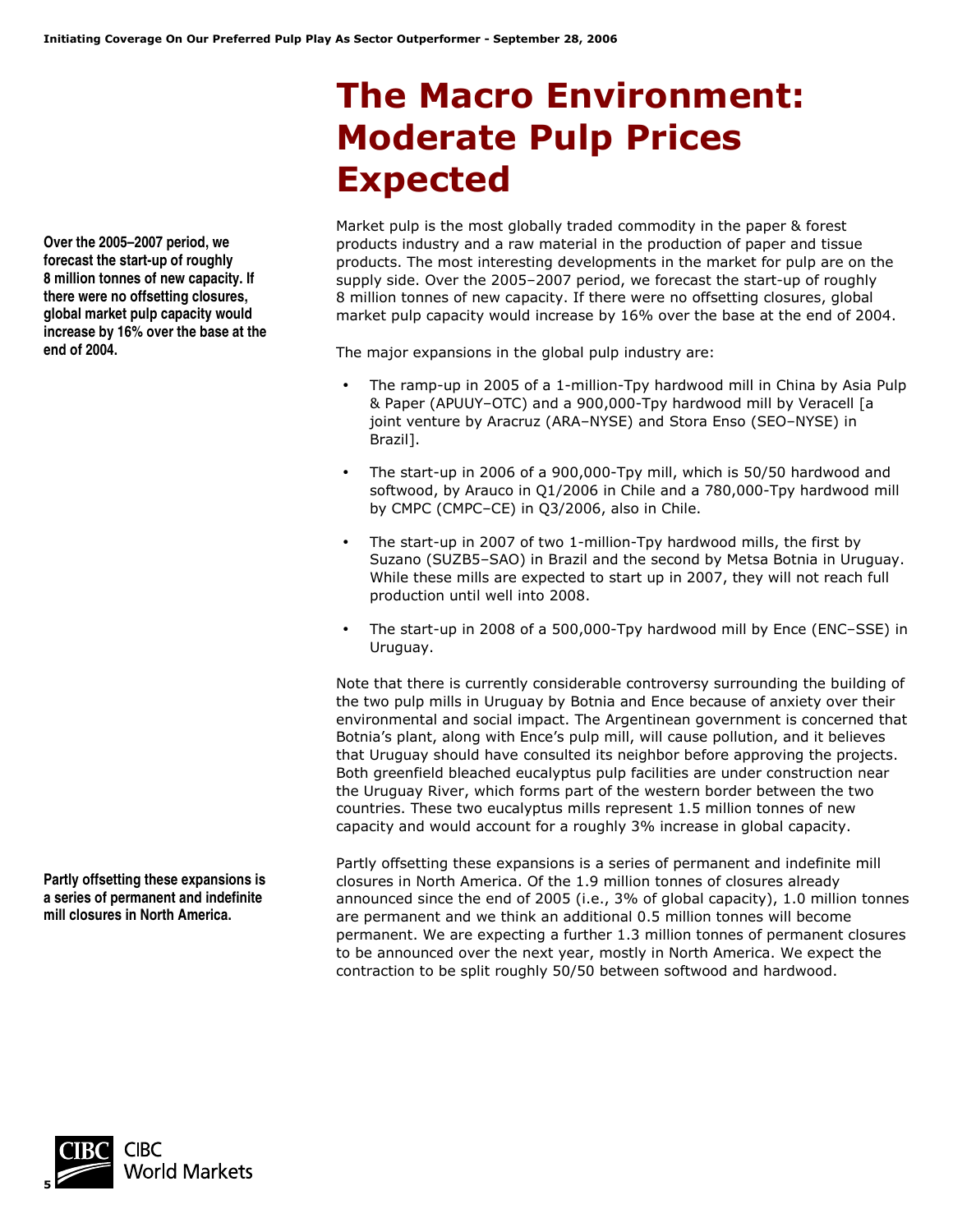Permanent closures already announced:

- Western Forest Products (WEF–TSX) shuttered its 265,000-Tpy softwood mill in Squamish (B.C.) in January 2006.
- Bowater (BOW–SP) took down its 210,000-Tpy line in Thunder Bay (Ontario) in April 2006. After adjustments are made in the rest of Bowater's mill, we expect that the decline in capacity at that facility will be split roughly 50/50 between softwood and hardwood.
- Fraser Papers (FPS–SU) closed its 230,000-Tpy hardwood mill in Berlin (New Hampshire) in May 2006.
- Georgia-Pacific permanently closed its hardwood pulp line in Old Town (Maine) in April 2006. Old Town was producing 208,000 Tpy of pulp, with about 188,000 tonnes sold in the open market.
- West Fraser Timber (WFT–SO) will permanently close the No. 1 pulp machine at its softwood pulp mill in Hinton (Alberta) in Q4/2006. This change will reduce the mill's annual capacity by approximately 70,000 tonnes.

Indefinite closures already announced:

- Domtar (DTC–SU) brought down its 300,000-Tpy softwood mill in Quevillon (Quebec) in November 2005.
- Neenah Paper (NP–NYSE) closed its 325,000-Tpy softwood mill in Terrace Bay (Ontario) in February 2006.
- Tembec's (TBC–SU) 200,000-Tpy softwood mill in Smooth Rock Falls (Ontario) was shut down in July 2006.
- Weyerhaeuser (WY–SP) took down its 130,000-Tpy mill in Prince Albert (Saskatchewan) in April 2006.

At a minimum, we expect the indefinite closures in Quevillon and Smooth Rock Falls to become permanent. However, with financial assistance from the government of Saskatchewan, we believe that Weyerhaeuser or Domtar will be successful in finding a buyer to restart the Prince Albert mill. Buchanan has just bought and restarted the mill in Terrace Bay, but we think it will go down again the next time pulp prices weaken.

We expect a series of as-yet-unannounced market pulp mill closures:

- Domtar's 350,000-Tpy softwood/hardwood mill in Espanola (Ontario);
- Fraser Papers' 245,000-Tpy hardwood mill in Thurso (Quebec);
- Smurfit's (SSCC–NASDAQ) 245,000-Tpy hardwood mill in Pontiac (Quebec);
- Tembec's 250,000-Tpy softwood mill in Tarascon (France).

We also factor in the closing of the following pulp lines, all of which produce softwood pulp:

- 50,000 Tpy at Weyerhaeuser's Dryden (Ontario) mill;
- 40,000 Tpy at Potlatch's (PCH–NYSE) Lewiston (Idaho) mill;
- 100,000 Tpy at Pope & Talbot's (POP–NYSE) Halsey (Oregon) mill.

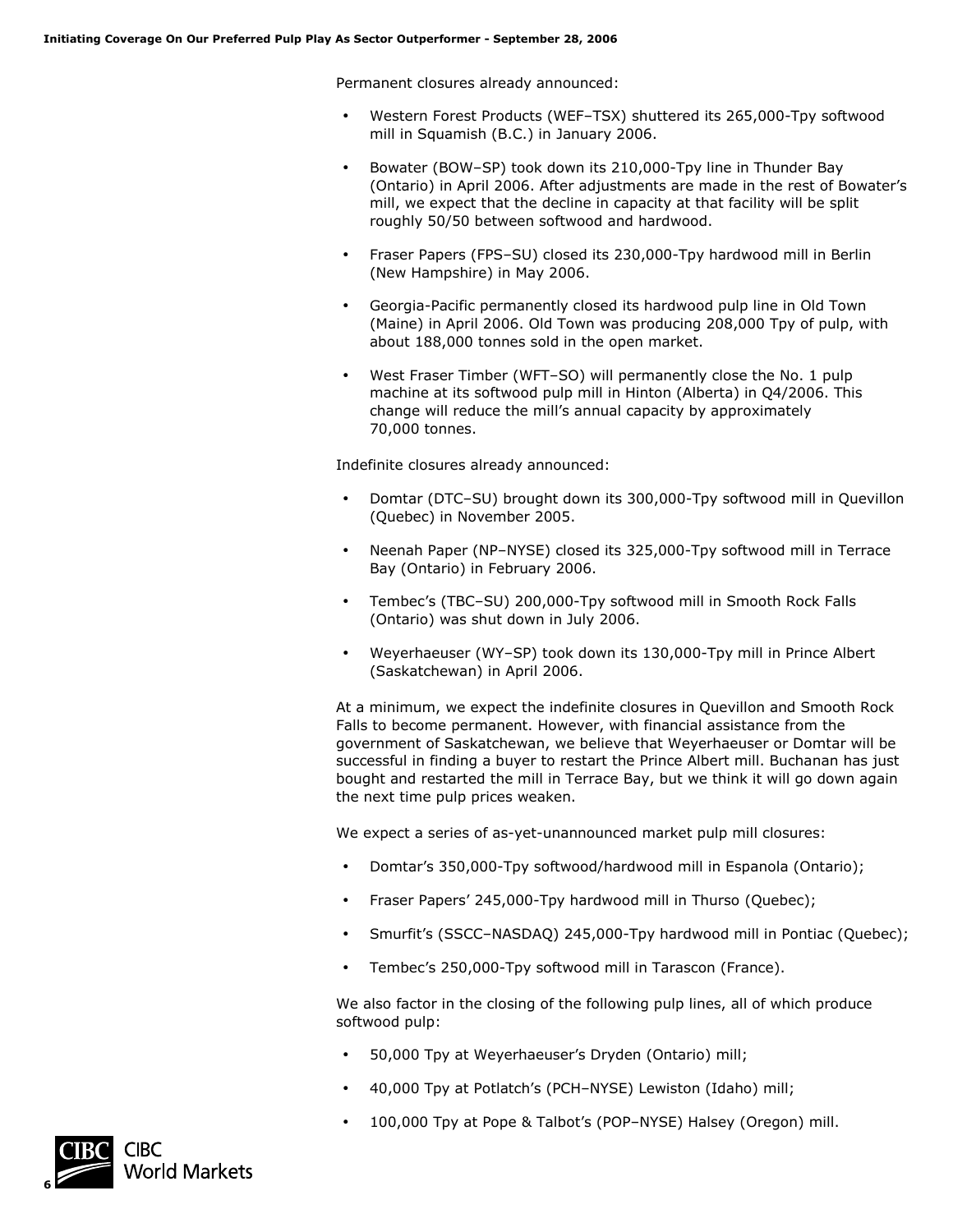Forecasting mill closures that have not yet been announced is a difficult and risky task. Note that while some solution may be found to save some of the specific mills identified above, there are others that are threatened (but which we assume to remain in operation through at least 2007). Given the secular shift in the pulp industry from the northern to the southern hemisphere, pundits could debate the remaining lifespan of a number of higher-cost facilities. These facilities include:

- Catalyst Paper's (CTL–Restricted) pulp lines in Elk Falls (180,000 Tpy) and Crofton (318,000 Tpy) in B.C.;
- Pope & Talbot's Harmac mill (395,000 Tpy) mill in Nanaimo, B.C.;
- The Marathon pulp mill (Ontario) owned jointly by Tembec and Kruger (190,000 Tpy).

Given the expected closures, we predict that the global operating rate for market pulp in aggregate will climb from 92% in 2005 to almost 95% in 2006 and then decline to 93% in 2007 (see Exhibit 2). The increase in demand is estimated using our global GDP assumptions and a regression between GDP and consumption of softwood and hardwood pulps. The healthy operating rate is expected to keep pulp prices at moderate levels over this period. With a scenario highly dependent on mill closures, it would be difficult to defend a very bullish view on pulp prices, as too strong prices would be inconsistent with significant mill closures.



**Exhibit 2. Global Market Pulp Operating Rate** 

Source: NLK, RISI and CIBC World Markets Inc.

Given the expected changes in the composition of capacity, we also expect the prices of softwood and hardwood pulp to move in opposite directions for a period of time.

- We expect the operating rate for the global softwood industry to climb from almost 92% in 2005 to over 98% in 2006 and an unsustainably high 101% in 2007 (see Exhibit 3).
- Conversely, we expect the operating rate for the global hardwood industry to fall from 90% in 2005 and 2006 to 84% in 2007 (see Exhibit 4).



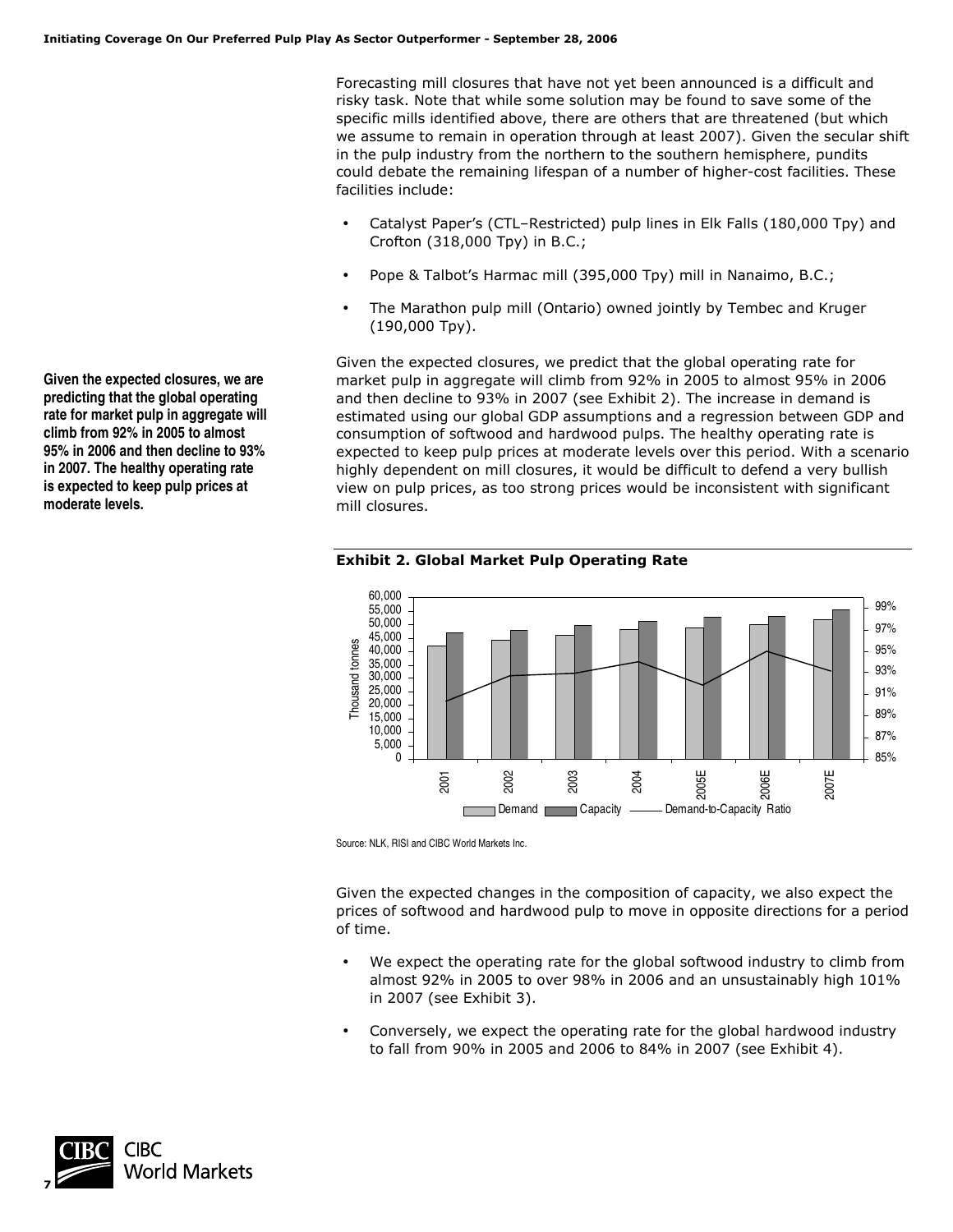

**Exhibit 3. Global Softwood Market Pulp Operating Rate** 

Source: NLK, RISI and CIBC World Markets Inc.





Source: NLK, RISI and CIBC World Markets Inc.

In response to the divergence in operating rates, we expect the price spread between softwood and hardwood pulp to widen significantly over the next two years. We expect the benchmark NBSK price to rise from an average of US\$611/tonne in 2005 to US\$665/tonne in 2006 and US\$680/tonne in 2007. At best, we expect the price of eucalyptus pulp to remain flat at around US\$580/tonne. However, we do not think the resulting spread of roughly US\$100/tonne is sustainable.

### **Exhibit 5. Pulp Price Forecasts**

|                              | 2000    | 2001   | 2002   | 2003   | 2004   | 2005   | 2006E  |        | 2007E Normalized |
|------------------------------|---------|--------|--------|--------|--------|--------|--------|--------|------------------|
| NBSK Pulp (US\$/tonne)       | \$680   | \$547  | \$461  | \$525  | \$617  | \$611  | \$665  | \$680  | \$665            |
| Eucalyptus Pulp (US\$/tonne) | \$647   | \$488  | \$464  | \$514  | \$529  | \$577  | \$580  | \$580  | \$605            |
| Spread (US\$/tonne)          | \$33    | \$59   | (\$3)  | \$11   | \$88   | \$34   | \$85   | \$100  | \$60             |
| Euro/US\$ Exchange Rate      | \$0.92  | \$0.90 | \$0.95 | \$1.14 | \$1.24 | \$1.24 | \$1.26 | \$1.28 | \$1.28           |
| C\$/US\$ Exchange Rate       | \$0.67  | \$0.65 | \$0.64 | \$0.72 | \$0.77 | \$0.83 | \$0.88 | \$0.89 | \$0.89           |
| NBSK Pulp (Euro/tonne)       | 739     | 608    | 485    | 461    | 498    | 493    | 528    | 531    | 520              |
| NBSK Pulp (C\$/tonne)        | \$1.015 | \$842  | \$720  | \$729  | \$801  | \$736  | \$756  | \$764  | \$747            |

Source: Pulp & Paper Weeks and CIBC World Markets Inc.



**In response to the divergence in operating rates, we expect the price spread between softwood and hardwood pulp to widen significantly over the next two years.**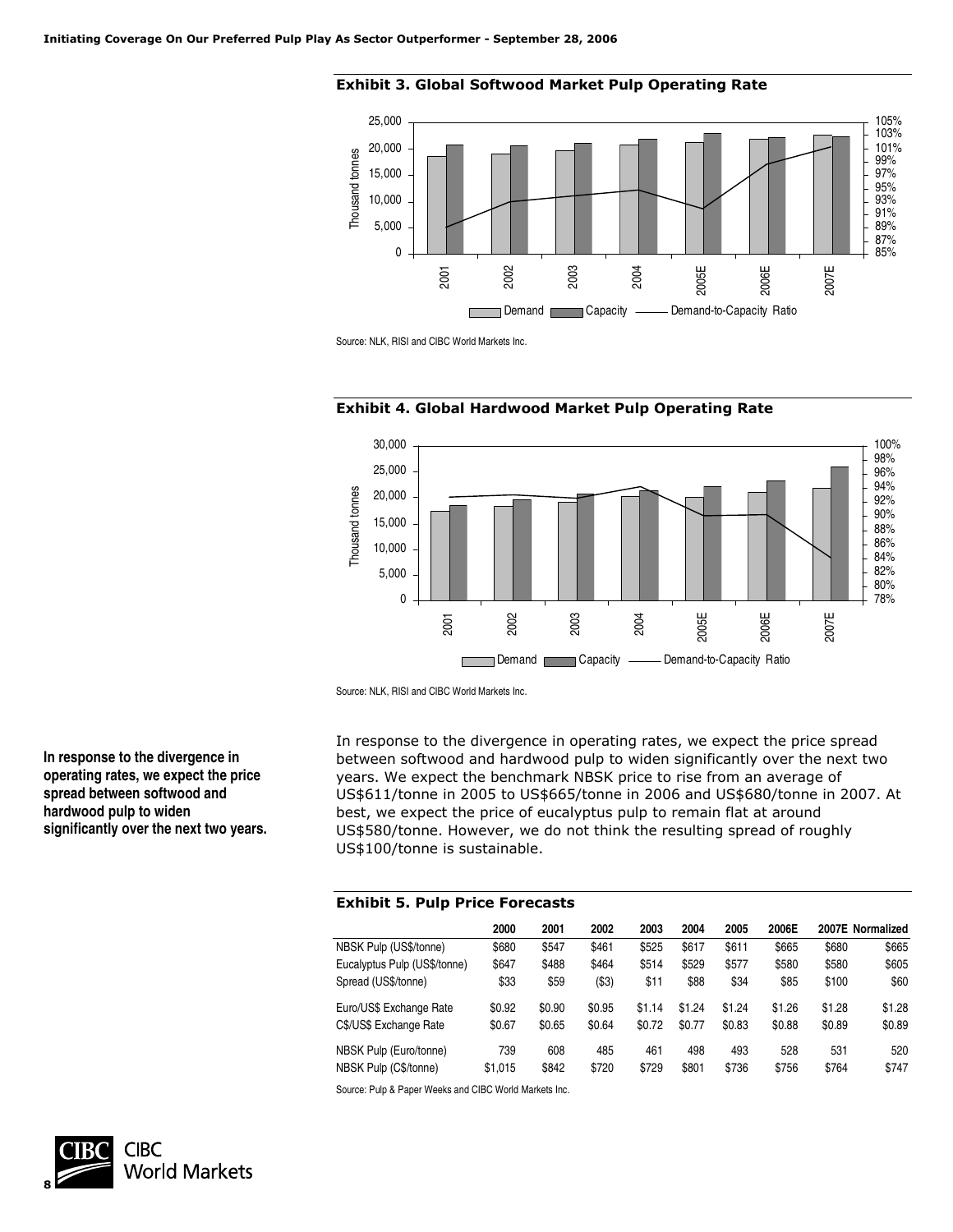**We expect prices to remain relatively low when denominated in both Canadian dollars and euros.**

As illustrated in Exhibit 5, we expect prices to remain relatively low when denominated in Canadian dollars and euros, as this is a necessary condition for further mill closures.

There is ongoing debate among pundits regarding the uniqueness of NBSK pulp and the price premium it deserves on the market. There is no doubt that NBSK pulp has superior attributes in the production of certain grades of paper and packaging due to its strength, but there are contradicting forces affecting the spread.

Given that softwood pulp is generally more expensive, the incentive to replace softwood pulp by hardwood pulp with new technology will remain. At the same time, the move by the paper industry towards lightweight and recycled grades that are performing well on fast printing presses increases the need for the softwood strength reinforcement pulp. The net impact of these forces over time is unknown, but the substitution will accelerate with the size of the spread between the two grades.

The data suggests that over time papermakers do respond to changes in relative pulp prices. Exhibit 6 documents the positive correlation between the relative price and relative consumption of NBSK and NBHK (northern bleached hardwood kraft) pulp in Western Europe in recent years. We think substitution will occur on both the supply and demand side of the global market and that the price spread will return to normal over the longer term. Over time, we expect the spread to move down to US\$60/tonne, reflecting the cost differential for mills that can swing between the two grades. At the moment, there is still more NBSK pulp capacity than that needed for reinforcement, so the substitution in some applications, like tissue, will likely continue.



**Exhibit 6. Relative Prices And Consumption Of Softwood And Hardwood** 

Source: Utipulp, Paperloop, and CIBC World Markets Inc.

So far this year, pulp prices in Europe have improved by US\$110/tonne. The driving force behind this increase is a series of permanent and indefinite pulp closures in North America, improved shipments, and lower inventories. The bulk of the current transactions are around US\$715/tonne in Europe, which is above our forecast for 2007. This price represents a 10-year high, and is very close to what we think is a peak for this cycle. If prices were to increase much further it may encourage mills to restart, leading to an oversupplied situation next year.

**The current NBSK price represents a 10-year high, and is very close to what we think is a peak for this cycle.** 

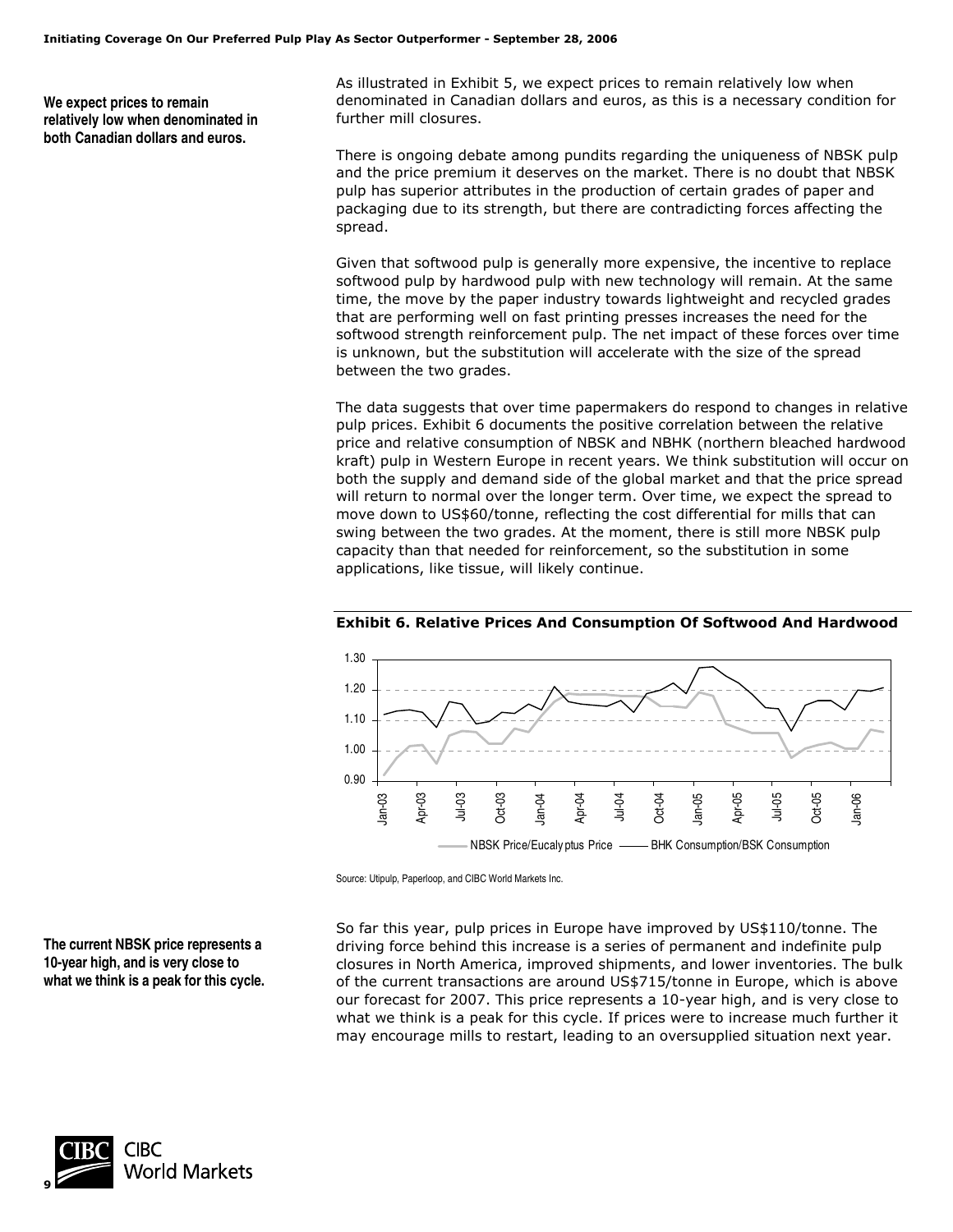For example:

- New owners have already restarted the mill in Terrace Bay, Ontario. Not only this mill has restarted; Buchanan will also likely run a smaller second market pulp line in the future that would bump annual NBSK capacity to 475,000 tonnes.
- Cascades (CAS–SP) announced recently that it would re-evaluate the status of its shuttered FjordCell pulp mill in December, based on market conditions.

Without more closures, the global operating rate is expected to drop to the low 90%'s in 2007 from the year-to-date 95% because of the new capacity being built in the southern hemisphere.

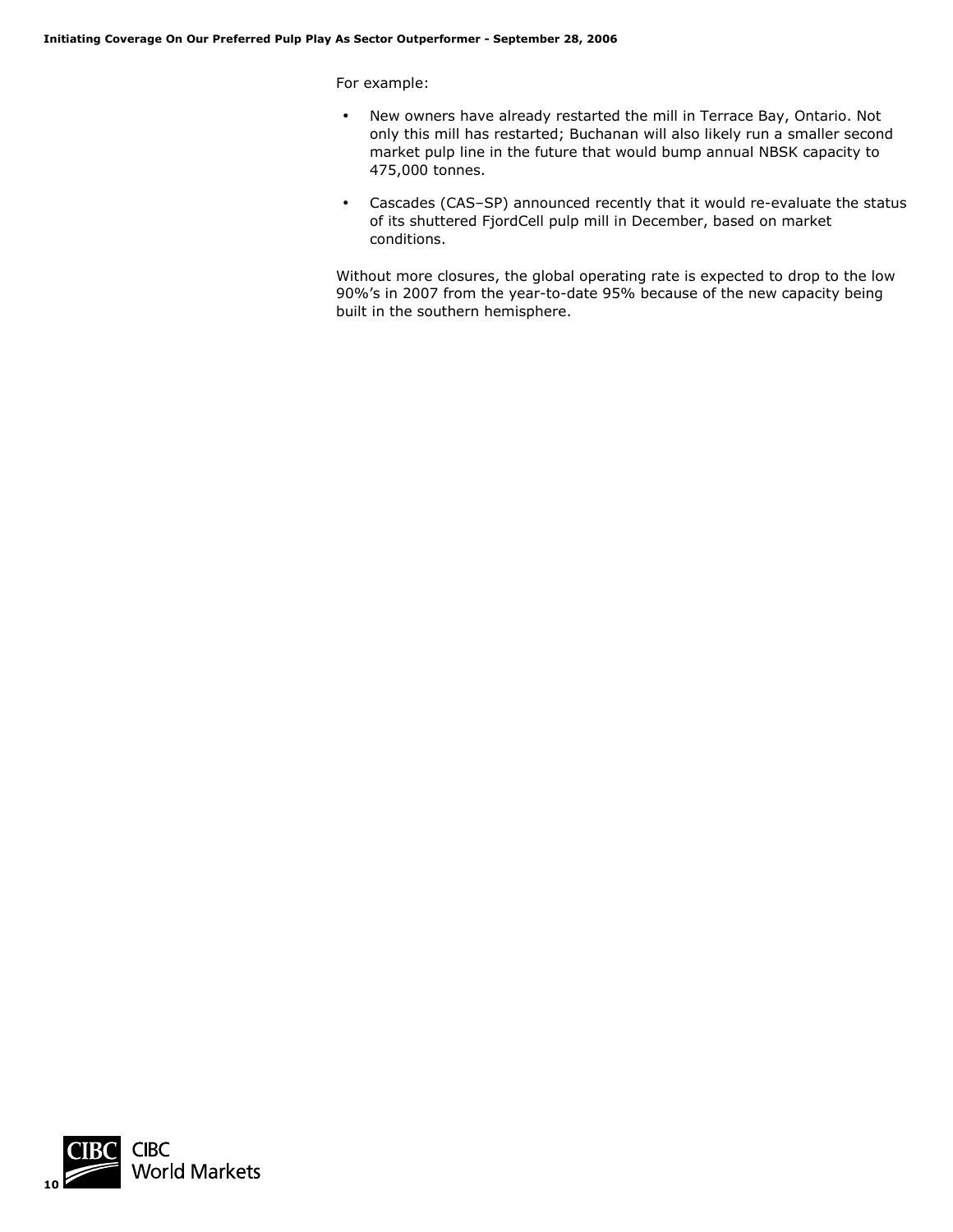# **SWOT Analysis**

| <b>Opportunities</b>                                  |
|-------------------------------------------------------|
| <b>Industry Consolidation</b>                         |
| Closure Of Chinese Capacity                           |
|                                                       |
| <b>Threats</b>                                        |
| Wood Supply Reduction In British Columbia Post Beetle |
| Risk Of An Oversupply Pulp Market                     |
| Foreign Exchange Risk                                 |
| Dependency On Key Customers                           |
| Slowdown Of The Global Economy                        |
| Unit Overhang From Canfor Corp.                       |
|                                                       |

**Exhibit 7. SWOT Summary** 

Source: CIBC World Markets Inc.

## **Strengths**

## **Low Fiber Costs**

As illustrated in Exhibit 8, chip prices in B.C. are currently the lowest in the world, as the processing of large volumes of beetle-killed wood by sawmills has caused a surplus of chips in the region. Nearly 85% of the wood supply to the fund's Prince George area mills is from beetle-infested stands.



### **Exhibit 8. Average Delivered Conifer Wood Fiber Prices Q2/2006**

Source: Wood Resource Quarterly and CIBC World Markets Inc.

In order to control the mountain pine beetle infestation in the area the Ministry of Forests has increased the annual allowable cut (AAC) in the region by approximately 30%. This increase in the AAC is projected to remain in effect for at least the next eight to 10 years, resulting in an abundant supply of wood chips. The chip surplus in the B.C. Central Interior region has now basically disappeared and the market is in balance. The surplus was sold on the B.C. Coast and in Alberta, replacing more expensive alternatives.



**Chip prices in B.C. are currently the lowest in the world.**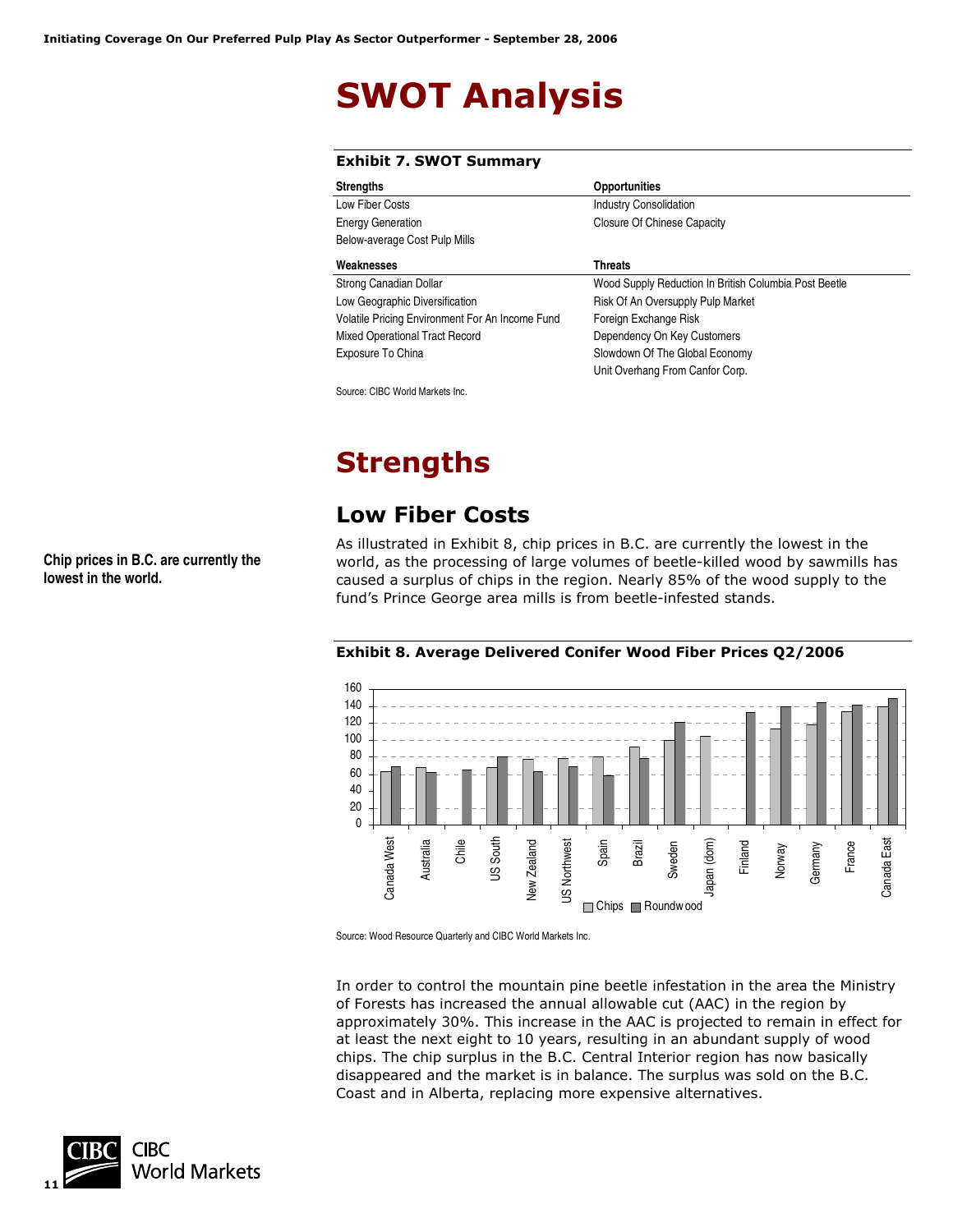If the beetle outbreak continues to spread, the potential implications for Canfor Pulp include a potential decrease in the quality of chips. The general consensus is that beetle-killed timber will remain merchantable for five to 15 years, depending on local site conditions. However, we think there are some risks that the decrease in chip quality leads to higher chemical costs in the future.

### **Energy Generation**

Low-cost pulp mills are generally almost 100% self-sufficient in power (electricity and fossil fuel).

Northwood generates approximately 83% of its electrical power requirements and purchases the remaining 17% from BC Hydro. The mill's steam production is approximately 70% from black liquor from the kraft pulping process, 18% from hog fuel and 11% from natural gas.

Intercontinental historically produced approximately 53% of its electrical power requirements and purchased the remaining 47% from BC Hydro. With the completion of the cogeneration project, Intercontinental expects to produce or acquire from PG approximately 85% of its electrical power requirements and purchase the remaining 15% from BC Hydro. Intercontinental's steam production is primarily from black liquor and hog fuel, with only 5% generated through natural gas.

Historically, energy used for the production of pulp and paper at PG was provided through purchased electricity and burning natural gas, hog fuel and internally generated black liquor. Most of these fuels were burned in boilers to produce steam that is used in mill processes. With the completion of the cogeneration project in June 2005, PG and Intercontinental are 92% self-sufficient in meeting their electricity requirements.

### **The Cogeneration Project**

In October 2003, BC Hydro entered into an agreement under which it agreed to contribute \$46 million, through its PowerSmart Program, to construct an electrical cogeneration facility at PG designed to produce 48 MW of electricity. In addition to the construction of the cogeneration facility, the project included the modification of two of the three boilers at the mill and the addition of wood waste and ash handling systems to enable a more efficient use of energy generated from black liquor and significantly higher steam production from hog fuel.

Significant cost overruns were incurred. Project costs were \$36 million higher than originally planned, resulting from the underestimation of some elements, design modifications and higher steel prices. The initial estimate was \$81 million.

The cogeneration project was started up in June 2005, fully completed in December 2005, and is currently operating at 91% of targeted generating capacity of the facility. The PG mill is now self-sufficient in electricity and natural gas purchases have been reduced by 77%. Annual savings are estimated at \$21.5 million.

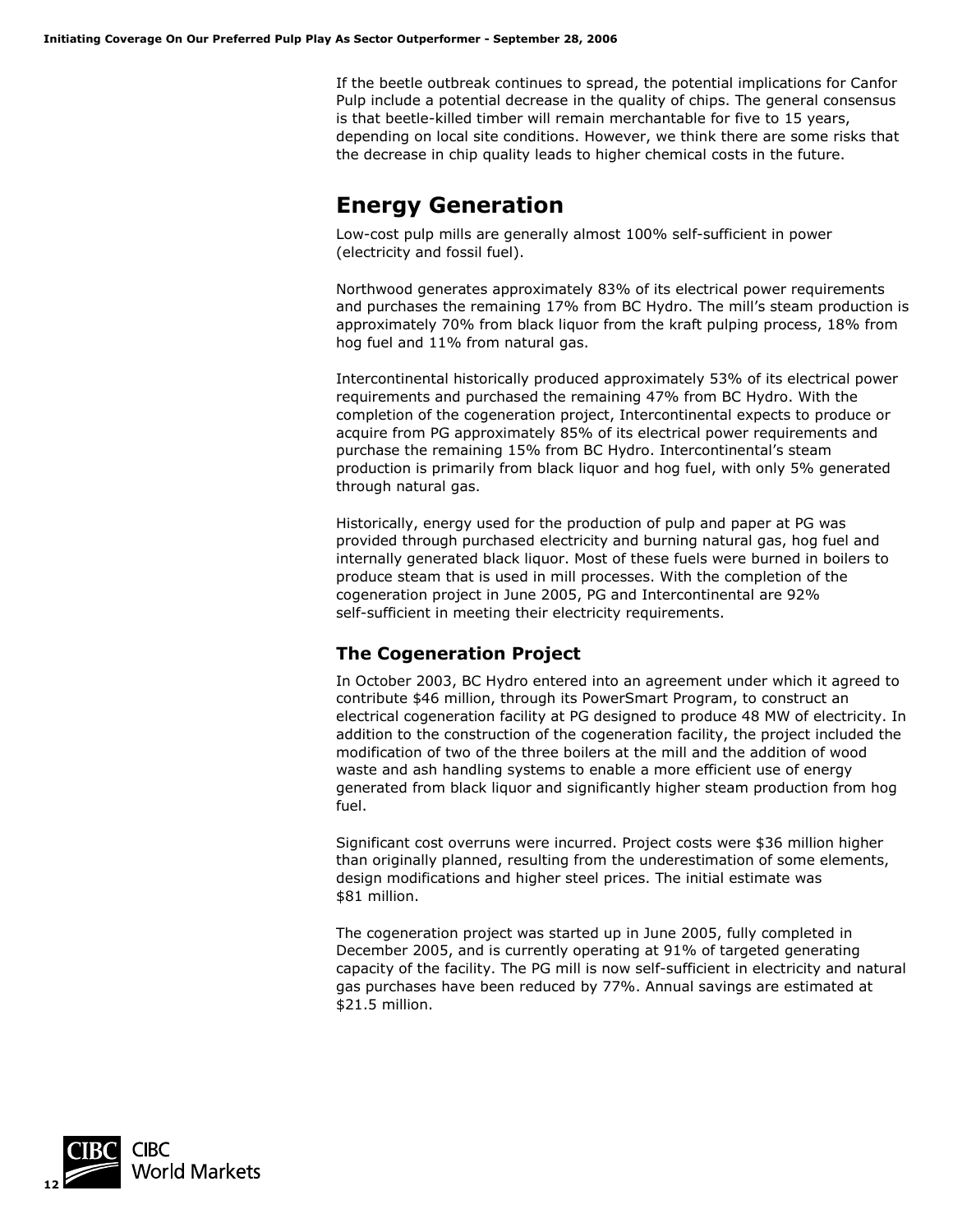## **Below-average Cost Pulp Mills**

According to a PricewaterhouseCoopers study, the Intercon and Northwood mills were in the first quartile of the Canadian NBSK production cost curve in 2004. Based on a 2005 cost curve from Paperloop, which assumes a Canadian dollar at US\$0.85, the mills were between the top of the first quartile and the bottom of the second quartile on the global softwood kraft cost curve for delivery in Europe. Chilean and Russian producers dominate the bottom of the cost curve. However, Chilean mills ship very little product into Europe at present, and they sell a lower-value pulp (southern softwood). The Russian producers do not generally provide consistent quality and delivery, and tend to sell on the usually depressed spot market.

We believe that the PG mill was among the highest-cost market pulp operations in the B.C. Interior prior to the cogen project. However, with the \$22.6 million savings resulting from the cogen project, we estimate that its unit costs are now more in line with those of the Intercon and Northwood mills.

Positions on cost curves are estimated based on the technical specifications and locations of mills. These estimations are subjects to errors. A look at Canfor Pulp's EBITDA margins relative to other global players complements these estimates (see Exhibit 9). Being a low-cost producer is key in a commodity market if a company wants to be profitable over a cycle.

| Exhibit 9. Selected 2005 Pulp EBITDA Margins With Canadian Dollar At |  |  |
|----------------------------------------------------------------------|--|--|
| <b>US\$0.83</b>                                                      |  |  |

| Aracruz                             | 49.7%     |
|-------------------------------------|-----------|
| Bowater                             | 10.2%     |
| <b>Canfor Corporation</b>           | 6.9%      |
| Catalyst                            | $(7.4\%)$ |
| Cenibra                             | 34.2%     |
| <b>CMPC Celulosa</b>                | 27.5%     |
| Ence                                | 12.4%     |
| Metsa Botnia                        | 20.3%     |
| Pope & Talbot                       | 2.9%      |
| Portucel                            | 25.4%     |
| Rottneros                           | 3.3%      |
| <b>SFK Pulp</b>                     | 13.0%     |
| Sodra                               | 17.7%     |
| Tembec                              | $(1.1\%)$ |
| VCP                                 | 55.5%     |
| West Fraser                         | 6.0%      |
| North American Average              | 4.4%      |
| South American Average              | 41.7%     |
| European Average                    | 15.8%     |
| Global Average (Weighted By Region) | 15.3%     |
| <b>Canfor Pulp Actual</b>           | 7.6%      |
| <b>Canfor Pulp Proforma</b>         | 17.0%     |

Source: Company reports and CIBC World Markets

**Based on proforma margins, Canfor Pulp was a below-average-cost pulp producer on a global basis in 2005.** 



Based on proforma margins, Canfor Pulp was a below-average-cost global pulp producer in 2005. In fact, its EBITDA margin is roughly two percentage points higher than the global weighted average, which is pulled up by South American pulp operations. The low-cost producers are primarily the Brazilian and Chilean companies. Although the value of currencies plays an important role in the cost position, we do not expect the South Americans to lose their status anytime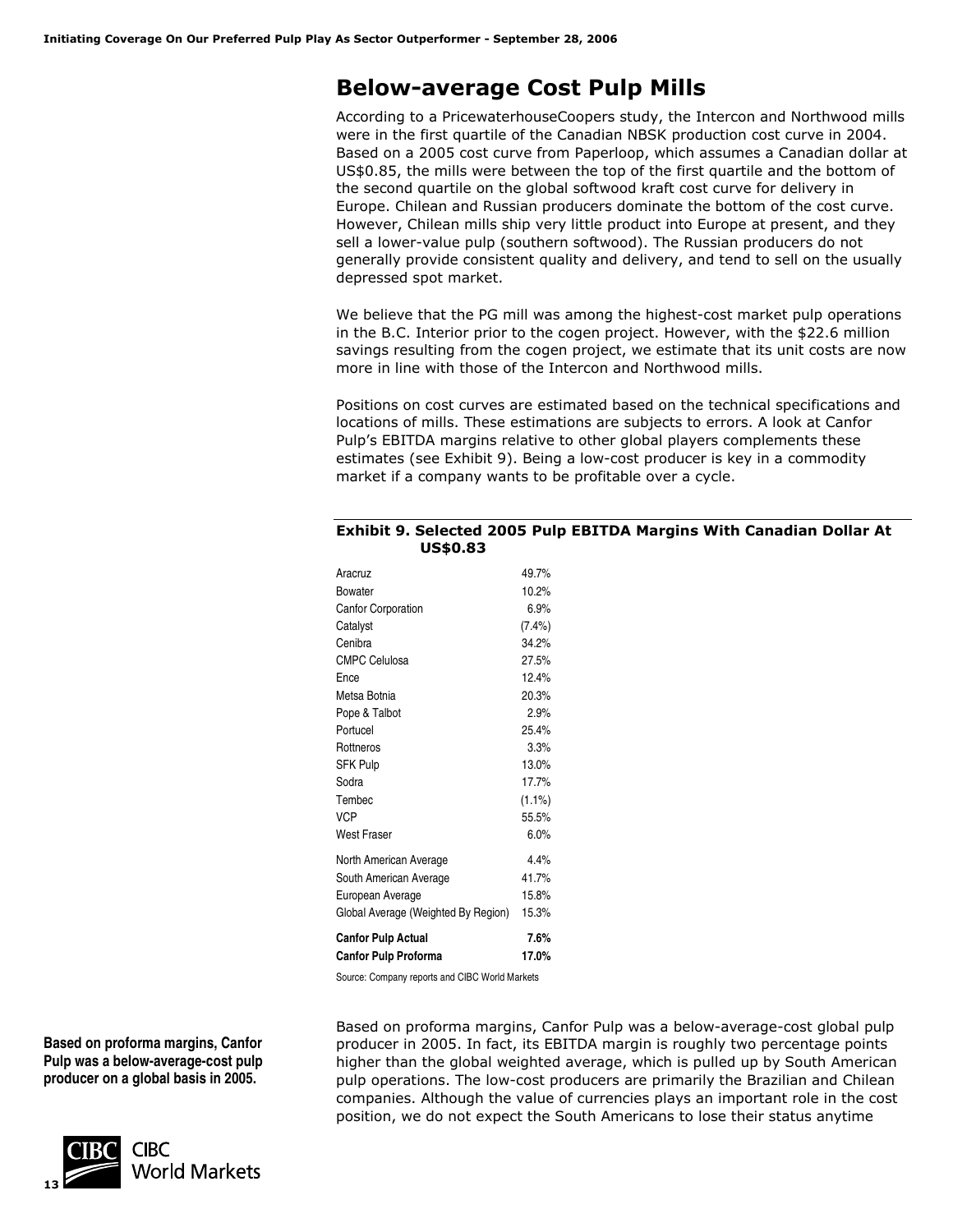soon, even if their currencies are strengthening. However, it should be noted that South American producers generally need more capital to generate these high margins, as they usually own tree plantations and have modern assets. As a result, the profitability difference is much smaller on a return-on-capital basis.

There is a significant difference between Canfor Pulp's actual and proforma margins due to the \$51.2 million impact of the fiber price change and the \$22.6 million savings from the cogen project. In general, without the benefits of the low fiber prices, the B.C. Interior would rank only in the third quartile of the global softwood pulp cost curve with a Canadian dollar at US\$0.85.

The new wood fiber formula was fully implemented in the fourth quarter of 2005. The actual average delivered cost of chips during 2005 was \$80.78/tonne, while the average cost using the pricing formula would have been \$59.05/tonne, resulting in an average saving of \$21.73/tonne. Had this pricing formula been applied to the total 2.4 million tonnes of wood chips consumed in the pulp business during 2005, the total cost of wood chips would have been reduced by approximately \$51.2 million. We estimate that chip prices in the region are around \$50/tonne before freight costs, compared to \$100/tonne–\$140/tonne in Eastern Canada.

Canfor Pulp is doing significantly better than the North American average and slightly better than the European average. Its margins compare favorably to those of producers in the northern hemisphere, which represent more than 60% of the global market pulp capacity (see Exhibit 10) and the vast majority of the global softwood pulp supply. This observation supports Paperloop's benchmarking study findings. Having said this, South American producers will over time represent a growing percentage of capacity as mills are built in that region and facilities are shut down in North America. As a result, the global cost curve is expected to shift downwards in the future.



### **Exhibit 10. Market Pulp Capacity By Region (2005)**

Although lower chip prices have been in place for the full year, we have not yet seen the expected savings fully materialize. Based on proforma numbers, Canfor Pulp should post a better performance than SFK Pulp Fund (SFK.UN–SP) by four percentage points or \$30/tonne, but year to date, its EBITDA margin has been 13% (\$97/tonne) compared to SFK's 11% (\$75/tonne). This difference relative to potential reflects the fact that the new cogen facility has not operated at full capacity so far this year. There were also some operational issues in the first half of the year, and two of the three mills underwent major maintenance outages in Q2 (done every 18 months).



Source: Pulp & Paper Fact Book and CIBC World Markets Inc.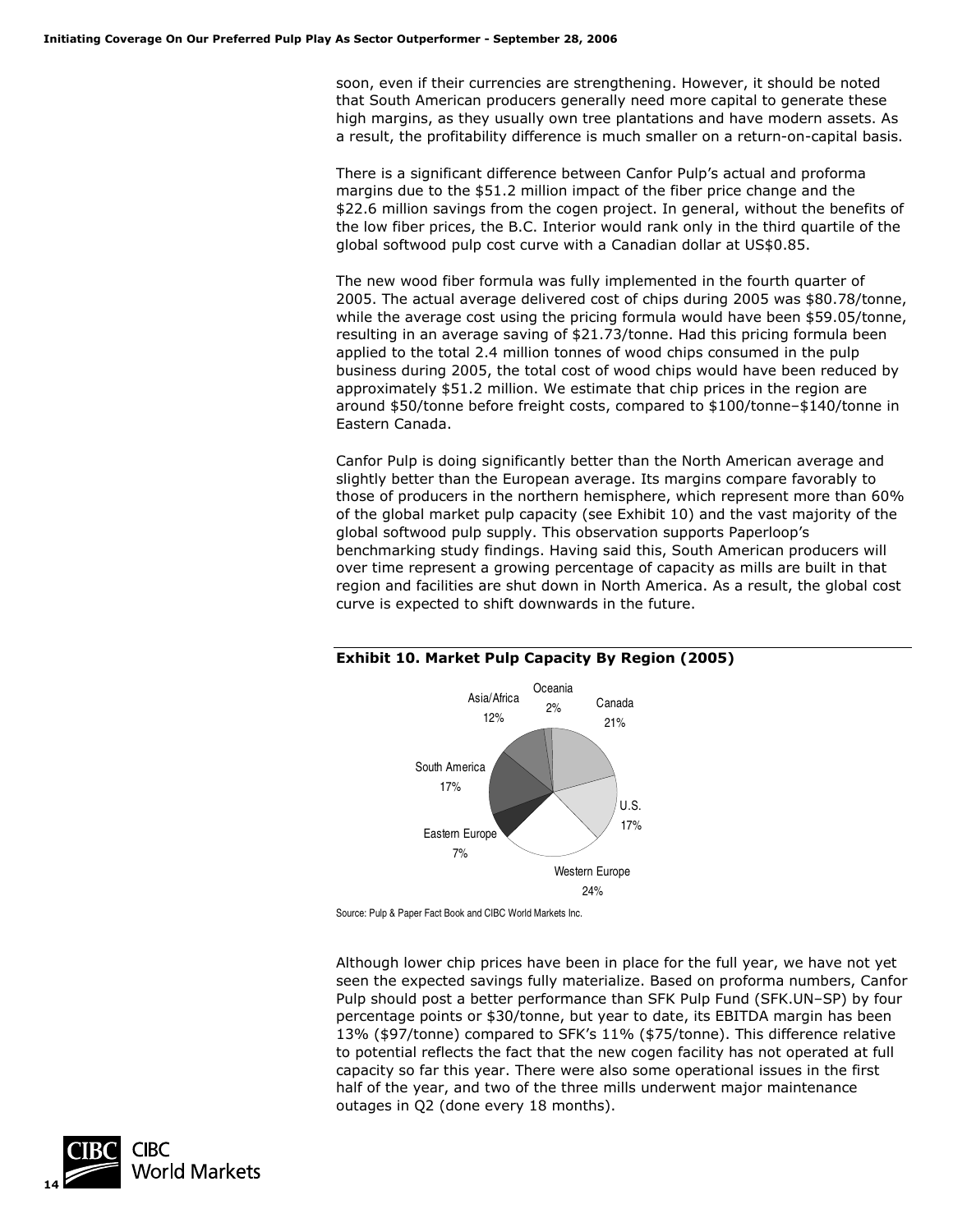The \$20/tonne–\$30/tonne difference between Canfor Pulp and SFK is a testimony to SFK's continuing advantage in conversion costs. SFK starts producing pulp with a handicap of \$150/tonne of pulp due to higher fiber costs. However, this disadvantage is reduced significantly throughout the production and delivery process.

## **Weaknesses**

## **Strong Canadian Dollar**

The downside of Canfor Pulp's locations is that all operations are in Canada where the currency is presently strong. Exhibit 11 shows that the Canadian dollar and the euro have appreciated by between 20% and 25% since 2000. Although the Brazilian real has increased by roughly 80% since 2003, that country remains highly competitive in the pulp world (note that the Brazilian real depreciated sharply over the 2000–2003 period).

**Exhibit 11. Foreign Exchange Rate** 



Source: U.S. Federal Reserve Board and CIBC World Markets Inc.

Fortunately for Canfor Pulp, most of its closest competitors have also been affected by the strong Canadian dollar and euro. Roughly 80% of NBSK pulp is produced in Europe or Canada. This ratio drops to 73% when all softwood market pulp is considered, and to 45% for all market pulps. However, this protection should decline over time as high-cost mills in Europe and Canada are closed and replaced by mills in emerging countries with weaker currencies.

A US\$0.01 increase in the Canadian dollar relative to the U.S. dollar would reduce EBITDA by \$5 million and discounted cash flow per unit (DCFPU) by \$0.07. Exhibits 12 and 13 show that within the paper and forest products universe, Canfor Pulp is in the middle of the pack in terms of exposure to the US\$/C\$ exchange rate.



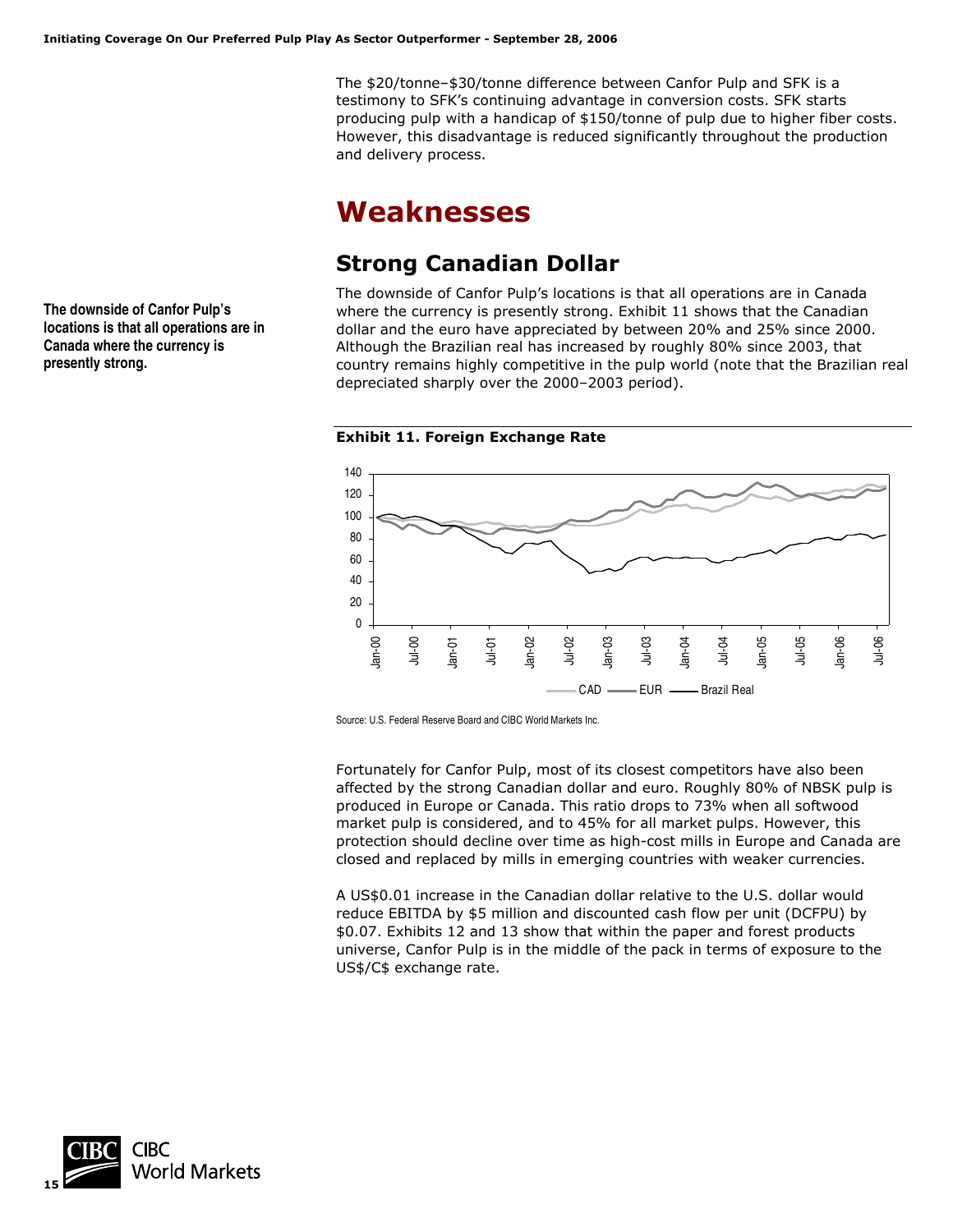



Source: Company reports and CIBC World Markets Inc.





Note: Excludes Tembec at \$133.

Source: Company reports and CIBC World Markets Inc.

### **Low Geographic Diversification**

Although the fund operates three pulp and paper mills, the operations are not only in the same province, but also in the same region of the province. This is a good location at this time, but it makes the fund vulnerable to regional shocks and to the C\$/US\$ exchange rate.

With three different sites, operational risks are diluted, but the risk of labor disruptions is not necessarily diversified, as the three operations, represented by two different unions, are covered by the same labor agreements. These agreements expire on April 30, 2008. The agreements provide for wage increases totaling 11% over the five-year term.

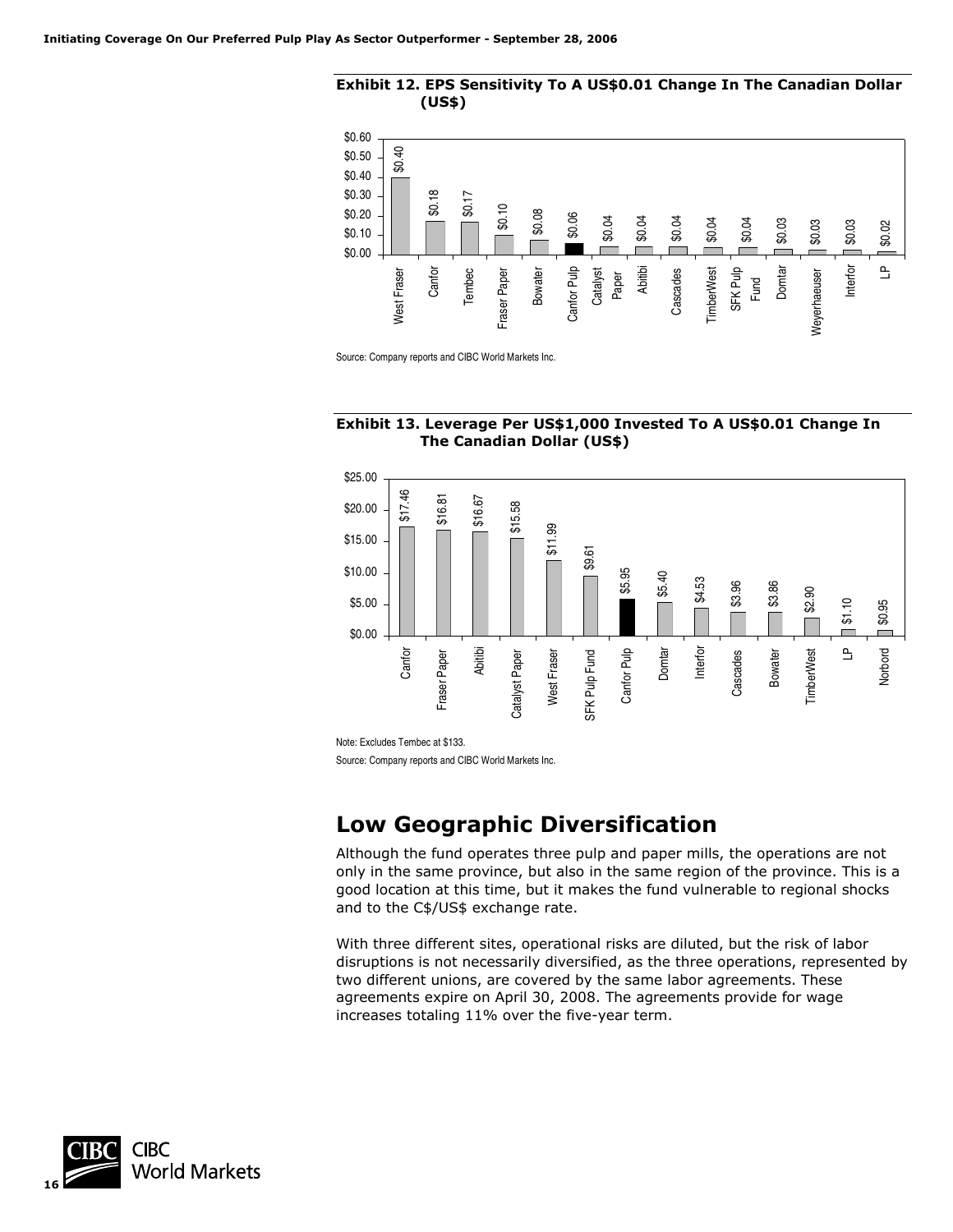**Canfor Pulp's chip prices are directly linked to the realized Canadian dollar price of pulp. Due to this linkage, the sensitivity of Canfor's earnings to changes in pulp prices is reduced by roughly 15%.** 

### **Volatile Pricing Environment For An Income Fund**

Pulp prices are very volatile and we do not believe the pulp business is generally well suited for an income trust structure. However, this negative factor is mitigated by the good competitive position of the operations at this time and the fact that the cost of chips (which represents roughly 30% of manufacturing costs) is directly linked to the Canadian dollar price of pulp. Specifically, the price per tonne of chips is set to equal between 7.25% and 8.25% of the net realized price of NBSK pulp, denominated in Canadian dollars. Due to this linkage via an explicit formula, the sensitivity of Canfor's earnings to changes in pulp prices is reduced by roughly 15% currently.

The chip price formula was adjusted last year to reflect the surplus of chips in the region. Being based on mill net prices (net of delivery costs and FX translations), this formula provides a partial hedge against pulp prices, the C\$/US\$ exchange rate, fuel prices and freight costs.

This formula applies to the chips supplied by Canfor Corp. through the Fibre Supply Agreement. This agreement covers roughly 75% of Canfor Pulp's needs. The formula reflects chip prices on the open market and will be adjusted periodically if the relationship between pulp and chip prices changes in the region. As a result, there are no guarantees that chip prices will remain that low in the future. However, we think that low chip prices will prevail for the next eight years.

## **Mixed Operational Track Record**

Over the past several years, Canfor has experienced various operational difficulties on a relatively regular basis. Some of the problems were due to external factors such as cold weather and lightning strikes, but some were due to mechanical and operational deficiencies. These problems resulted in EBITDA margins that were not substantially better than the North American average between 2004 and 2005, despite the fact that Canfor enjoyed lower fiber and energy costs.

Note that the senior management team of the pulp operations was replaced in May 2005. The team is headed by Mr. Paul Richards, who is now the President and CEO of Canfor Pulp Limited Partnership, the business operating entity owned 20% by the Canfor Pulp Income Fund and 80% by Canfor Corp. Given his long and solid track record in managing pulp mills across Canada, we think Mr. Richards will provide better operational leadership going forward.

## **Exposure To China**

Exhibit 14 illustrates that Canfor has traditionally sold approximately 30% of its pulp to Asia (mostly China). Although it is not necessarily the case now, over a cycle, net realized pulp prices tend to be lower in China.

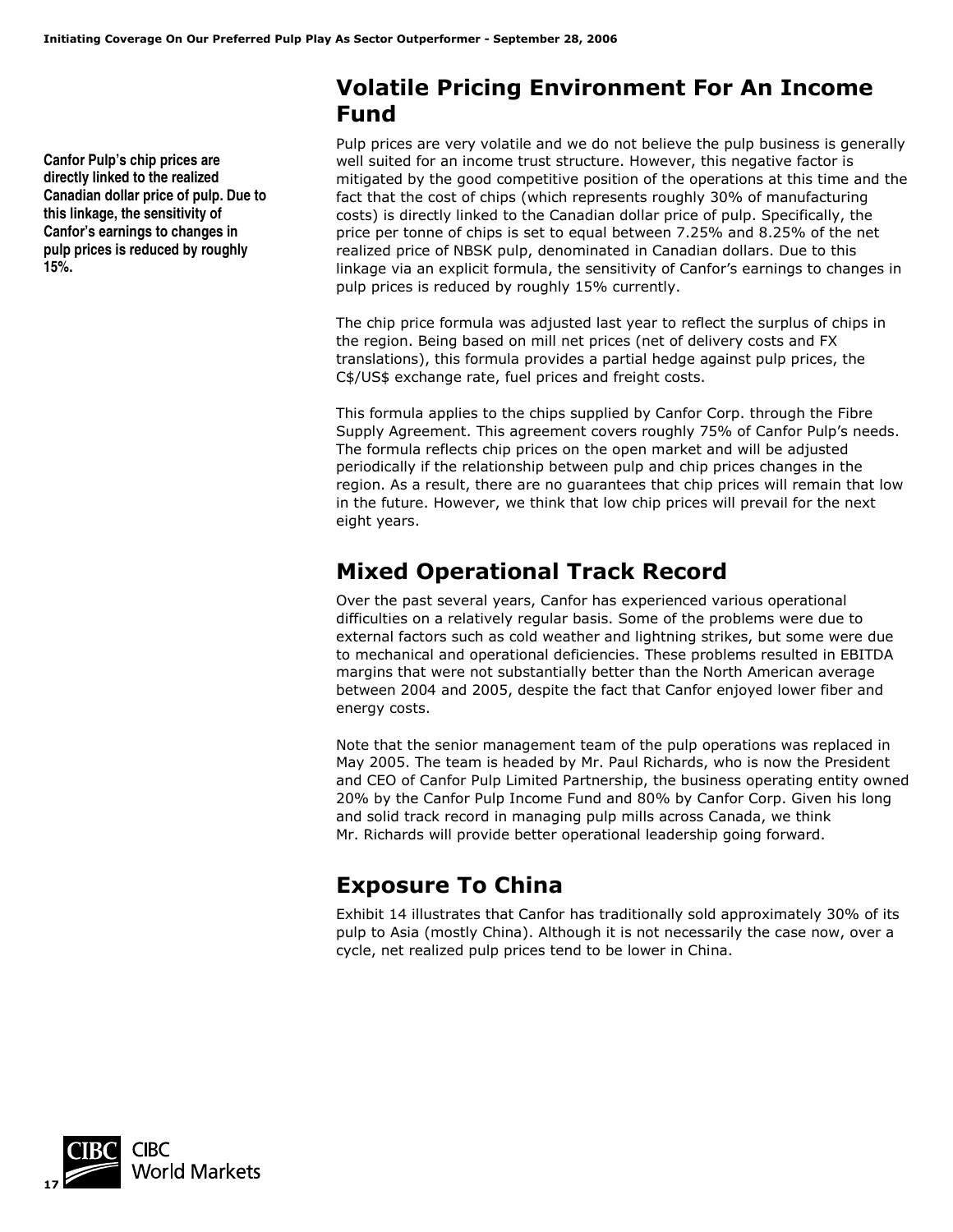### **Exhibit 14. 2005 Pulp Shipments By Region**



Source: Company reports and CIBC World Markets Inc.

Another 30% of the pulp is sold in Europe, where Canfor Pulp has a competitive disadvantage vis-à-vis European producers in terms of freight costs. Delivery costs from B.C. to Europe are estimated at around US\$95/tonne versus US\$60/tonne from Scandinavia to continental Europe.

Like most pulp producers in Canada, Canfor Pulp is focusing on selling pulp in North America, which, due to shorter shipping distances, minimizes total transportation costs. Canfor Pulp has increased its North American sales by 30% from 2003 to 2005.

## **Opportunities**

## **Industry Consolidation**

Despite some consolidation over the past 10 years, the pulp business remains highly fragmented. In 2005, the top five companies accounted for only 41% of North American capacity. This is one of the lowest concentration ratios in the North American paper and forest products industry. Considering that market pulp is truly a global commodity, the segment is, in reality, even more fragmented, with the top five global producers representing only 25% of global capacity. The weak concentration is one of the reasons why pulp prices are so volatile.

Industry fragmentation represents an opportunity for Canfor Pulp to increase its capacity and expand outside B.C. With a strong currency resulting from an income fund structure, there are likely opportunities to create value. The main challenge is to find good-quality assets that are non-core to the actual owners. Another challenge is that operations outside Canada would be taxable at the net income level. Given its income fund structure, Canfor Pulp would have an advantage in buying mills in Canada.

As discussed above, now that Canfor's pulp operations have been separated into a market-traded entity, there is a greater likelihood it will participate in M&A activity, which would result in synergistic savings and a higher float. Such expansion may also facilitate an eventual reduction in Canfor's ownership of the business.



**Industry fragmentation represents an opportunity for Canfor Pulp to increase its capacity and expand outside B.C.**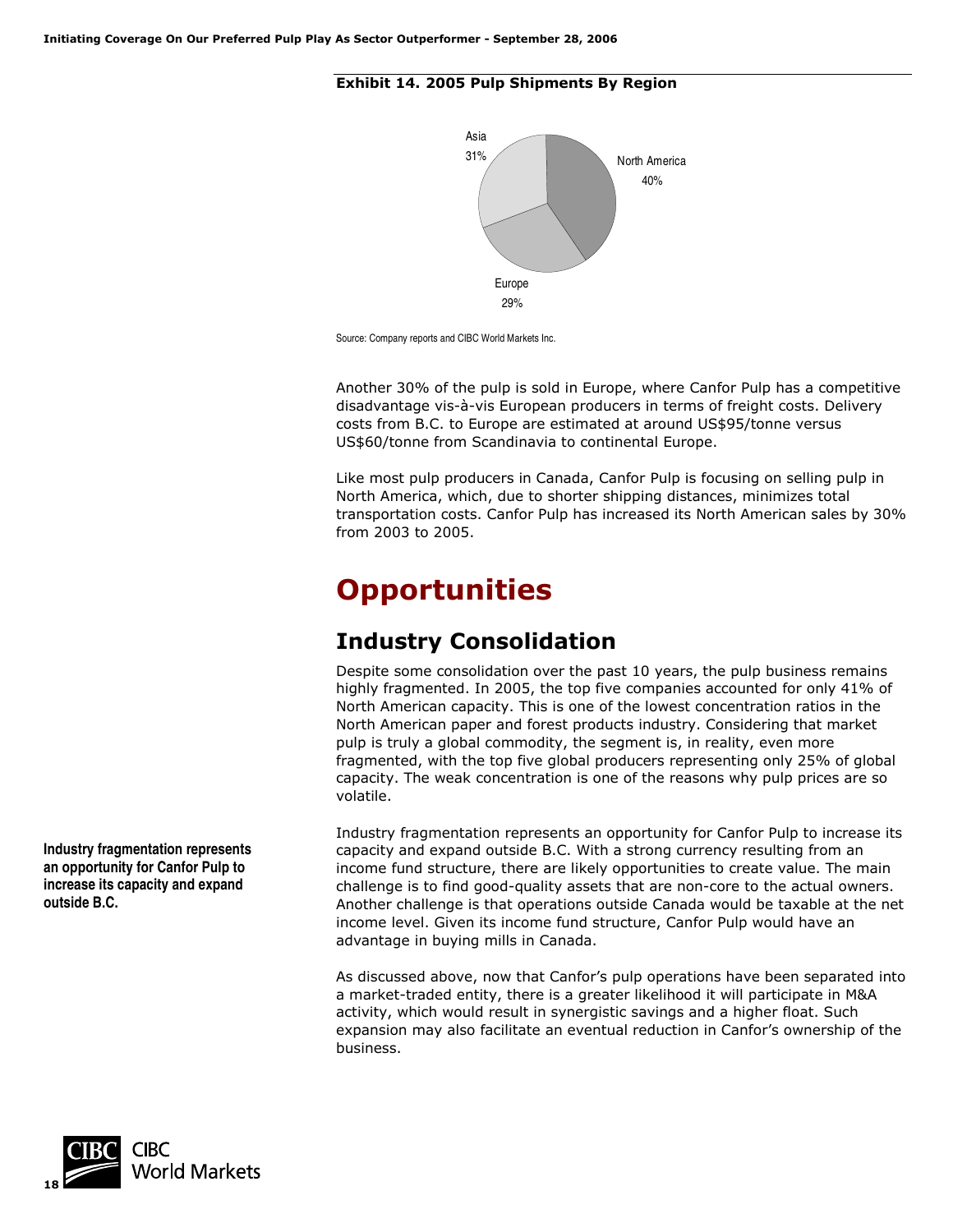## **Closure Of Chinese Capacity**

The biggest wildcard in the global pulp market is the potential closure of significant amounts of non-wood pulp capacity in China. Non-wood pulp accounts for over 80% of China's total pulp capacity, and much of it is high cost, poor quality and highly polluting. The Chinese government has repeatedly stated its intention to close a number of the older non-wood mils. Hypothetically, a 25% reduction in Chinese non-wood pulp capacity could result in a 3.0-million-tonne increase in China's importation of pulp (i.e., roughly an 85% increase in shipments to China). This tonnage represents roughly 6% of the global market pulp capacity. Given the worsening shortage of water in China and that older non-wood pulp/paper mills use up to 10 times the volume of water per tonne of paper, observers should not discount this potentially "positive shock" to the global pulp market. Our analysis does not reflect any closures of this non-wood pulp capacity, but we are continuing to monitor this issue.

## **Threats**

## **Wood Supply Reduction In British Columbia Post Beetle**

Canfor Pulp benefits from the excess chip availability in the B.C. Interior. However, the situation is expected to reverse in eight to 10 years when salvage harvesting is over and harvesting levels drop below those before the infestation in order that the forest resource can be regenerated. At that time, the B.C. pulp industry will lose its unique cost advantage. The BC Competition Council, a committee created with a mandate to recommend key actions to improve the competitiveness of the B.C. industry, has recently warned that once the sawmilling activity in the Interior moderates, one half of the B.C. Interior pulp mills could shut.

## **Risk Of An Oversupplied Pulp Market**

Our pulp price outlook is heavily influenced by our view that an additional 1.3 million tonnes of market pulp capacity will be closed at the end of 2006, even though it has not yet been announced. If none of this additional capacity is withdrawn, we will likely face an oversupply situation in the pulp market. Under that more conservative scenario, our estimated operating rate in 2007 will drop below 92% instead of the 94% we are predicting. With an operating rate in the low 90%'s, we would expect some downward pressure on pulp prices. The spread between softwood and hardwood pulp prices could still increase in that situation, as the softwood operating rate would remain favorable, but we do not think that this would be sufficient to prevent softwood prices dropping as well.

There is a lack of visibility beyond 2007, but additional mills in South America are on the drawing board and we expect more hardwood pulp capacity to come on stream beyond our horizon.

**If none of this additional capacity is withdrawn, we will likely face an oversupply situation in the pulp market.** 

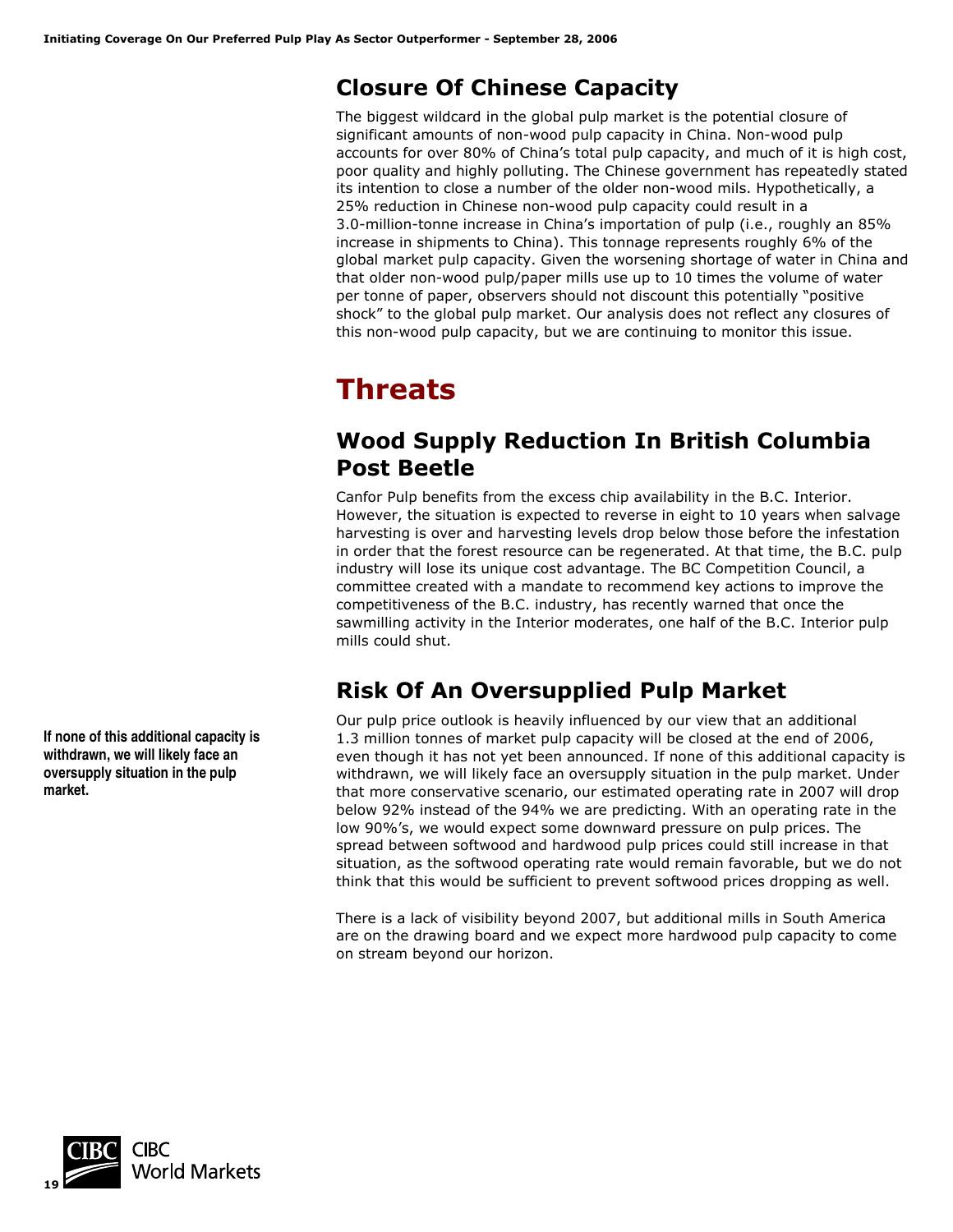## **Foreign Exchange Risk**

Given that market pulp is sold in U.S. dollars in most markets globally, the fund is exposed to fluctuations in the value of the Canadian dollar, as most of the manufacturing costs are denominated in the local currency. This risk is mitigated by the following factors:

- Given that roughly 40% of global market pulp is consumed in Europe, the value of the euro tends to influence the U.S. dollar price of pulp. This relationship is strengthened by the fact that 24% of global market pulp is produced in Europe. This link is illustrated in Exhibit 15, which shows that pulp prices are less volatile in euros than in their trading currency. So far the euro has increased in concert with the Canadian dollar.
- Given that Canada represents roughly 20% of global market pulp capacity and that most of the global high-cost capacity is in Eastern Canada, the Canadian dollar sets the floor pulp price. Consequently, a stronger Canadian dollar should be associated with stronger pulp prices, as this situation should lead to more mill rationalizations.



**Exhibit 15. Pulp Prices In Euro And In U.S. Dollars** 

Source: Pulp & Paper Week and CIBC World Markets Inc.

## **Dependency On Key Customers**

Canfor Pulp depends on its key customers, the 10 largest of which represent roughly 65% of sales. These sales are spilt between large European magazine paper producers, large tissue producers and some Chinese specialty paper manufacturers.

In 2005, the fund's largest customer accounted for approximately 23% of its sales. However, the relationship with this customer is long-standing and the sales agreement with this client is evergreen with a three-year notice period required to terminate the agreement.

This risk is mitigated by the fund's good-quality product. Canfor Pulp's pulp has better strength characteristics than NBSK pulp available from Scandinavia and the U.S. While this advantage does not allow Canfor Pulp to sell its product at a premium, it does allow the company to keep a very loyal customer base. NBSK pulp is the most expensive furnish in paper production and is added to strengthen a paper sheet. A strong pulp means savings for paper producers, as it reduces the volume of NBSK necessary to obtain the desired strength in the sheet.

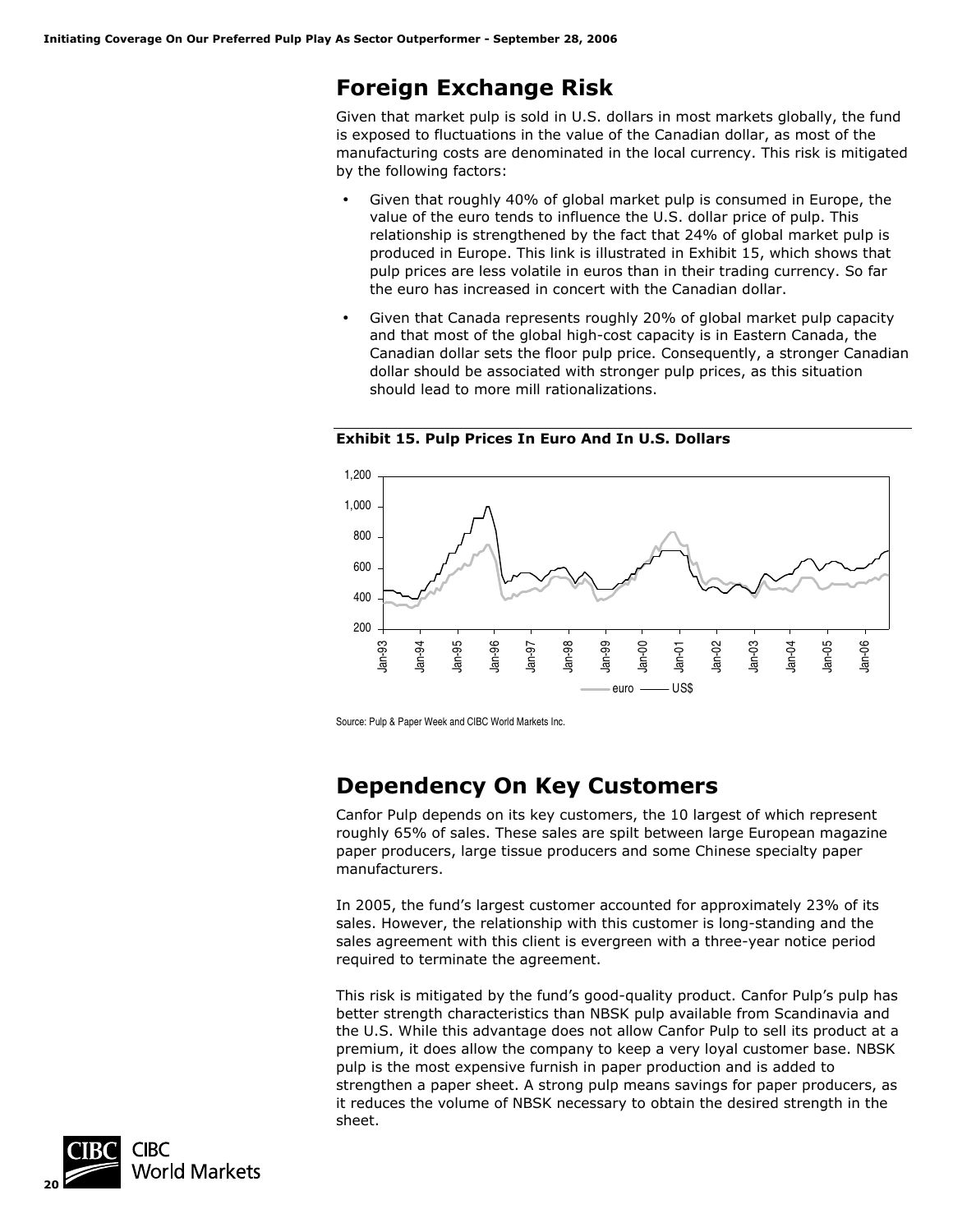## **Slowdown Of The Global Economy**

In our pulp outlook, we assume that the global economy will grow at a rate of 4.1% in 2006 and 3.9% in 2007. However, the global economy is well into the current cycle and the risk of a slowdown does exist. Nevertheless, two institutions have just revised upward their GDP forecasts. The International Monetary Fund (IMF) increased its global 2006 forecast from 4.9% to 5.1% and its 2007 forecast from 4.7% to 4.9%. The European Union (EU) increased its 2006 EU GDP growth forecast from 2.1% to 2.6% and its 2007 forecast from 2.1% to 2.5%.

## **Unit Overhang From Canfor Corp.**

Canfor Corp. owns 80% of the outstanding units of Canfor Pulp Fund, and it is logical to assume that one of the reasons the fund was spun out is to facilitate an eventual sale. However, it is reasonable to conclude that the higher the value of the units, the greater the probability the parent will reduce its position. The flip side of Canfor Corp. eventually reducing its ownership is that it would increase the units' market float and trading liquidity.

To the extent that Canfor Pulp grows, the parent's position will likely be diluted and the overhang will be less of an issue.

## **Conclusion Of The SWOT Analysis**

Despite the strong Canadian dollar, Canfor Pulp is "on paper" a below-average-cost pulp producer on a global basis thanks to extremely low fiber prices and reduced electricity purchases. This low-cost position, combined with the fact that fiber prices are linked to realized pulp prices, mitigates the volatility associated with the pulp market and helps to make the operations more suitable for an income fund structure. Having said this, based on the year-to-date margins, it does not look as though the expected savings used in the proforma 2005 distributions are fully in place yet. This could be attributable to operational problems, a heavy maintenance schedule, or the fact that the cogen facility did not reach full capacity until late Q2/2006.

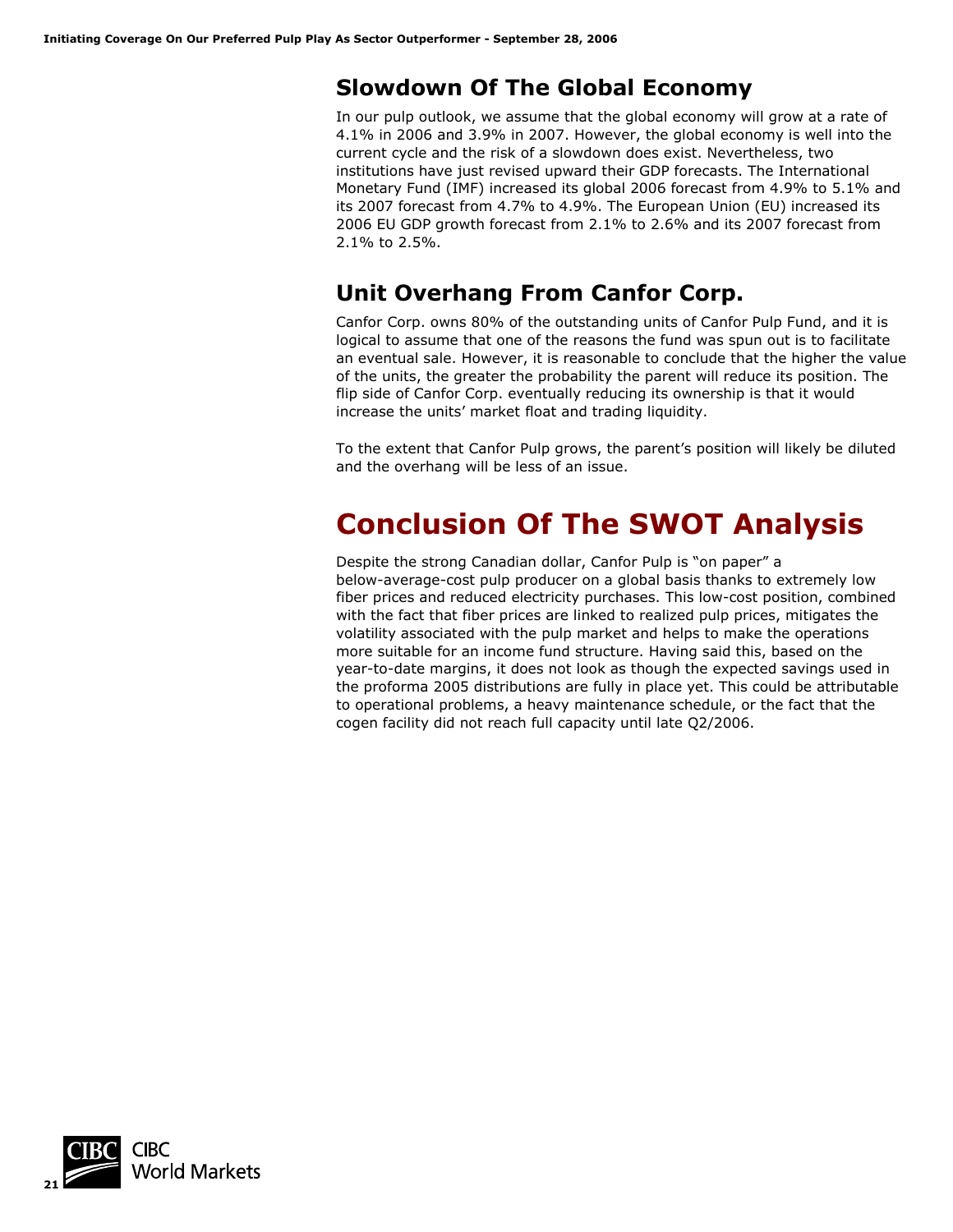# **Financial Sensitivities And Forecasts**

**Canfor Pulp's distributions are highly sensitive to pulp prices and to the value of the Canadian dollar relative to the U.S. dollar.** 

Canfor Pulp's distributions are highly sensitive to pulp prices (see Exhibit 16) and to the value of the Canadian dollar relative to the U.S. dollar. In turn, pulp prices are influenced by global economic activity and the increase or decrease in the global supply of pulp. When the amount of capital invested in all the stocks is held constant, the leverage metric indicates that Canfor Pulp offers one of the highest leverages to pulp prices on a global basis.

### **Exhibit 16. EPS Sensitivity To A US\$10/Tonne Change In Pulp Prices (US\$)**



Source: Company reports and CIBC World Markets Inc.

### **Exhibit 17. Leverage Per US\$1,000 Invested To A US\$10/Tonne Change In Pulp Prices (US\$)**



Source: Company reports and CIBC World Markets Inc.

We think that a good income fund must be able to maintain an acceptable level of cash throughout a cycle in order to minimize the volatility in the unit price. To test that statement, one must define a pulp cycle and, more importantly, a trough pulp price. As mentioned above, given its high-cost status, we think that the Canadian industry presently sets the floor on global pulp prices.

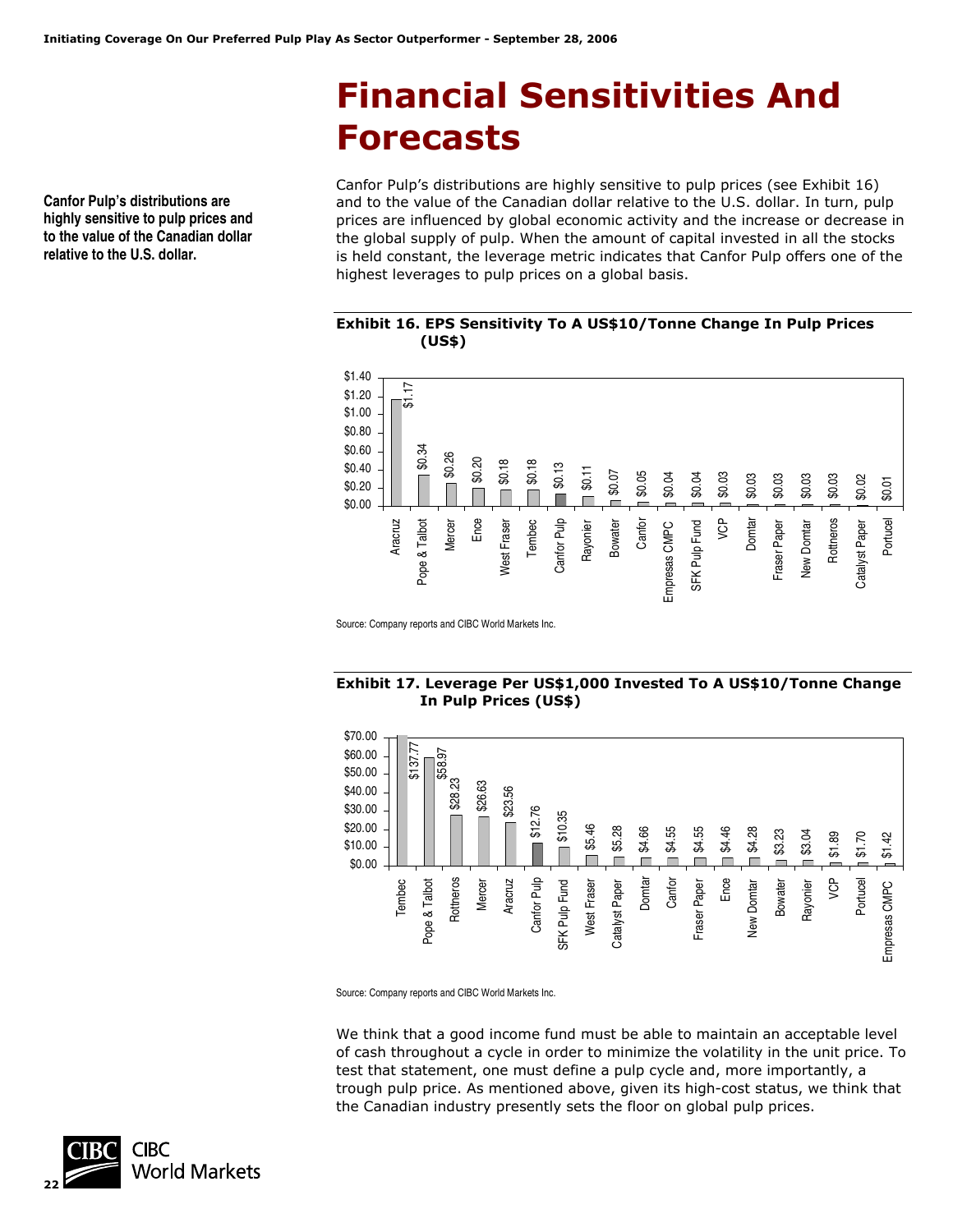**We think that C\$720/tonne is a good floor for NBSK pulp prices. At the current C\$/US\$ exchange rate of US\$0.89, this translates into a price of US\$640/tonne.** 

Exhibit 18 illustrates that over the past cycle, pulp prices have never fallen below an average of C\$720/tonne over a 12-month period. This is true even during the severe 2001 U.S. recession. As a result, we think that C\$720/tonne is a good proxy for the floor on NBSK pulp prices. At the current C\$/US\$ exchange rate of US\$0.89, this translates into a price of US\$640/tonne. This is a value relatively close to the current price of US\$715/tonne, despite the recent run-up in U.S. dollar prices.



**Exhibit 18. NBSK Pulp Prices In Canadian Dollars (LTM)** 

Source: RISI and CIBC World Markets Inc.

Under these trough conditions, we think that Canfor Pulp could generate \$0.82/unit at the bottom of the cycle. Given the initial payout ratio of 90%, this would lead to a distribution of \$0.74/unit. We do not expect the fund's cost structure to change in the medium term.

Our forecasts are derived from Canfor Corp.'s year-to-date pulp segment results. These results are not a perfect base, as they include the Taylor mechanical pulp mill (which is not part of the fund) and exclude unallocated corporate costs. The fund will publish its first results at the end of Q3.

Canfor Pulp Fund was launched effective July 1 and the first monthly distribution was announced later in July at \$0.12/unit, resulting in an annualized rate of \$1.44/unit. Subsequently, the fund declared a special cash distribution of \$0.08/unit payable on October 13 to reflect additional distributable cash arising from the positive financial performance of the pulp operations.

Proforma to the \$51.2 million impact of the wood fiber price change and the \$22.6 million impact of the cogen project, the fund would have generated \$1.24/unit and distributed \$1.12/unit in 2005. Without these two benefits, 2005 distributable cash flow and distributions would have been only \$0.21 and \$0.19 per unit, respectively. These proforma numbers assume an interest rate of 8% of the debt of \$125 million and capital expenditures of \$34 million annually. The \$125 million debt results in a sound debt-to-capital ratio of 16%. This leverage ratio does not account for the pension fund deficit of \$53 million, which is expected to be funded with ongoing pension expenses.

Management estimates that in order to maintain the mills in good working order, future sustaining capital expenditures will average approximately \$34 million per year, before adjustment for inflation. Estimated sustaining capital expenditures include an annual reserve of \$4 million per year for the next 20 years to fund significant capital projects, including the reconstruction of a recovery boiler at Northwood at a cost of \$55 million (in 2004 dollars). This capex level represents 72% of depreciation, which we think is reasonable.

**We think that Canfor Pulp could generate \$0.82/unit at the bottom of the cycle. Given the initial payout ratio of 90%, this would lead to a distribution of \$0.74/unit.** 

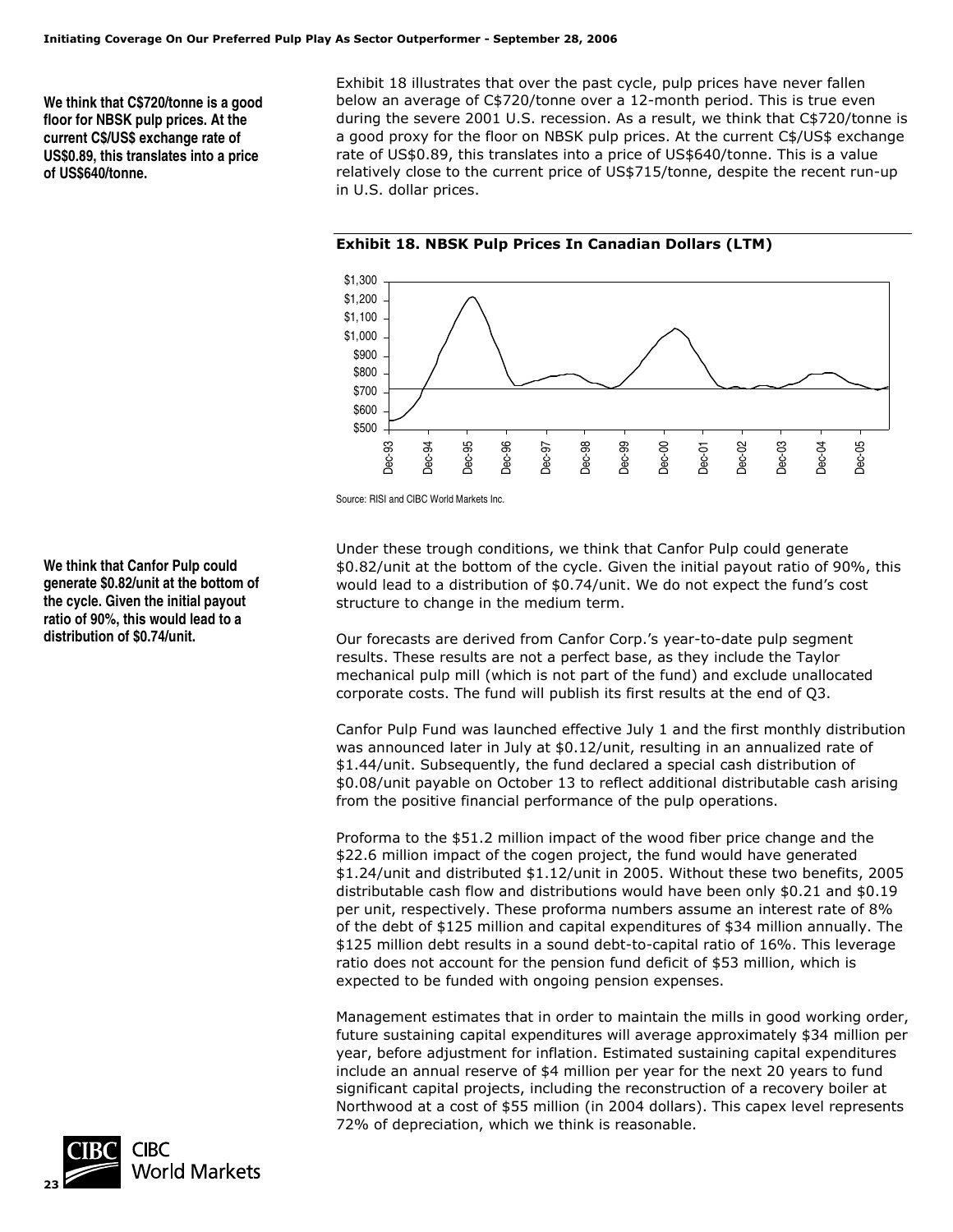**Given the current 90% payout ratio, we are looking for distributions of \$1.28/unit in 2007. Our financial forecasts are lower than the current distribution level of \$1.44/unit.**

Under our macro assumptions, which are more optimistic than those in the "trough scenario" (see Exhibit 5), we expect Canfor Pulp to generate \$1.33/unit in 2006 on a proforma basis. Given that the spin-off occurred in early July, actual 2006 cash generation is forecast to be \$0.78/unit, representing the last two quarters of the year. We expect the fund to generate DCFPU of \$1.42 in 2007. Given the current 90% payout ratio, we are looking for distributions of \$1.28/unit in 2007. Our financial forecasts are lower than the current distribution level of \$1.44/unit, but we do not think the current high pulp prices are sustainable.

Alternative views of the pulp outlook are provided by the latest swap price for NBSK by Traditional Financial Services (TFS) and price forecasts by RISI (see Exhibit 19). It could be argued that the TFS swap prices reflect the view of some "pulp insiders," with a price of US\$698/tonne in 2007 and US\$653/tonne for three years.

### **Exhibit 19. NBSK Pulp Alternative Forecasts (US\$/tonne, del. Western Europe)**

|                                              | Current | 2006 | 2007 | 2008 | 2009 | 3-year Swap |
|----------------------------------------------|---------|------|------|------|------|-------------|
| TFS Pulp Swap                                | 715     | n/a  | 698  | n/a  | n/a  | 653         |
| <b>RISI</b>                                  | 715     | 683  | 648  | 685  | 746  | n/a         |
| <b>CIBC World Markets</b>                    | 715     | 665  | 680  | n/a  | n/a  | n/a         |
| Average                                      | 715     | 674  | 675  | 685  | 746  | 653         |
| Course: DICL TEC and CIDC World Markets Inc. |         |      |      |      |      |             |

Source: RISI, TFS and CIBC World Markets Inc.

In our view, upside risks to our financial forecasts include:

- An unexpected increase in the U.S. dollar vis-à-vis the Canadian dollar;
- An improvement of the euro relative to the Canadian dollar, which would increase European competitors' costs;
- Stronger-than-expected pulp prices resulting from a disconnect between hardwood and softwood markets and/or the closure of old Chinese capacity.

Downside risks to our forecasts, in our opinion, include:

- Continuing decline in the value of the U.S. dollar relative to the Canadian dollar;
- A correction in softwood pulp prices resulting from the new hardwood pulp capacity coming on stream in the southern hemisphere or a global economic slowdown.

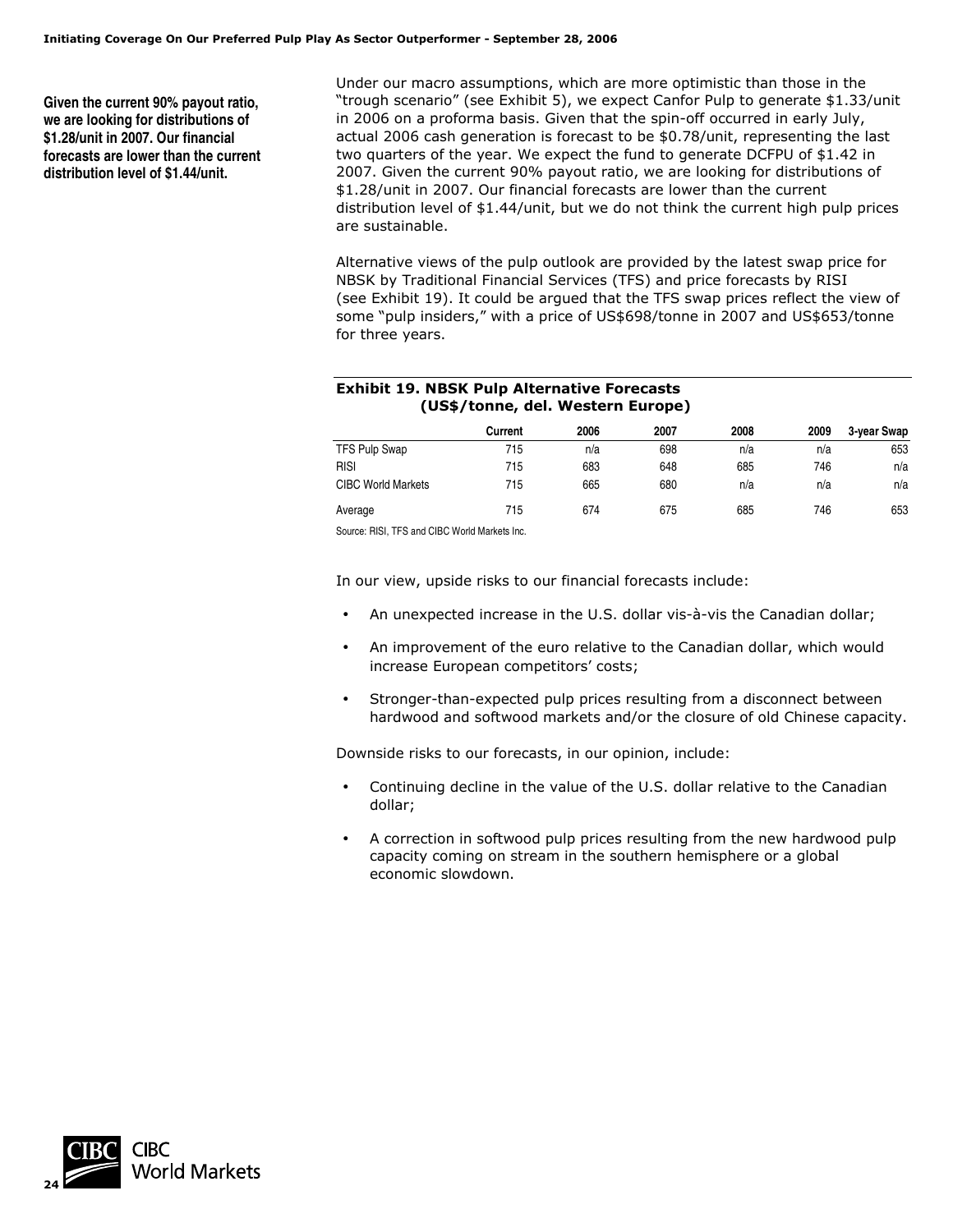**Any US\$50/tonne improvement in pulp prices improves the yield by six percentage points.** 

Exhibit 20 shows Canfor Pulp's sensitivity to US\$50/tonne changes in pulp prices in terms of distributable cash at various exchange rates. Any US\$50/tonne improvement in pulp prices improves the yield by six percentage points. At the current exchange rate of US\$0.89 and pulp price of US\$715/tonne, we estimate that Canfor Pulp is generating \$1.95 per unit.

### **Exhibit 20. Sensitivity Of Canfor Pulp's Distributable Cash To Pulp Prices And Exchange Rates**

|                 |        |        | <b>Pulp Prices (US\$/Tonne)</b> |        |       |       |       |  |
|-----------------|--------|--------|---------------------------------|--------|-------|-------|-------|--|
|                 |        | \$550  | \$600                           | \$650  | \$700 | \$750 | \$800 |  |
|                 | \$0.77 | 0.78   | 1.65                            | 2.40   | 3.26  | 4.12  | 4.99  |  |
|                 | \$0.79 | 0.53   | 1.38                            | 2.23   | 2.95  | 3.79  | 4.63  |  |
|                 | \$0.81 | 0.40   | 1.13                            | 1.96   | 2.65  | 3.47  | 4.29  |  |
|                 | \$0.83 | 0.17   | 0.88                            | 1.69   | 2.37  | 3.17  | 3.97  |  |
|                 | \$0.85 | (0.05) | 0.65                            | 1.44   | 2.23  | 2.89  | 3.67  |  |
|                 | \$0.87 | (0.26) | 0.42                            | 1.20   | 1.97  | 2.61  | 3.38  |  |
| <b>FX Rates</b> | \$0.89 | (0.45) | 0.31                            | 0.97   | 1.72  | 2.35  | 3.10  |  |
|                 | \$0.91 | (0.64) | 0.10                            | 0.75   | 1.49  | 2.23  | 2.83  |  |
|                 | \$0.93 | (0.82) | (0.09)                          | 0.54   | 1.26  | 1.98  | 2.58  |  |
|                 | \$0.95 | (0.83) | (0.28)                          | 0.44   | 1.04  | 1.75  | 2.33  |  |
|                 | \$0.97 | (1.00) | (0.46)                          | 0.24   | 0.83  | 1.53  | 2.22  |  |
|                 | \$0.99 | (1.16) | (0.64)                          | 0.05   | 0.64  | 1.31  | 1.99  |  |
|                 | \$1.01 | (1.31) | (0.80)                          | (0.13) | 0.44  | 1.11  | 1.78  |  |

Source: CIBC World Markets Inc.

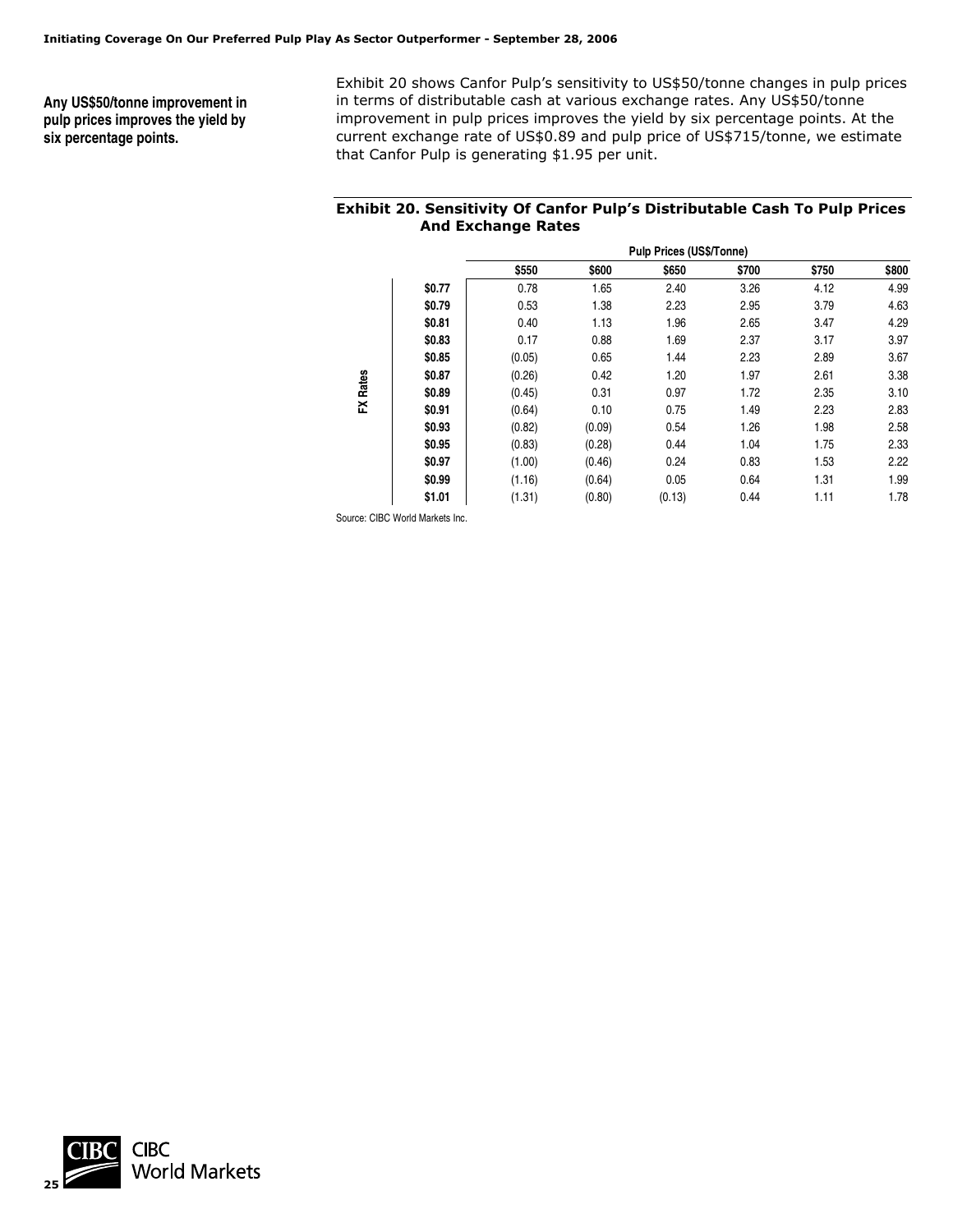# **Valuation And Recommendation**

**With a float of roughly \$160 million and a market capitalization of roughly \$825 million, Canfor Pulp has the potential to become a relatively liquid income fund.** 

With a float of roughly \$160 million and a market capitalization of roughly \$825 million, Canfor Pulp has the potential to become a relatively liquid income fund if Canfor Corp. partially or entirely disposes of its 80% ownership.

Based on our forecasts, Canfor Pulp looks cheaper than other Canadian pulp and paper companies in our universe in terms of TEV/EBITDA multiples (see Exhibit 21) despite the tax advantage enjoyed by income funds. We think the best comparables in our universe for Canfor Pulp are SFK Pulp Fund and Mercer International (MERC–SP). On a TEV/EBITDA basis, Canfor Pulp appears cheaper than both SFK and Mercer.

### **Exhibit 21. North American Companies P/E And TEV/EBITDA Valuation**

|                              | Mkt Cap.    | Float   | Price    | P/E  |       |       | <b>TEV/EBITDA</b> |       |       |            | <b>EBITDA</b> |       |       |            |
|------------------------------|-------------|---------|----------|------|-------|-------|-------------------|-------|-------|------------|---------------|-------|-------|------------|
|                              | $(S$ mlns.) | (mlns.) | 28-09-06 | 2005 | 2006E | 2007E | 2005              | 2006E | 2007E | Normalized | 2005          | 2006E | 2007E | Normalized |
| Abitibi-Consolidated         | \$1,320     | .186    | \$3.00   | n.m. | n.m.  | n.m.  | 7.8               | 7.7   | 6.7   | 8.5        | \$649         | \$662 | \$755 | \$598      |
| Bowater (US\$)               | 1,180       | 1,130   | 20.56    | n.m. | n.m.  | 28.6  | 7.7               | 7.4   | 6.2   | 8.0        | 458           | 475   | 566   | 441        |
| Canfor                       | 1,604       | 979     | 11.25    | 17.9 | n.m.  | 26.2  | 8.1               | 9.9   | 8.3   | 8.2        | 297           | 241   | 287   | 292        |
| Cascades                     | 986         | 621     | 12.20    | n.m. | 31.3  | 22.6  | 8.7               | 7.5   | 7.4   | 7.0        | 256           | 298   | 302   | 315        |
| Domtar                       | 1,548       | .306    | 6.69     | n.m. | n.m.  | n.m.  | 10.5              | 8.9   | 7.1   | 8.0        | 358           | 420   | 531   | 468        |
| Mercer <sup>(1)</sup> (euro) | 320         | 320     | 9.65     | n.m. | 9.2   | n.m.  | 15.8              | 9.8   | 8.2   | 8.7        | 68            | 110   | 132   | 124        |
| SFK Pulp Fund                | 251         | 250     | 4.23     | 16.9 | 10.1  | 7.6   | 11.0              | 7.7   | 4.4   | 4.5        | 31            | 44    | 78    | 76         |
| Tembec                       | 122         | 98      | 1.42     | n.m. | n.m.  | n.m.  | 205.1             | 24.6  | 26.8  | 46.1       | 9             | 75    | 69    | 40         |
| Average (excl. Tembec)       | 1,030       | 827     |          | 17.4 | 16.8  | 21.2  | 9.9               | 8.4   | 6.9   | 7.6        |               |       |       |            |
| <b>Canfor Pulp</b>           | 838         | 159     | 11.76    | n.m. | 8.4   | 8.3   | 7.2               | 6.7   | 6.7   | 7.5        | 133           | 144   | 144   | 128        |

(1) Mercer reports in euros and trades on the NASDAQ. Data including price, market cap and float are in US\$; all other figures are in euros.

Source: Company reports and CIBC World Markets Inc.

**In terms of TEV per tonne of capacity, Canfor Pulp's valuation is just below that of SFK despite the fact that it has generated a better EBITDA per tonne year to date.**

In terms of TEV per tonne of capacity, Canfor Pulp's valuation is just below SFK's despite the fact that it has generated a better EBITDA per tonne year to date (see Exhibit 22). Canfor Pulp is also cheaper than Mercer on that basis. Mercer's higher valuation per tonne is partially attributable to its better EBITDA per tonne year to date. This is somewhat surprising because Mercer does not have the tax advantage enjoyed by companies like SFK and Canfor Pulp, which are structured as income funds. However, because of its capital structure, we do not expect Mercer to pay meaningful income taxes anytime soon.

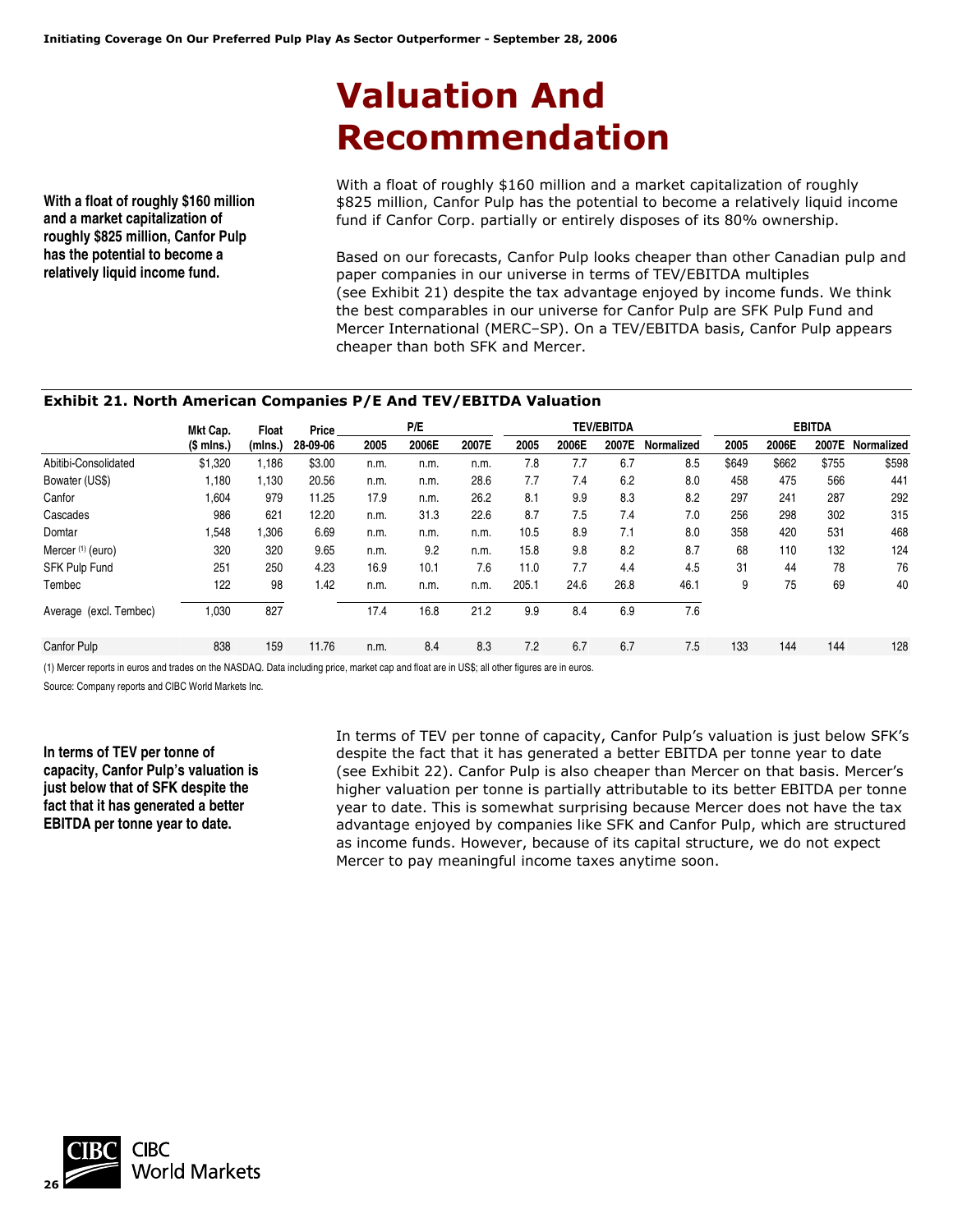### **Exhibit 22. Valuation Per Tonne**



Source: Company reports and CIBC World Markets Inc.

Canfor Pulp's valuation per tonne is higher than the average price of C\$770/tonne paid for pulp assets over the past 10 years (high of C\$1,800/tonne, low of C\$425/tonne, mean of C\$654/tonne). Based on the average of precedent transactions, Canfor Pulp would trade at roughly \$11.00 per unit. It should be noted, however, that some good pulp mills have been sold at close to C\$2,000/tonne in the past, which is significantly higher than Canfor Pulp's current valuation.

We expect Canfor Pulp to distribute cash of \$1.20/unit in 2006 (proforma) and \$1.28/unit in 2007. Based on the current pricing, these distributions represent expected yields of 10.3% in 2006 and 11.0% in 2007. Canfor Pulp's expected returns are similar to the average cash-on-cash yield of 10.3% and 10.7% expected in 2006 and 2007, respectively, for the basic materials income trusts followed by CIBC World Markets. The three income trusts we cover in the paper & forest products industry [PRT Forest Regeneration Income Fund (PRT.UN–SP), SFK, and TimberWest Forest (TWF.UN–SP)] are expected to generate an average yield of 8.0% in 2006 and 10.4% in 2007. SFK itself provides an expected cash yield of 5.7% for 2006 and 13.2% for 2007.

We think Canfor Pulp should trade on the basis of a 10% yield. This is the average yield at which the materials income funds are trading. It represents a 600-basis-point premium over the 4.00% return from 10-year government bonds. Based on our 2007 cash distribution forecasts, we calculate a price target of \$13.00/share on Canfor Pulp.

The expected yield of 11% for 2007 combined with the expected capital gain of 11% provides a total return of 22%. As a result, we are initiating coverage on Canfor Pulp with a Sector Outperformer rating.

Although we think that the current distribution level of \$1.44/unit is not sustainable, we do not expect the unit price to suffer too much from a reduction in the distributions. We believe that the current cash-on-cash yield of 13% indicates that the market agrees that the current distributions are not sustainable.

In the short term, there might be some natural selling of the Canfor Pulp units, as investors in Canfor Corp. may not be interested in owning a pulp income fund.

**We think Canfor Pulp should trade on the basis of a 10% yield. This is the average yield at which the materials income funds are trading.** 

**The expected yield of 11% for 2007 combined with the expected capital gain of 11% provides a total return of 22%. As a result, we are initiating coverage on Canfor Pulp with a Sector Outperformer rating.** 

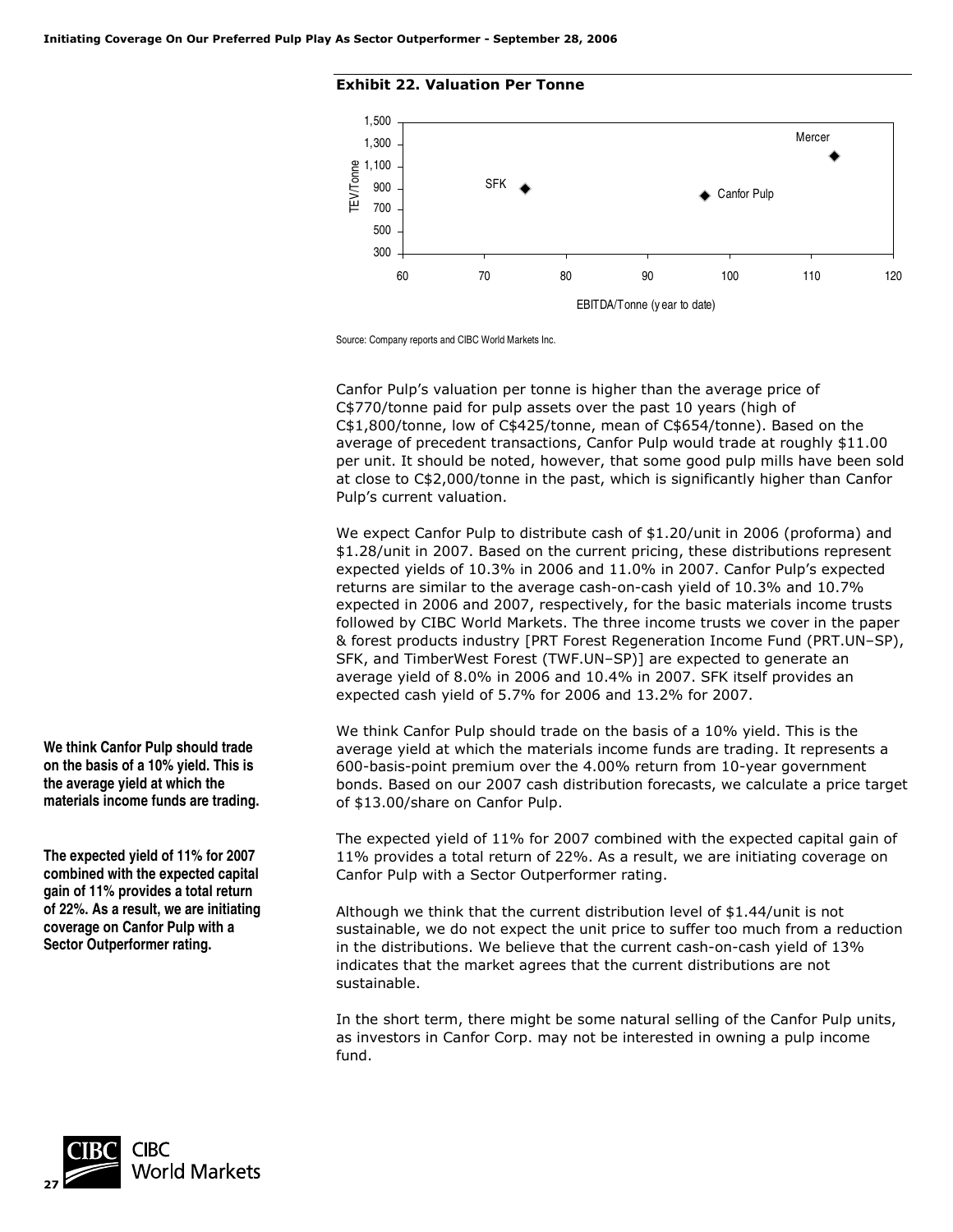The fact that we estimate the fund can distribute \$0.74/unit under trough conditions makes us comfortable in identifying the downside risk in the unit price. Assuming the same 10% required yield, we do not think the units would trade significantly below \$7.50 for a long period of time.

## **Price Target Calculation**

Our price target of \$13.00 reflects a target yield of 10% based on our 2007 distribution forecast.

## **Key Risks To Price Target**

Potential risks to our price target include: a weaker-than-expected global economy that would negatively impact pulp prices, continuing upward pressure on the Canadian dollar, and an increase in fiber prices in British Columbia.

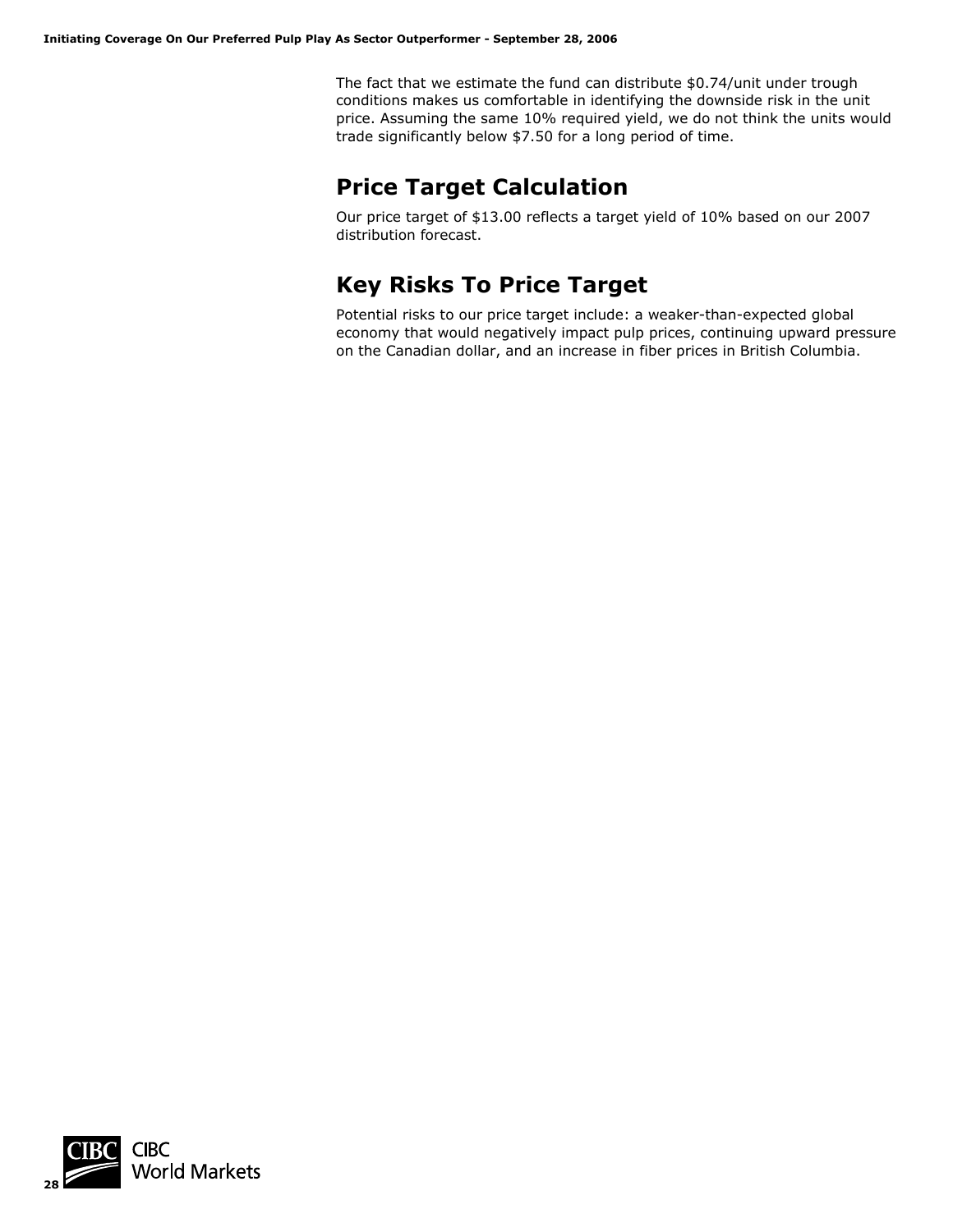# **Appendix 1. Financial Statements**

### **Exhibit 23. Income Statement (\$ 000)**

|                                  | 2005      | 2006E     | 2007E     |
|----------------------------------|-----------|-----------|-----------|
|                                  | Proforma  | Proforma  |           |
| Sales                            | \$783,900 | \$892,211 | \$890,563 |
| Cost Of Sales                    | 650,900   | 753,314   | 745,335   |
| <b>EBITDA</b>                    | 133,000   | 138,897   | 145,228   |
| Depreciation                     | 47,200    | 47,204    | 47,204    |
| <b>Operating Profit</b>          | 85,800    | 91,693    | 98,024    |
| Other Expenses (Gains)           | 0         | 0         | 0         |
| <b>Financial Expenses</b>        | 10,000    | 10,000    | 10,000    |
| Earnings Before Income Taxes     | 75,800    | 81,693    | 88,024    |
| Income Taxes                     | 0         | 0         | 0         |
| Minority Interest                | 0         | 0         | 0         |
| Net Earnings                     | 75,800    | 81,693    | 88,024    |
| Capital Expenditures             | (34,000)  | (34,000)  | (34,000)  |
| Depreciation & Amortization      | 47,200    | 47,204    | 47,204    |
| Distributable Cash               | 89,000    | 94,897    | 101,228   |
| Distributable Cash Per Unit      | \$1.25    | \$1.33    | \$1.42    |
| Weighted Average Number Of Units | 71,262    | 71,262    | 71,262    |
|                                  |           |           |           |

Source: Company reports and CIBC World Markets Inc.

### **Exhibit 24. Cash Flow Statement (\$ 000)**

|                                                     | 2005     | 2006E     | 2007E      |
|-----------------------------------------------------|----------|-----------|------------|
|                                                     | Proforma | Proforma  |            |
| <b>Cash Flow From Operations</b>                    |          |           |            |
| Net Income                                          | n/a      | \$81,693  | \$88,024   |
| Depreciation                                        | n/a      | 47,204    | 47,204     |
| Deferred Income Taxes                               | n/a      | 0         | 0          |
| Other                                               | n/a      | 0         | 0          |
| Minority Interest                                   | n/a      | 0         | 0          |
| Change In Non-cash Working Capital                  | n/a      | (7,077)   | 1,822      |
|                                                     | n/a      | 121,820   | 137,050    |
| <b>Investing Activities</b>                         | n/a      | 34,000    | 34,000     |
| <b>Financing Activities</b>                         | n/a      | (94, 897) | (101, 228) |
| Increase (Decrease) In Cash                         | n/a      | (7,077)   | 1,822      |
| Cash At The Beginning                               | n/a      | 650       | (6, 427)   |
| Cash At The End                                     | n/a      | (6, 427)  | (4,604)    |
| Source: Company reports and CIBC World Markets Inc. |          |           |            |

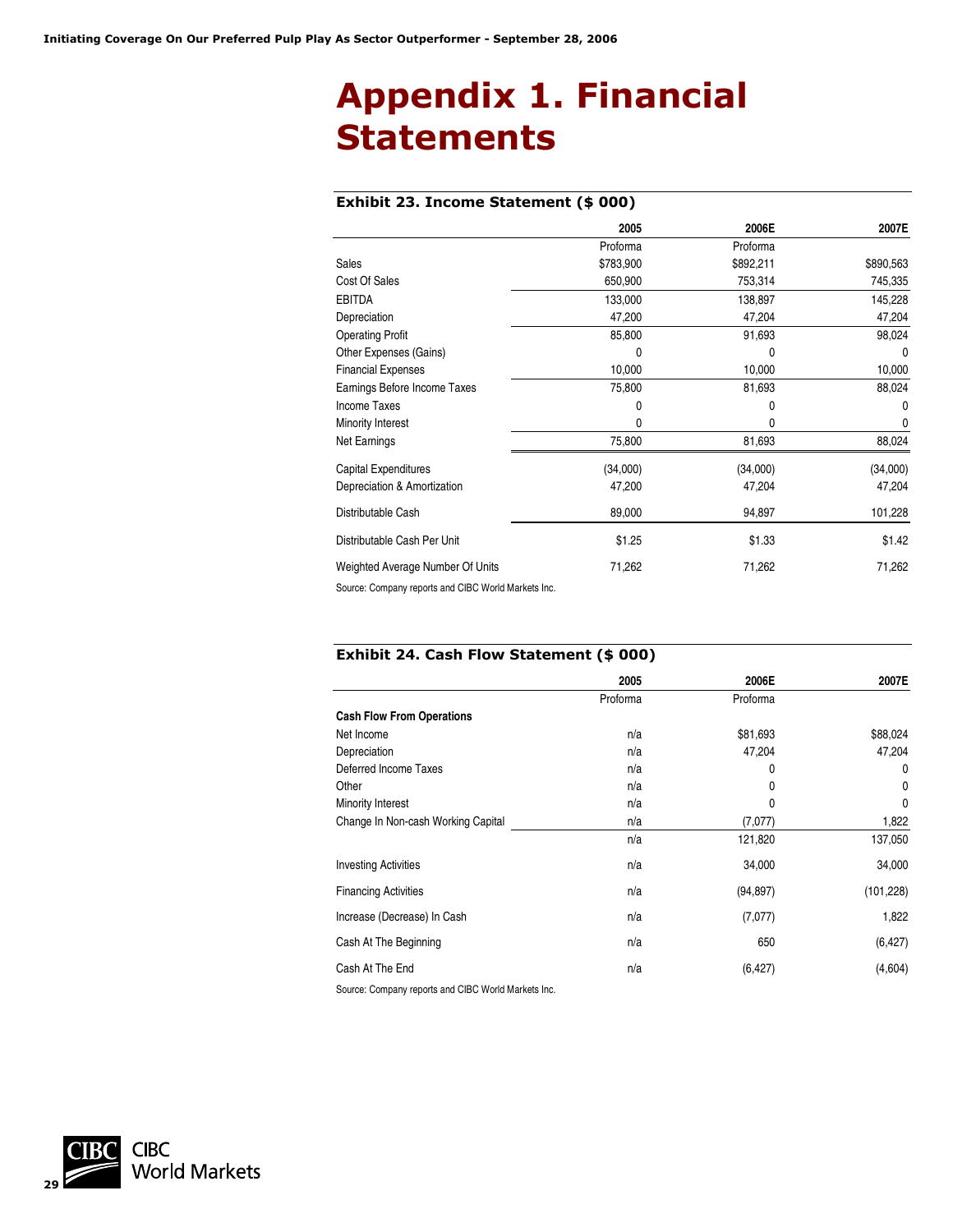|                                                     | 2005     | 2006E   | 2007E        |
|-----------------------------------------------------|----------|---------|--------------|
|                                                     | Proforma |         |              |
| Assets                                              |          |         |              |
| Cash                                                | \$650    | \$0     | \$0          |
| <b>Other Current Assets</b>                         | 204,634  | 222,723 | 220,733      |
| <b>Total Current Assets</b>                         | 205,284  | 222,723 | 220,733      |
| Property, Plant & Equipment                         | 631,138  | 617,934 | 604,730      |
| Goodwill                                            | 0        | 0       | 0            |
| Investments                                         | 0        | 0       | $\mathbf{0}$ |
| <b>Other Assets</b>                                 | 90       | 90      | 90           |
| <b>Total Assets</b>                                 | 836,512  | 840,747 | 825,553      |
| <b>Bank Indebtedness</b>                            | 0        | 6,427   | 4,604        |
| <b>Other Current Liabilities</b>                    | 79,702   | 90,714  | 90,547       |
| Current Portion Of Long-term Debt                   | 0        | 0       | 0            |
| <b>Total Current Liabilities</b>                    | 79,702   | 97,141  | 95,151       |
| Long-term Debt                                      | 125,000  | 125,000 | 125,000      |
| Other Long-term Liabilities                         | 25,700   | 25,700  | 25,700       |
| Deferred Income Taxes                               | 0        | 0       | 0            |
| Minority Interest                                   | 0        | 0       | 0            |
| <b>Total Liabilities</b>                            | 230,402  | 247,841 | 245,851      |
| <b>Total Unitholders' Equity</b>                    | 606,110  | 592,906 | 579,702      |
| <b>Total Liabilities And Unitholders' Equity</b>    | 836,512  | 840,747 | 825,553      |
| Units Outstanding                                   | 71,262   | 71,262  | 71,262       |
| <b>Book Value</b>                                   | \$11.74  | \$11.80 | \$11.58      |
| <b>Total Debt to Total Capital</b>                  | 17%      | 18%     | 18%          |
| Source: Company reports and CIBC World Markets Inc. |          |         |              |

**CIBC**<br>World Markets **30**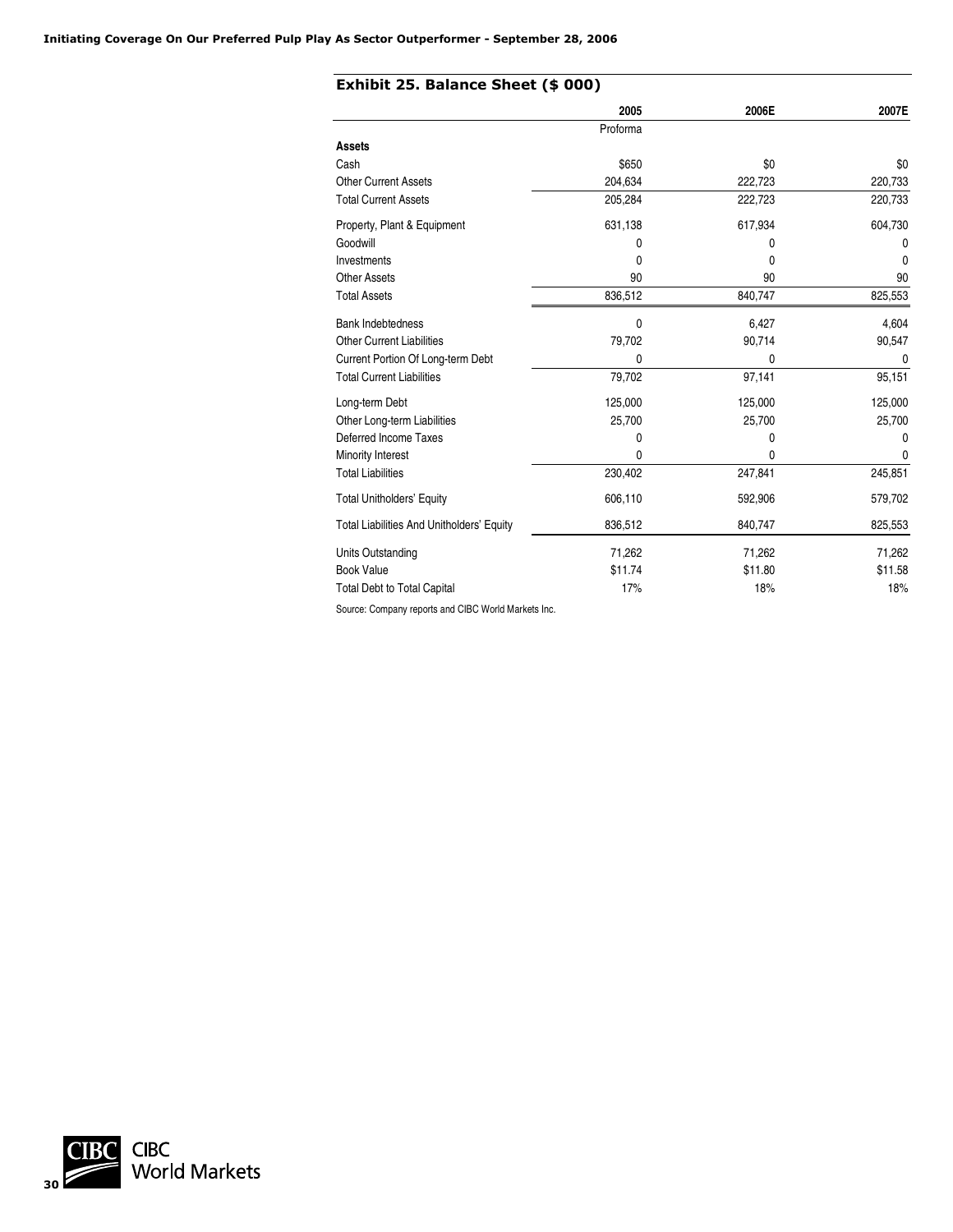# **Appendix 2. Directors And Officers**

## **Board Of Directors**

**Peter J.G. Bentley**, O.C., LL.D. has served on Canfor's Board since 1966. He is Chairman of the Board of Directors of Canfor and of Canfor's principal subsidiary, CFP, and Co-chairman and a director of HSPP General Partner Ltd., the general partner of Howe Sound Pulp and Paper Limited Partnership. After working in various positions throughout Canfor, Mr. Bentley became Executive Vice-President in 1970, President in 1975, and Chairman and CEO in 1985, a position he held until April 24, 1995. Mr. Bentley was reappointed to the position of President and CEO of Canfor on July 25, 1997, and relinquished the position on January 1, 1998. Mr. Bentley is President and a director of Sierra Mountain Minerals Inc. and a member of the Board of the Canadian Institute for Advanced Research, a member of the Advisory Board of BuildDirect.com and a Trustee and Chair Emeritus of the Vancouver General Hospital and University of British Columbia Hospital Foundation. He also served for many years as a director of Bank of Montreal and Shell Canada Ltd. Mr. Bentley is Chancellor of the University of Northern British Columbia. He holds an Honorary Doctorate of Laws degree from the University of British Columbia.

**Stan Bracken-Horrocks** is a retired partner of PricewaterhouseCoopers LLP and held various leadership positions during his career with PricewaterhouseCoopers LLP, including Global Leader of its Forest and Paper Industry practice. As a member of the Canadian Institute of Chartered Accountants, Mr. Bracken-Horrocks served as a member of the Board of Governors and a member of the Accounting Standards Committee and, as a member of the Institute of Chartered Accountants of British Columbia, he served as a member of council, Vice-President and President. Mr. Bracken-Horrocks is a director of Business Development Corporation, director and treasurer of the Vancouver Police Foundation and a director of G.F. Strong Rehabilitation Centre.

**Donald Campbell** is the Group President of CAE Inc., a position he has held since May 2002. Mr. Campbell joined CAE in September 2000 and served as Executive Vice President. Prior to this position, Mr. Campbell served as Deputy Foreign Minister and as the Prime Minister's Personal Representative for G-8 Summits (1997–2000), Canada's Ambassador to Japan (1993–1997), Deputy Minister for International Trade (1989–1993) and Canada's Ambassador to Korea (1984–1985). Mr. Campbell is currently a director of Toyota Canada Inc., Rutter Inc., and the Perimeter Institute. In April 1999, Mr. Campbell received the Outstanding Achievement Award of the Public Service of Canada from the Governor General and the Prime Minister. In 2003, Mr. Campbell was appointed by the Prime Minister as the Canadian co-chairman of the Canada-Japan Forum, an external advisory group established by the governments of Japan and Canada to provide advice and to promote the bilateral relationship between the two countries.

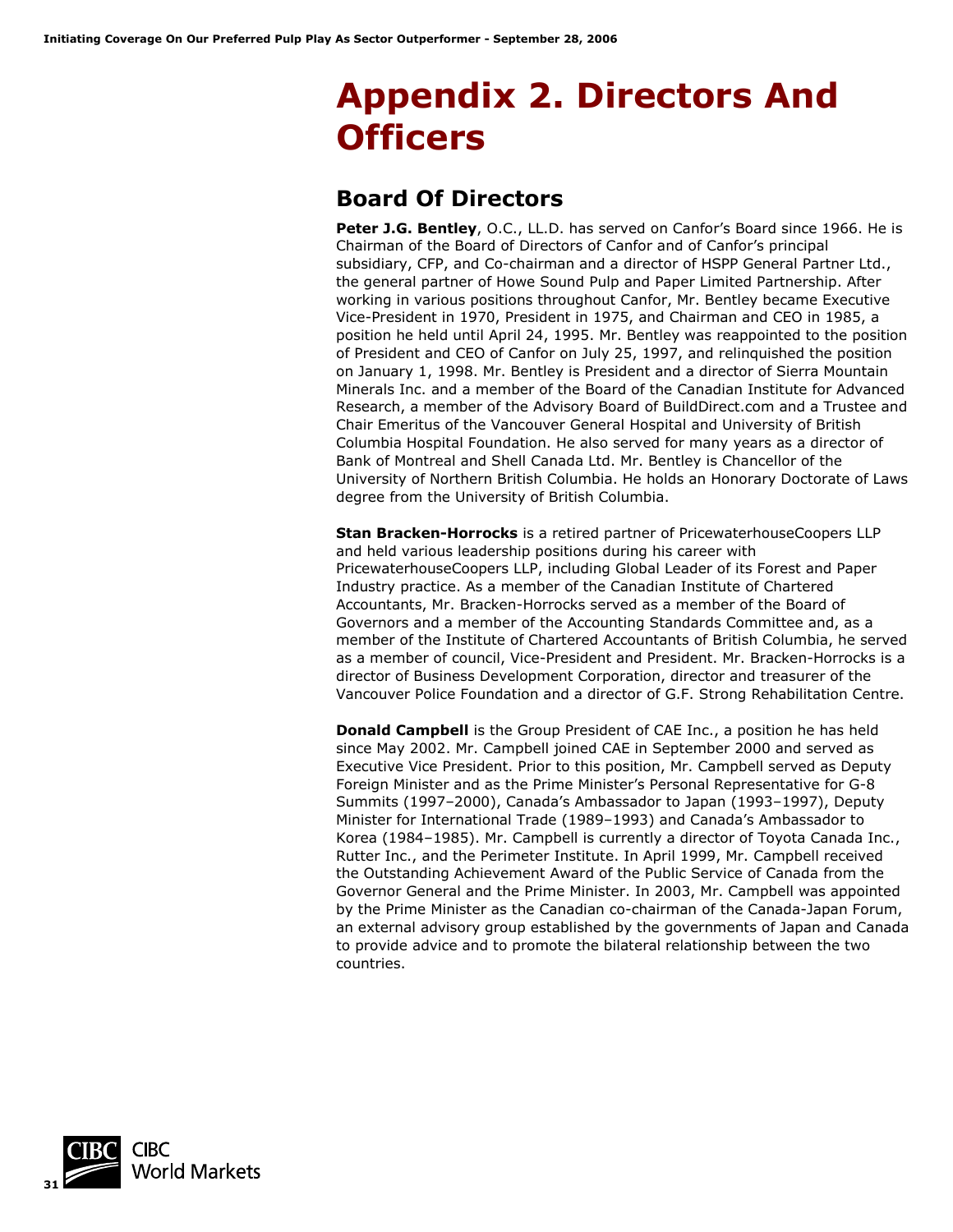**Charles Jago** was appointed President of the University of Northern British Columbia in 1995, in the institution's second full year of operations. Dr. Jago's professional service has included membership on the Boards of the Association of Universities and Colleges of Canada, the Association of Commonwealth Universities, and the Office of Partnerships for Advanced Skills (OPAS). He has served as Chair of the Council of Western University Presidents and The University President's Council of British Columbia and the Northern BC United Way. In the late 1990s he was one of three commissioners of the Nechako Environmental Enhancement Fund, formed to resolve long-standing social and environmental issues related to the Nechako River. He is also a member of the Board of Initiatives of Prince George and of Partnerships BC Inc. Dr. Jago received his BA in Honors English and History from the University of Western Ontario in London, Ontario, and graduated as the Honors gold medalist from Huron College (an affiliated college of the UWO) and with a Commonwealth Scholarship for graduate study at Cambridge University in Britain. In 1969 he graduated from Cambridge with a PhD in History. Dr. Jago was awarded the Queen's Jubilee Medal for community service in 2003. He received the Order of Canada for his 25 years of outstanding achievement and service to education in June 2005.

**Peter Lusztig** is Dean Emeritus, Faculty of Commerce and Business Administration, the University of British Columbia. Mr. Lusztig served as the federal commissioner for the B.C. Treaty Commission (Federal) (1995–2003) and is a past director of Canfor. He is also a Trustee of the Health Benefit Trust (B.C.). Mr. Lusztig received his Commerce Degree from the University of British Columbia, his Masters of Business Administration from the University of Western Ontario and his Doctorate Degree from Stanford University.

**Paul A. Richards** is the President and CEO of the General Partner and holds the position of Vice-President, Pulp and Paper of Canfor. Prior to May 2, 2005, Mr. Richards was Vice-President, Pulp Manufacturing for Weldwood of Canada Limited, overseeing operations at Hinton and Quesnel, a position he held from 1997 to 2004. Prior to that, he served in a variety of positions with Repap from 1984 to 1997, most recently Vice President and General Manager of Repap New Brunswick. Mr. Richards is also a director of PAPRICAN. Mr. Richards received a Bachelor of Chemical Engineering degree from the Technical University of Nova Scotia.

**James A. Shepherd** is currently President and Chief Executive Officer of Canfor. Mr. Shepherd was appointed President of Canfor on April 1, 2004, and CEO of Canfor on April 30, 2004. From February 1999 to July 2000, Mr. Shepherd was the President and Chief Operating Officer of Slocan Forest Products Ltd. and was appointed CEO of Slocan in July 2000. Prior to this appointment, he was the President and Chief Operating Officer of Crestbrook Forest Industries Ltd. and President of Finlay Forest Industries Limited. Mr. Shepherd received his Mechanical Engineering degree from Queen's University. He is a director of the Council of Forest Industries, the B.C. Progress Board, the B.C. Forest Safety Council and University of Northern British Columbia and Chairman of the Forest Products Association of Canada.

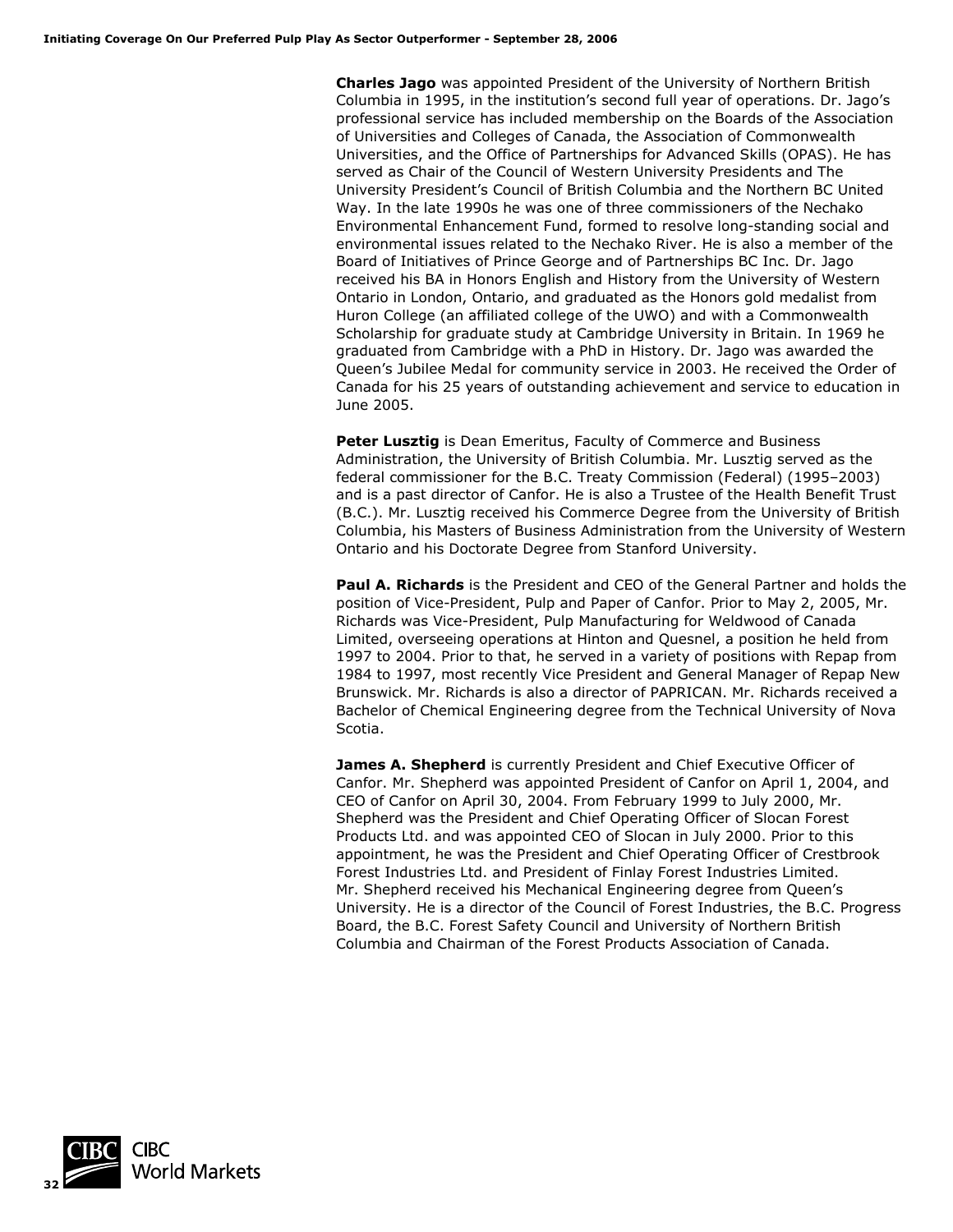## **Officers**

**Paul A. Richards** is the President and Chief Executive Officer of the General Partner (see above).

**Joe Nemeth** is the Vice President, Pulp and Paper Sales and Marketing of the General Partner and has held the position of Vice President, Pulp & Paper Marketing of Canfor since January 2003. Mr. Nemeth's career spans a broad range of forest industry experience. This includes Woodlands, Solid Wood Products and Pulp & Paper sectors in both production and marketing disciplines. Prior to joining Canfor, Mr. Nemeth spent 14 years with Fletcher Challenge Canada (now Catalyst Paper), with his last two positions being Paper Mill Manager at Elk Falls and Vice-President, North American Newsprint Sales. He has a Master of Business Administration degree from the University of Western Ontario and a Bachelor of Forestry (Honours) degree from the University of British Columbia.

**Thomas Sitar** is the Chief Financial Officer of the General Partner. Prior to that, he was Chief Financial Officer of Gryphon Gold Corporation from November 2004 to May 2006. From 1998 to 2003, he was Vice President, Finance of Weldwood of Canada Limited. Mr. Sitar has 25 years' experience in the financial management of public companies, including his position as Treasurer of Weldwood when it was a Toronto Stock Exchange-listed company. He has a Bachelor of Commerce from the University of Windsor and is a member of the Institute of Chartered Accountants of B.C.

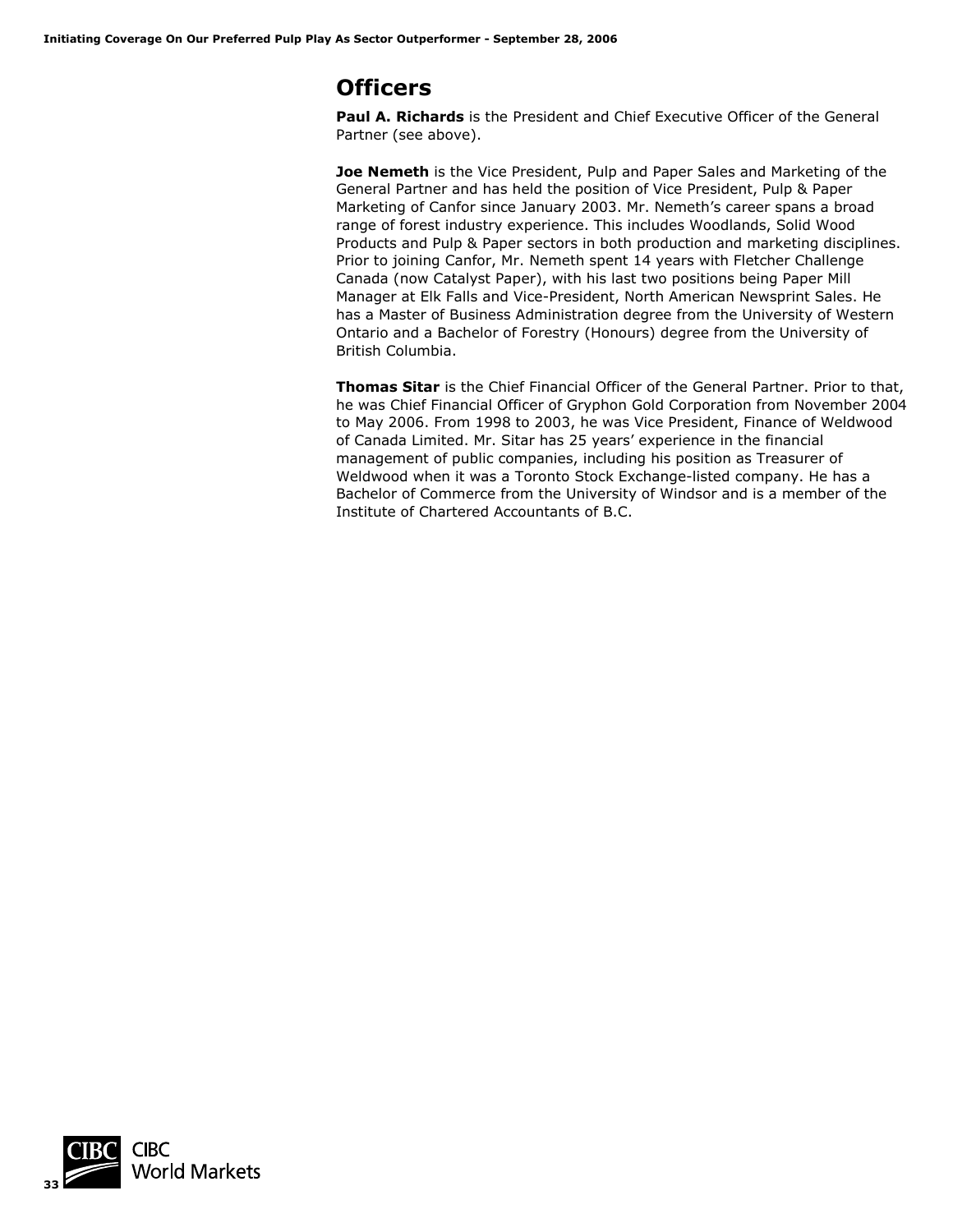## **Our DCFPU estimates are shown below:**

|              | Qtr.   | 2 Qtr. | 3 Qtr.  | 4 Qtr.  | Yearly  |
|--------------|--------|--------|---------|---------|---------|
| 2005 Current | $\sim$ | $\sim$ | $\sim$  | $\sim$  | $\sim$  |
| 2006 Current | $\sim$ | $\sim$ | \$0.40E | \$0.38E | \$0.78E |
| 2007 Current | $\sim$ | $\sim$ | $\sim$  | $\sim$  | \$1.42E |

## **Our CD estimates are shown below:**

|              | <sup>1</sup> Qtr.        | 2 Qtr.                   | 3 Qtr.  | 4 Qtr.  | Yearly  |
|--------------|--------------------------|--------------------------|---------|---------|---------|
| 2005 Current | $\overline{\phantom{a}}$ | $\sim$                   | $\sim$  | $\sim$  | $\sim$  |
| 2006 Current | $\overline{\phantom{a}}$ | $\sim$                   | \$0.44E | \$0.34E | \$0.78E |
| 2007 Current | $\sim$                   | $\overline{\phantom{a}}$ | $\sim$  | $\sim$  | \$1.28E |

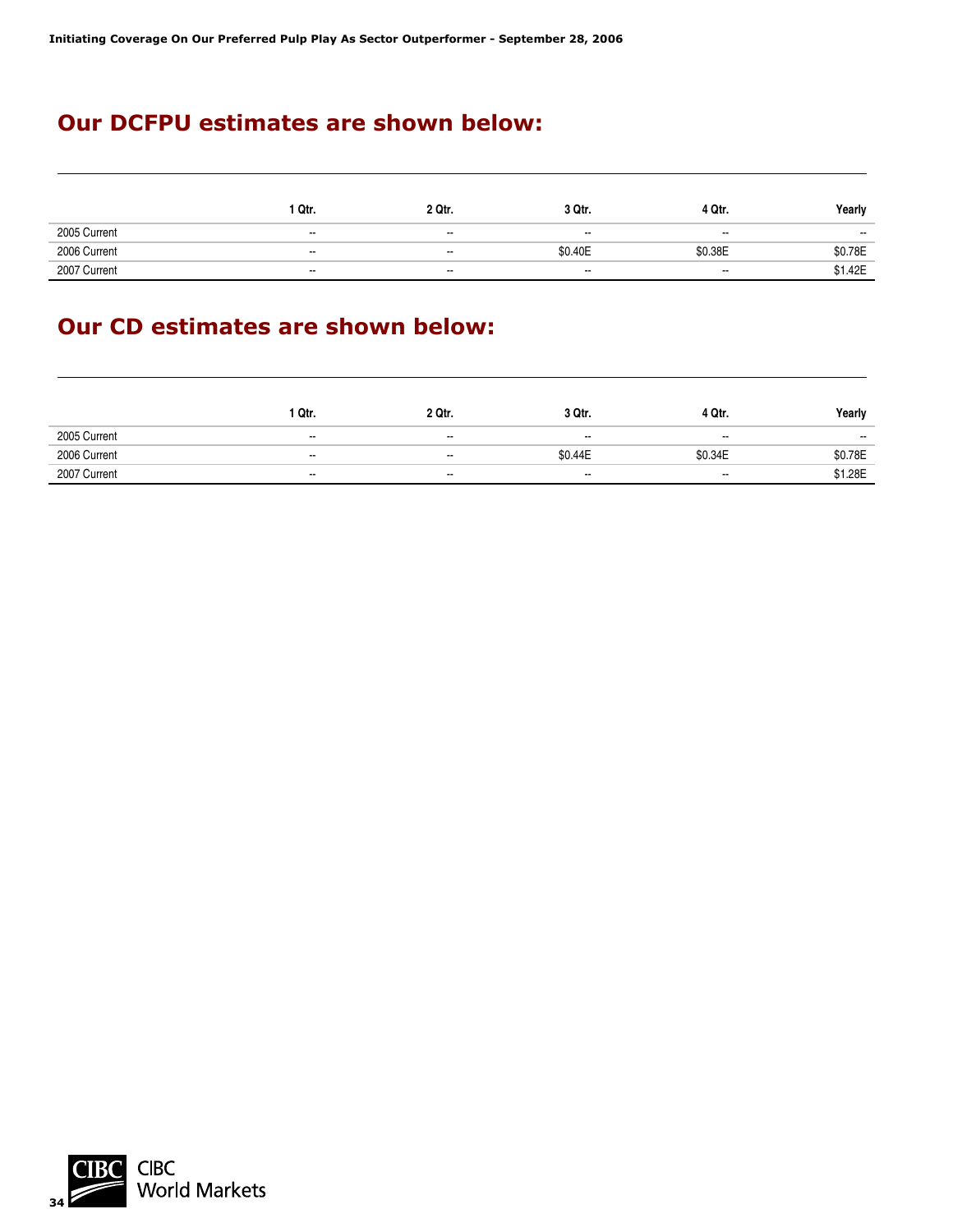## **IMPORTANT DISCLOSURES:**

**Analyst Certification:** Each CIBC World Markets research analyst named on the front page of this research report, or at the beginning of any subsection hereof, hereby certifies that (i) the recommendations and opinions expressed herein accurately reflect such research analyst's personal views about the company and securities that are the subject of this report and all other companies and securities mentioned in this report that are covered by such research analyst and (ii) no part of the research analyst's compensation was, is, or will be, directly or indirectly, related to the specific recommendations or views expressed by such research analyst in this report.

**Potential Conflicts of Interest:** Equity research analysts employed by CIBC World Markets are compensated from revenues generated by various CIBC World Markets businesses, including the CIBC World Markets Investment Banking Department within the Corporate and Leveraged Finance Division. Research analysts do not receive compensation based upon revenues from specific investment banking transactions. CIBC World Markets generally prohibits any research analyst and any member of his or her household from executing trades in the securities of a company that such research analyst covers. Additionally, CIBC World Markets generally prohibits any research analyst from serving as an officer, director or advisory board member of a company that such analyst covers.

In addition to 1% ownership positions in covered companies that are required to be specifically disclosed in this report, CIBC World Markets may have a long position of less than 1% or a short position or deal as principal in the securities discussed herein, related securities or in options, futures or other derivative instruments based thereon.

Recipients of this report are advised that any or all of the foregoing arrangements, as well as more specific disclosures set forth below, may at times give rise to potential conflicts of interest.

## **Important Disclosure Footnotes for Canfor Pulp Income Fund (CFX.UN)**

2g CIBC World Markets Inc. expects to receive or intends to seek compensation for investment banking services from Canfor Pulp Income Fund in the next 3 months.

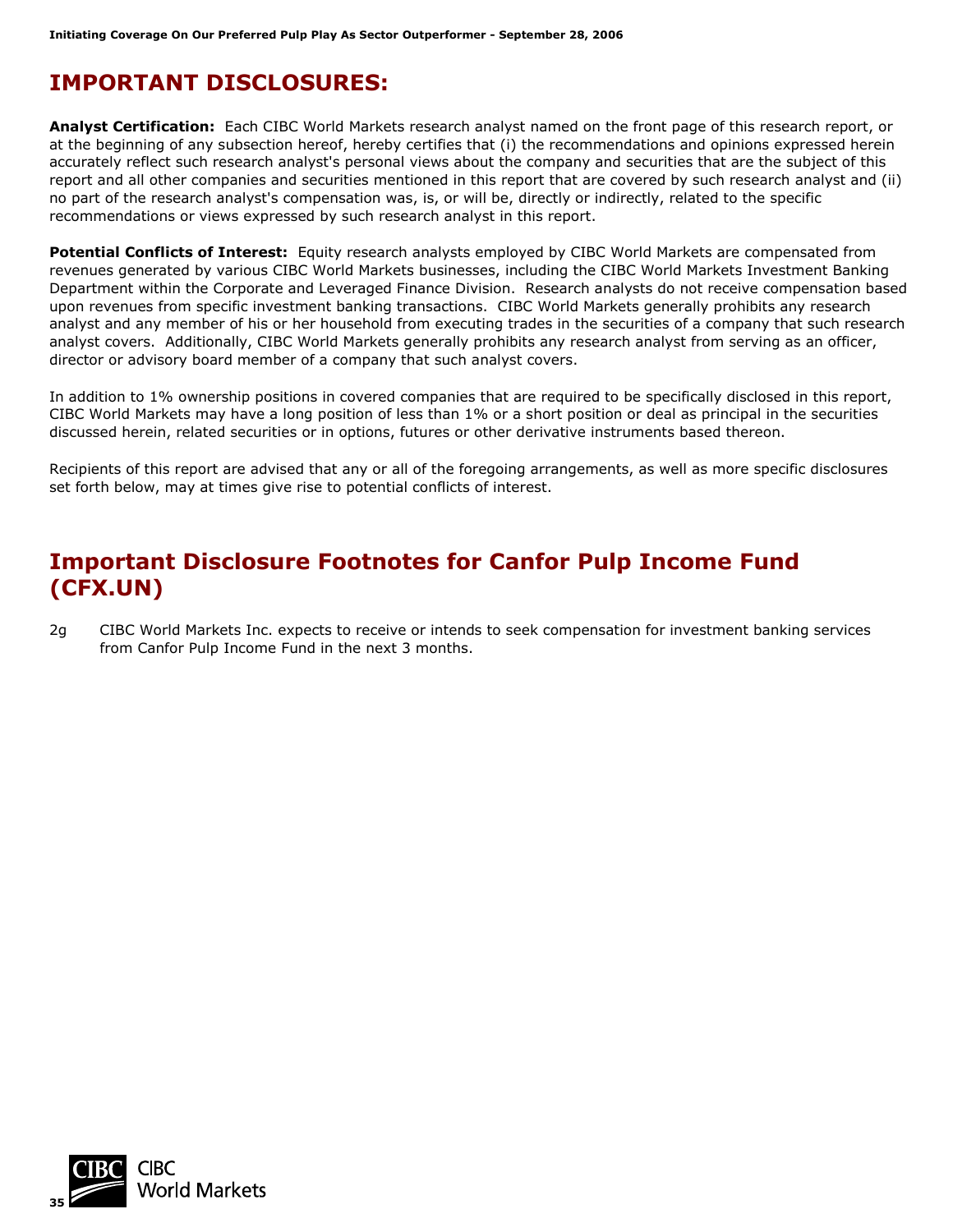### **Important Disclosure Footnotes for Companies Mentioned in this Report that Are Covered by CIBC World Markets:**

### **Stock Prices as of 09/28/2006:**

Abitibi-Consolidated Inc. (2a, 2e, 2f, 2g, 6a) (A-TSX, \$2.93, Sector Performer) Bowater Inc. (2g, 7, 9) (BOW-NYSE, US\$20.95, Sector Performer) Canfor Corporation (CFP-TSX, \$11.19, Sector Performer) Cascades Inc. (2a, 2e, 2g, 4a, 4b, 7) (CAS-TSX, \$12.25, Sector Performer) Catalyst Paper Corporation (2a, 2e) (CTL-TSX, \$3.24, Restricted) Domtar Inc. (2a, 2d, 2g, 7) (DTC-TSX, \$6.52, Sector Underperformer) Fraser Papers (2g) (FPS-TSX, \$6.80, Sector Underperformer) International Forest Products Limited (2g, 12) (IFP.A-TSX, \$6.52, Sector Outperformer) International Paper Co. (IP-NYSE, US\$34.79, Sector Performer) Louisiana-Pacific Corp. (LPX-NYSE, US\$18.97, Sector Performer) Mercer International Inc. (1, 2g) (MERC-NASDAQ, US\$9.57, Sector Performer) Norbord Inc (2g, 7) (NBD-TSX, \$8.12, Sector Performer) PRT Forest Regeneration Income Fund (2g, 7) (PRT.UN-TSX, \$10.20, Sector Performer) SFK Pulp Fund (2g) (SFK.UN-TSX, \$4.33, Sector Performer) Tembec Inc. (TBC-TSX, \$1.35, Sector Underperformer) TimberWest Forest Corp. (2g, 6a, 7) (TWF.UN-TSX, \$14.20, Sector Performer) West Fraser Timber Co. Ltd. (2g) (WFT-TSX, \$36.45, Sector Outperformer) Weyerhaeuser Co. (2a, 2e, 7) (WY-NYSE, US\$61.96, Sector Performer)

### **Companies Mentioned in this Report that Are Not Covered by CIBC World Markets:**

### **Stock Prices as of 09/28/2006:**

April SA (APR-PA, €36.34, Not Rated) Aracruz Celulose (ARA-NYSE, US\$50.99, Not Rated) Asia Pulp & Paper (APUUY-OTC, US\$0.05, Not Rated) Empresas CMPC SA (CMPC-CE, [CLP]12350.00, Not Rated) Grupo Empresarial ENCE (ENC-MA, €36.51, Not Rated) Neenah Paper (NP-NYSE, US\$34.50, Not Rated) Parque Arauco (PAR-SN, [CLP]355.00, Not Rated) Pope & Talbot Inc. (POP-NYSE, US\$5.82, Not Rated) Portucel (PTI-LS, €2.19, Not Rated) Potlatch Corp. (PCH-NYSE, US\$37.62, Not Rated) Rayonier Inc. (RYN-NYSE, US\$37.99, Not Rated) Rottneros AB (RROS-ST, [SEK]6.45, Not Rated) Smurfit Stone Container Corp. (SSCC-NASDAQ, US\$11.13, Not Rated) Stora Enso Oyj (SEO-NYSE, US\$15.24, Not Rated) Suzano (SUZB5-SAO, [BRC]14.79, Not Rated) Votorantim Celulose e Papel SA (VCP-NYSE, US\$17.05, Not Rated) Western Forest Products Inc. (WEF-TSX, \$1.60, Not Rated)

**Important disclosure footnotes that correspond to the footnotes in this table may be found in the "Key to Important Disclosure Footnotes" section of this report.** 

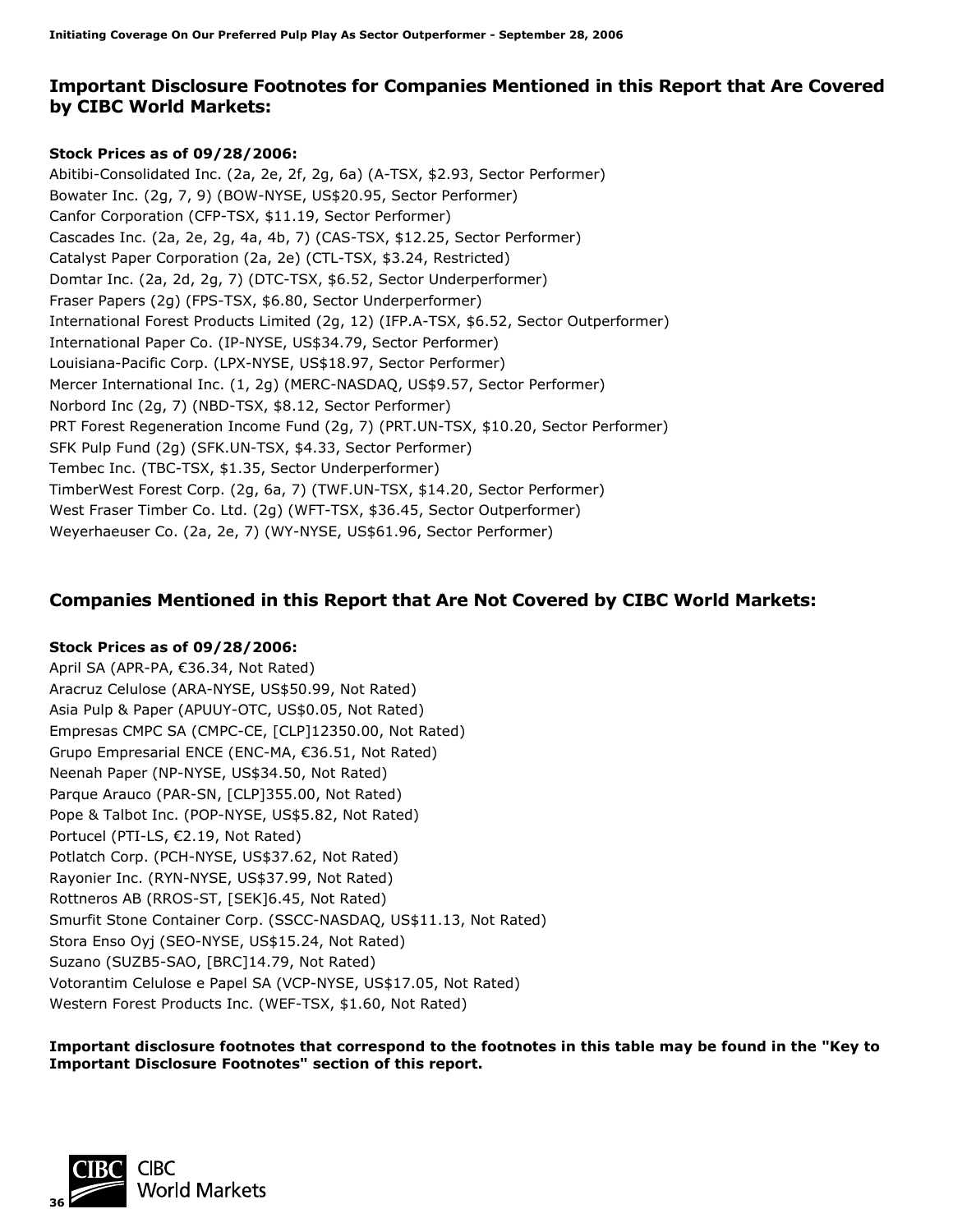### **Key to Important Disclosure Footnotes:**

- 1 CIBC World Markets Corp. makes a market in the securities of this company.
- 2a This company is a client for which a CIBC World Markets company has performed investment banking services in the past 12 months.
- 2b CIBC World Markets Corp. has managed or co-managed a public offering of securities for this company in the past 12 months.
- 2c CIBC World Markets Inc. has managed or co-managed a public offering of securities for this company in the past 12 months.
- 2d CIBC World Markets Corp. has received compensation for investment banking services from this company in the past 12 months.
- 2e CIBC World Markets Inc. has received compensation for investment banking services from this company in the past 12 months.
- 2f CIBC World Markets Corp. expects to receive or intends to seek compensation for investment banking services from this company in the next 3 months.
- 2g CIBC World Markets Inc. expects to receive or intends to seek compensation for investment banking services from this company in the next 3 months.
- 3a This company is a client for which a CIBC World Markets company has performed non-investment banking, securities-related services in the past 12 months.
- 3b CIBC World Markets Corp. has received compensation for non-investment banking, securities-related services from this company in the past 12 months.
- 3c CIBC World Markets Inc. has received compensation for non-investment banking, securities-related services from this company in the past 12 months.
- 4a This company is a client for which a CIBC World Markets company has performed non-investment banking, non-securities-related services in the past 12 months.
- 4b CIBC World Markets Corp. has received compensation for non-investment banking, non-securities-related services from this company in the past 12 months.
- 4c CIBC World Markets Inc. has received compensation for non-investment banking, non-securities-related services from this company in the past 12 months.
- 5a The CIBC World Markets Corp. analyst(s) who covers this company also has a long position in its common equity securities.
- 5b A member of the household of a CIBC World Markets Corp. research analyst who covers this company has a long position in the common equity securities of this company.
- 6a The CIBC World Markets Inc. fundamental analyst(s) who covers this company also has a long position in its common equity securities.
- 6b A member of the household of a CIBC World Markets Inc. fundamental research analyst who covers this company has a long position in the common equity securities of this company.
- 7 CIBC World Markets Corp., CIBC World Markets Inc., and their affiliates, in the aggregate, beneficially own 1% or more of a class of equity securities issued by this company.
- 8 A partner, director or officer of CIBC World Markets Inc. or any analyst involved in the preparation of this research report has provided services to this company for remuneration in the past 12 months.
- 9 A senior executive member or director of Canadian Imperial Bank of Commerce ("CIBC"), the parent company to CIBC World Markets Inc. and CIBC World Markets Corp., or a member of his/her household is an officer, director or advisory board member of this company or one of its subsidiaries.
- 10 Canadian Imperial Bank of Commerce ("CIBC"), the parent company to CIBC World Markets Inc. and CIBC World Markets Corp., has a significant credit relationship with this company.
- 11 The equity securities of this company are restricted voting shares.
- 12 The equity securities of this company are subordinate voting shares.
- 13 The equity securities of this company are non-voting shares.
- 14 The equity securities of this company are limited voting shares.

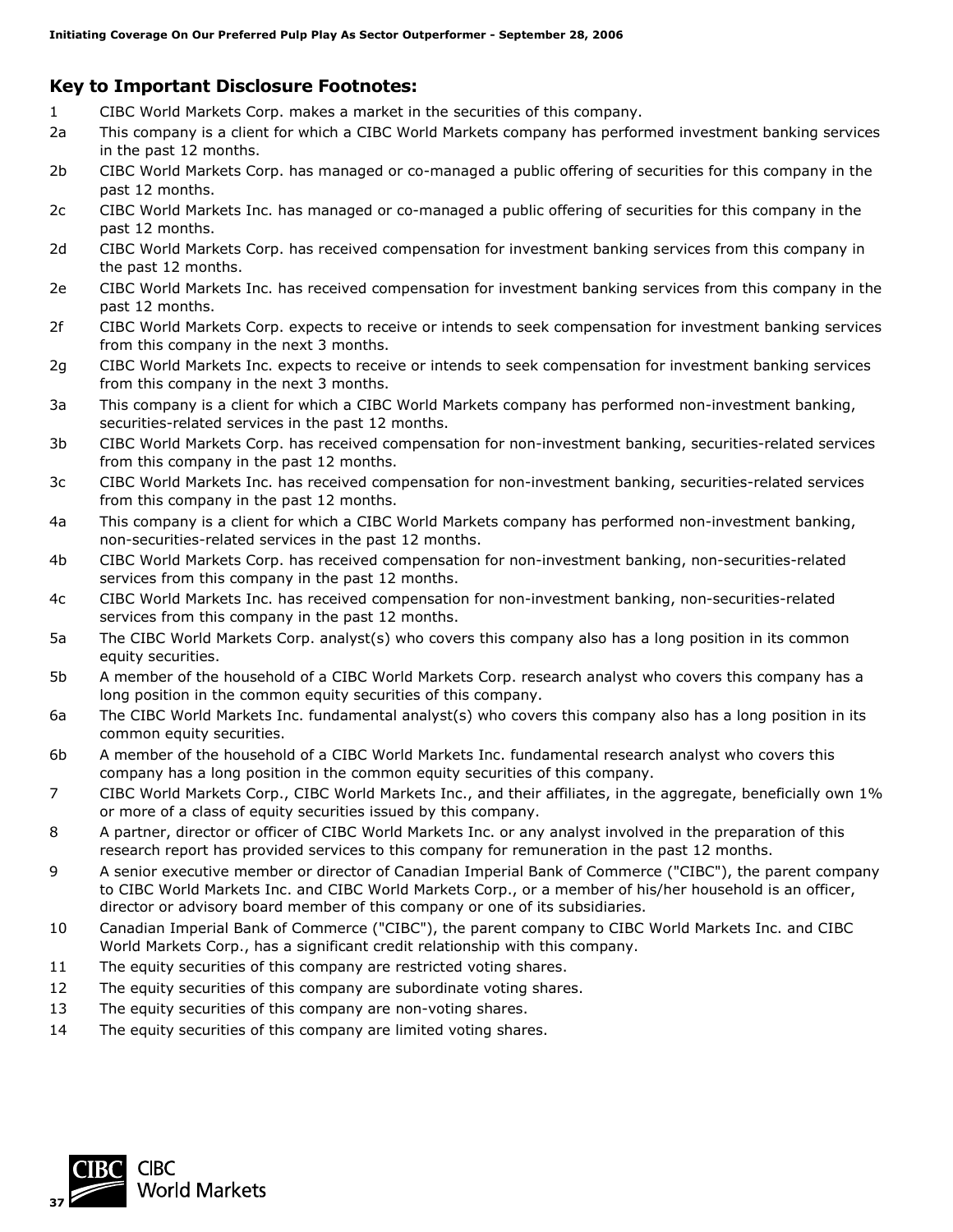**Initiating Coverage On Our Preferred Pulp Play As Sector Outperformer - September 28, 2006**

## **CIBC World Markets Price Chart**

No price chart is available because CIBC World Markets has covered this company, [] Canfor Pulp Income Fund (CFX.UN), for less than one year.

**No rating history data found for Canfor Pulp Income Fund**

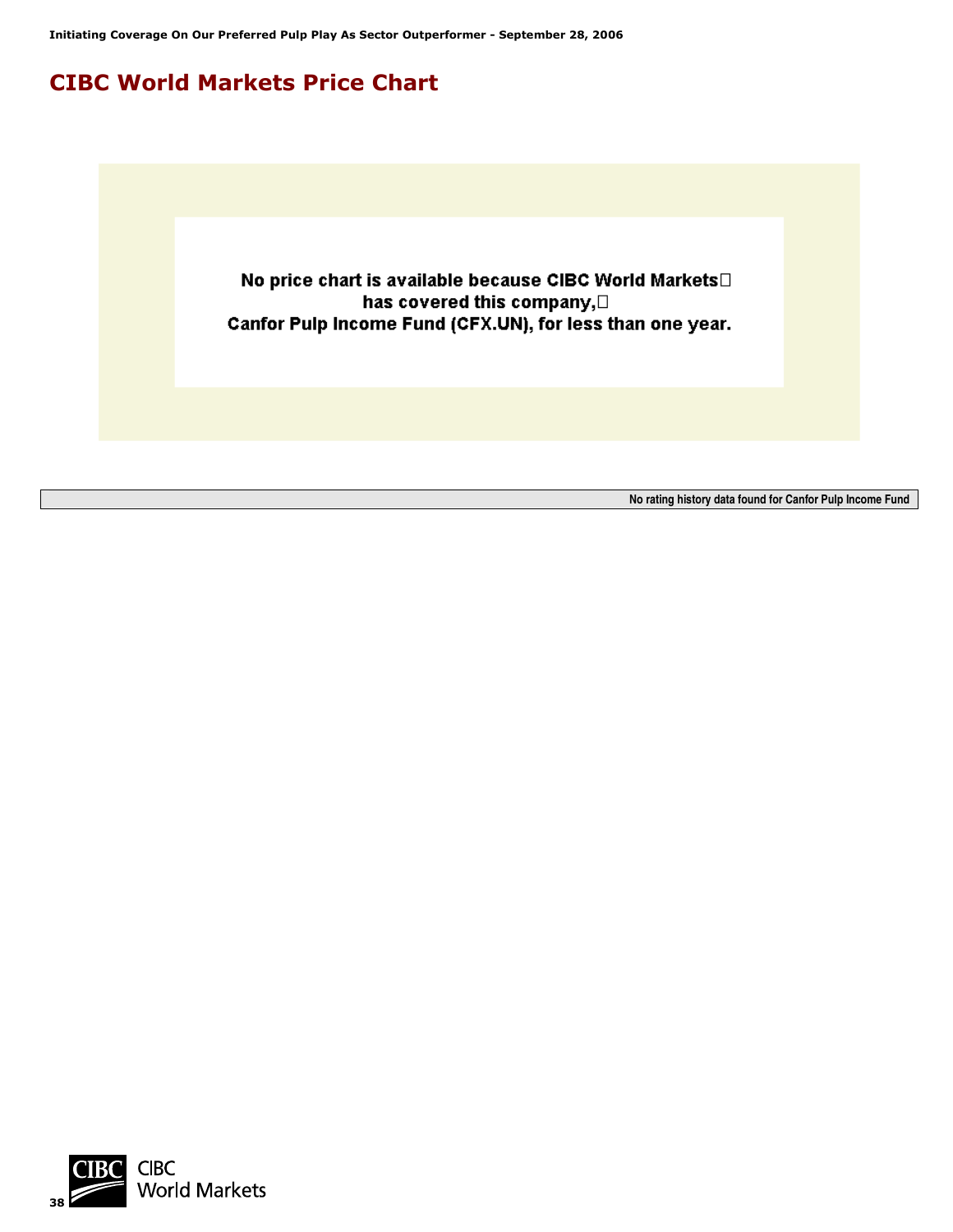## **CIBC World Markets' Stock Rating System**

| <b>Abbreviation</b>  | Rating                | <b>Description</b>                                                                 |
|----------------------|-----------------------|------------------------------------------------------------------------------------|
| <b>Stock Ratings</b> |                       |                                                                                    |
| SO.                  | Sector Outperformer   | Stock is expected to outperform the sector during the next 12-18 months.           |
| <b>SP</b>            | Sector Performer      | Stock is expected to perform in line with the sector during the next 12-18 months. |
| SU                   | Sector Underperformer | Stock is expected to underperform the sector during the next 12-18 months.         |
| NR.                  | Not Rated             | CIBC World Markets does not maintain an investment recommendation on the stock.    |
| R.                   | Restricted            | CIBC World Markets is restricted*** from rating the stock.                         |
| Sector Weightings**  |                       |                                                                                    |
| O                    | Overweight            | Sector is expected to outperform the broader market averages.                      |
| М                    | Market Weight         | Sector is expected to equal the performance of the broader market averages.        |
| U                    | Underweight           | Sector is expected to underperform the broader market averages.                    |
| <b>NA</b>            | None                  | Sector rating is not applicable.                                                   |

\*\*Broader market averages refer to the S&P 500 in the U.S. and the S&P/TSX Composite in Canada.

"Speculative" indicates that an investment in this security involves a high amount of risk due to volatility and/or liquidity issues. \*\*\*Restricted due to a potential conflict of interest.

### **Ratings Distribution\*: CIBC World Markets' Coverage Universe**

| (as of 28 Sep 2006)             | Count | Percent | <b>Inv. Banking Relationships</b> | Count | Percent |
|---------------------------------|-------|---------|-----------------------------------|-------|---------|
| Sector Outperformer (Buy)       | 321   | 40.1%   | Sector Outperformer (Buy)         | 165   | 51.4%   |
| Sector Performer (Hold/Neutral) | 397   | 49.6%   | Sector Performer (Hold/Neutral)   | 191   | 48.1%   |
| Sector Underperformer (Sell)    | 63    | 7.9%    | Sector Underperformer (Sell)      | 27    | 42.9%   |
| Restricted                      | 15    | 1.9%    | Restricted                        | 12    | 80.0%   |
| _ _<br>_ _ _ _ _ _              |       |         |                                   |       |         |

#### **Ratings Distribution: Paper & Forest Products Coverage Universe**

| (as of 28 Sep 2006)             | Count | Percent | <b>Inv. Banking Relationships</b> | Count | Percent |
|---------------------------------|-------|---------|-----------------------------------|-------|---------|
| Sector Outperformer (Buy)       |       | 18.8%   | Sector Outperformer (Buy)         |       | 100.0%  |
| Sector Performer (Hold/Neutral) |       | 56.3%   | Sector Performer (Hold/Neutral)   | b     | 66.7%   |
| Sector Underperformer (Sell)    |       | 18.8%   | Sector Underperformer (Sell)      |       | 66.7%   |
| Restricted                      |       | $6.3\%$ | Restricted                        |       | 100.0%  |

Paper & Forest Products Sector includes the following tickers: A, BOW, CAS, CFP, CFX.UN, CTL, DTC, FPS, IFP.A, IP, LPX, MERC, NBD, TBC, WFT, WY.

\*Although the investment recommendations within the three-tiered, relative stock rating system utilized by CIBC World Markets do not correlate to buy, hold and sell recommendations, for the purposes of complying with NYSE and NASD rules, CIBC World Markets has assigned buy ratings to securities rated Sector Outperformer, hold ratings to securities rated Sector Performer, and sell ratings to securities rated Sector Underperformer without taking into consideration the analyst's sector weighting.

Important disclosures required by IDA Policy 11, including potential conflicts of interest information, our system for rating investment opportunities and our dissemination policy can be obtained by visiting CIBC World Markets on the web at <http://research.cibcwm.com/res/Policies/Policies.html> or by writing to CIBC World Markets Inc., BCE Place, 161 Bay Street, 4th Floor, Toronto, Ontario M5J 2S8, Attention: Research Disclosures Request.